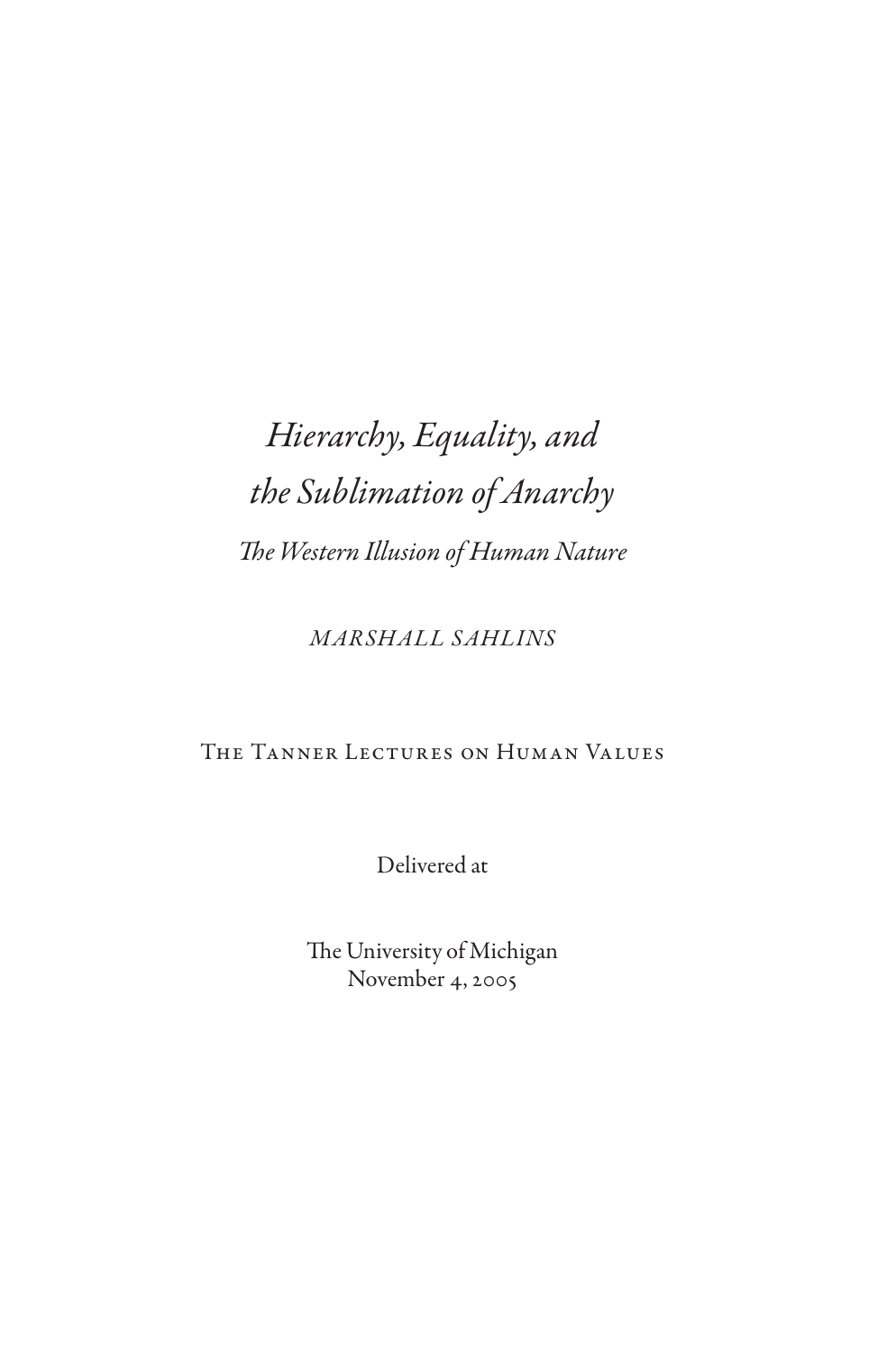Marshall Sahlins is Charles F. Grey Distinguished Service Professor Emeritus of Anthropology and of Social Sciences at the University of Chicago. He was educated at the University of Michigan and at Columbia University, where he received his Ph.D. He taught anthropology at the University of Michigan for sixteen years before moving to Chicago. He has been a visiting professor at the University of Paris at Nanterre, Victoria University of Manchester, the University of Adelaide, the University of Tokyo, the University of California at Berkeley, and the Beijing Foreign Studies University, among others. He is a member of the National Academy of Sciences and the American Academy of Arts and Sciences. His many publications include *Stone Age Economics* (1972); *Culture and Practical Reason* (1976); *Anahulu: The Anthropology of History in the Kingdom of Hawaii,* vol. 1, *Historical Ethnography;How "Natives" Think: About Captain Cook, For Example* (1995); *Waiting for Foucault* (2000); *Culture in Practice* (2000); and *Apologies to Thucydides: Understanding History as Culture and Vice Versa* (2004).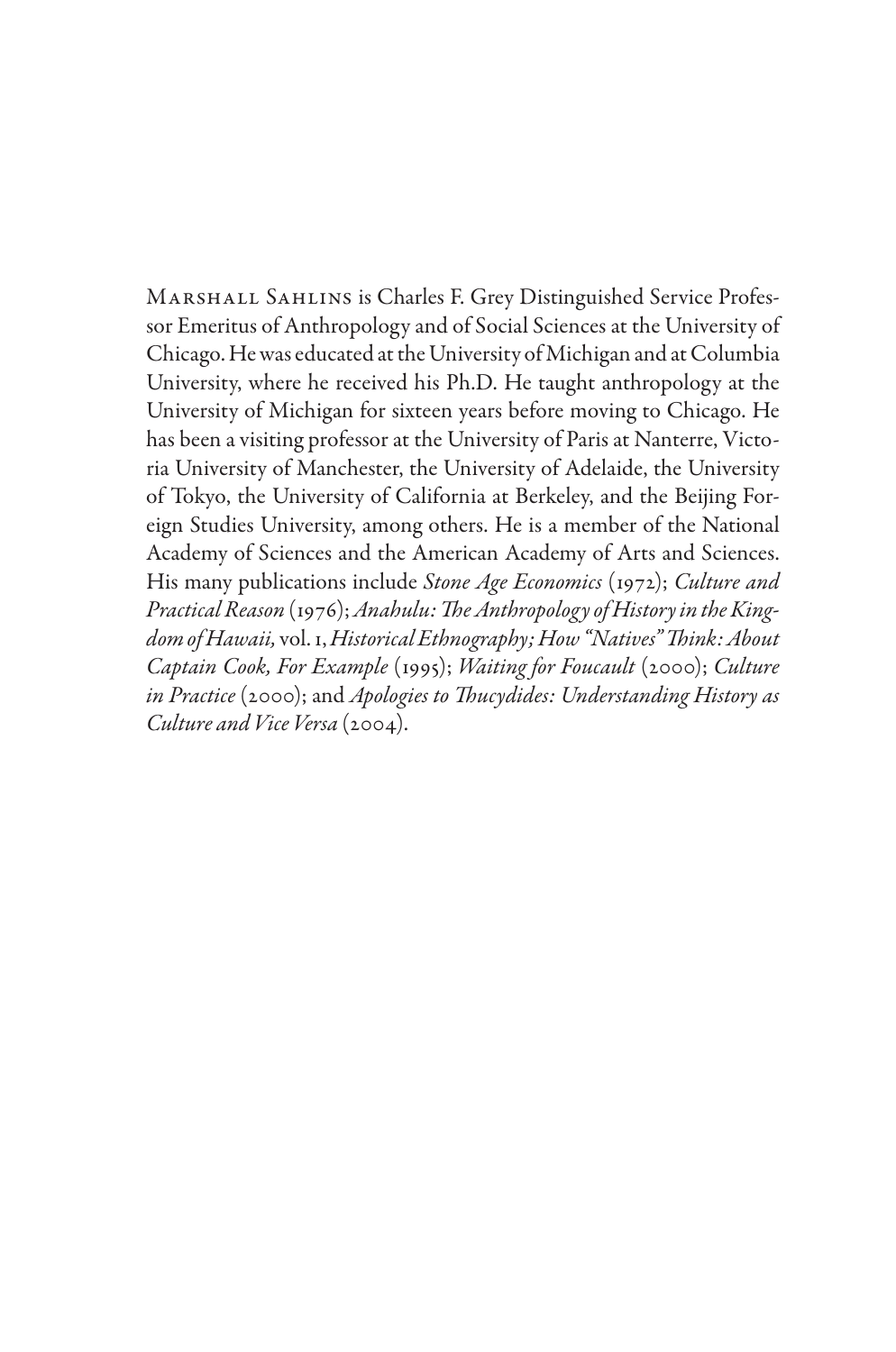(*Preface:* Over the past decade or two, courses on "Western Civilization" have been occupying a progressively smaller place in the curricula of American colleges. Here I attempt to accelerate the trend by reducing "Western Civ" to approximately one hour. My justification is the Nietzschean principle that big issues are like cold baths: one should get into and out of them as quickly as possible.)

Over and again for more than two millennia the peoples we call "Western" have been haunted by the specter of their own inner being: an apparition of human nature so avaricious and contentious that, unless it is somehow governed, it will reduce society to anarchy. The political science of the unruly animal has come for the most part in two contrasting and alternating forms: either hierarchy or equality, monarchial authority or republican equilibrium; either a system of domination that (ideally) restrains people's natural self-interest by an external power or a self-organizing system of free and equal powers whose opposition (ideally) reconciles their particular interests in the common interest. Beyond politics, this is a totalized metaphysics of order, for the same generic structure of an elemental anarchy resolved by hierarchy or equality is found in the organization of the universe as well as the city, and again in therapeutic concepts of the human body. I claim it is a specifically Western metaphysics, for it supposes an opposition between nature and culture that is distinctive to the West—and notably contrastive to the many other peoples who think beasts are basically human rather than humans are basically beasts: for them there is no "nature," let alone one that has to be overcome.

First, some necessary caveats: I do not say that ideas of human nature like the Western ones are entirely unknown elsewhere; they could be appealing especially to state organizations with similar interests in controlling their underlying populations. Even Confucian philosophy, for all its suppositions that men are inherently good (Mencius) or inherently capable of the good (Confucius), can come up with occasional aberrant views of their natural wickedness (Hsün-tzu). I do believe that neither the Chinese nor any other cultural tradition can match the sustained Western contempt for humanity—this persistent scandal of man's viciousness and cupidity—together with the antithesis of culture and nature that informs it.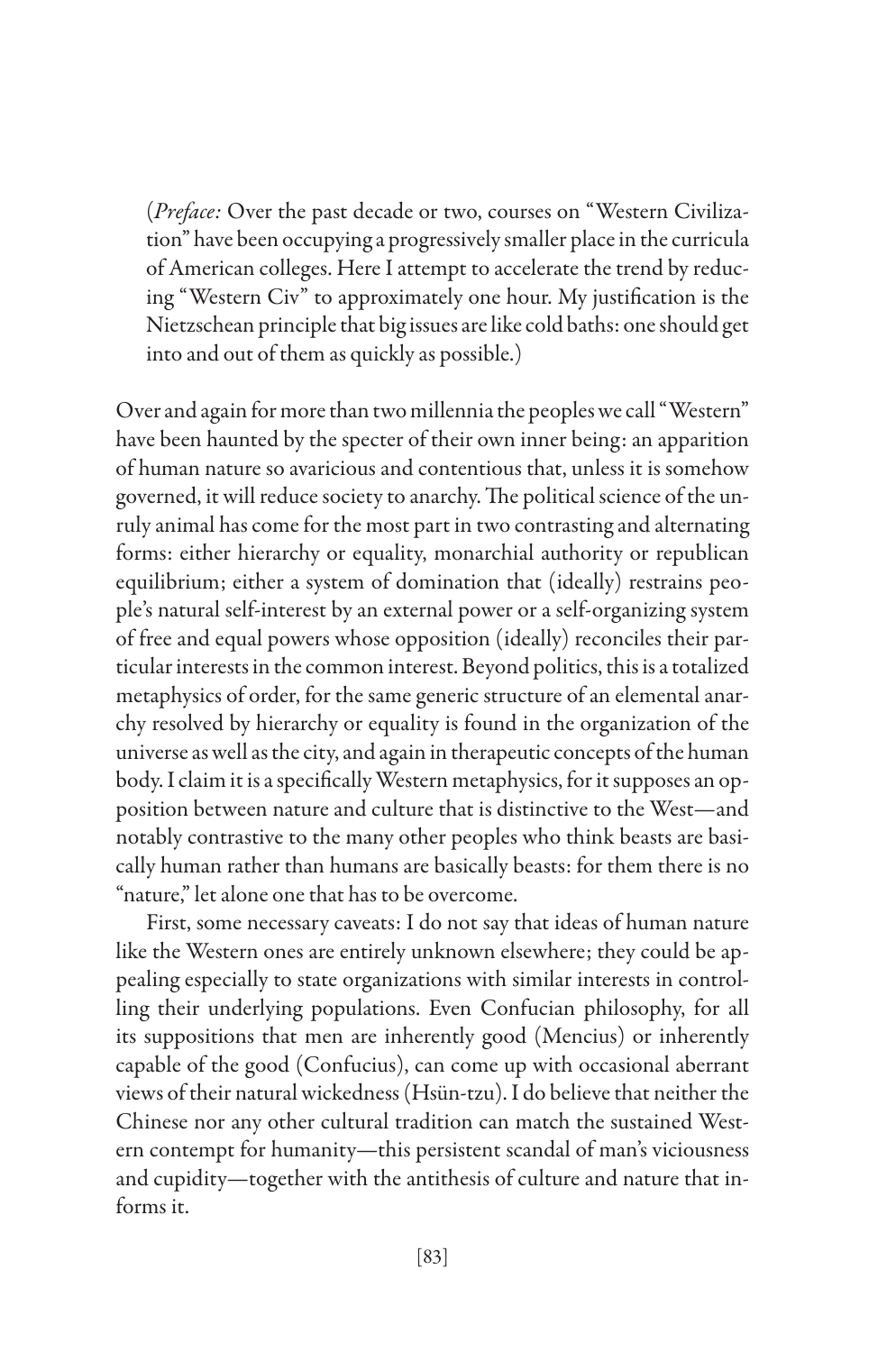Still, were there time enough, I would offer so many qualifications of these essentialisms that I might seem to be suffering from the postmodern syndrome of epistemological hypochondria, with its telltale symptom of wallowing in indeterminacy. As it is I am rather in the position of J. S. Mill's one-eyed philosopher, thinking to derive some universal truths from an obsession with a particular point of view. To call this "intellectual history" or even "archaeology" would be as disingenuous as it is pretentious. All I do is selectively single out a few examples of our long-standing tradition of human nature, and suggest it is delusional. Although I offer no sustained narrative of this lugubrious sense of what we are, I put in evidence of its duration the fact that intellectual ancestors from Thucydides through St. Augustine, Machiavelli, and the authors of the *Federalist Papers,* not to forget contemporaries such as the social scientists of "economic man" and the sociobiologists of "the selfish gene," have all been accorded the scholarly label of "Hobbesian." Some of them were monarchists, others partisans of democratic republics, yet all nevertheless shared that same sinister view of human nature.

I begin, however, with the much more robust connection between the political philosophies of Hobbes, Thucydides, and John Adams. The curious interrelations of this triad of authors will allow us to sketch the main coordinates of the Metaphysical Triangle of anarchy, hierarchy, and equality. For as different as were their solutions to the fundamental problem of human evil, both Hobbes and Adams found in Thucydides' text on the Peloponnesian War, notably his gory account of the revolution at Corcyra, the model of their own ideas of the horrors society would suffer if mankind's natural desires of power and gain were not checked—by sovereign imposition said Hobbes, by democratic balance said Adams.

. It will be evident I have learned much on these matters from Albert O. Hirschman, *The Passions and the Interests: Political Arguments for Capitalism before Its Triumph* (Princeton: Princeton University Press, 1977). Equally evident will be the departures here from Hirschman's thesis: notably that I do not see the opposition of material interests as succeeding and neutralizing political passions, since both have a long and largely parallel history in Western ideology, and I do not treat monarchy as a relatively ineffective mode of controlling the passions by comparison to the opposition of interests, as coercive princely rule has had the longer history of doing that. Also, the distinction I draw between hierarchy and equality is eccentric to that of Louis Dumont, as here "hierarchy" refers to a structure of power and domination in which the principle of authority is often external to rather than inclusive of others' being, and "equality" is not necessarily individualistic and without integration of the person in the whole (for example, nationalism). See Dumont, *Homo Hierarchicus* (Chicago: University of Chicago Press, 1970) and *Essays on Individualism* (Chicago: University of Chicago Press, 1986).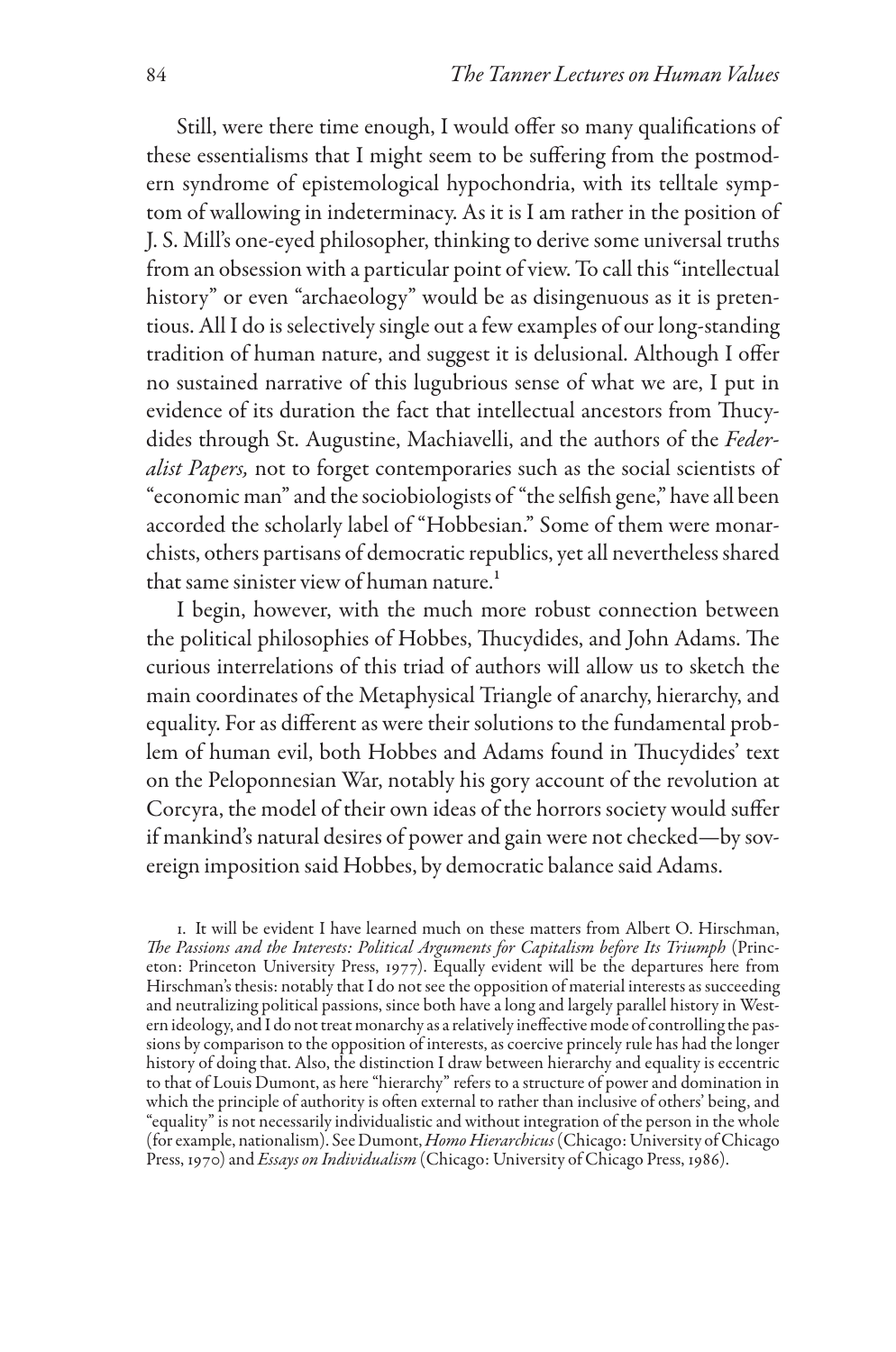## Adams and Hobbes as Thucydideans

In 1763, young John Adams wrote a brief essay titled "All men would be tyrants if they could." Adams never published the essay, but he revisited it in 1807 to endorse its conclusion that all "simple" (unmixed) forms of government, including pure democracy, as well as all moral virtues, all intellectual abilities, and all powers of wealth, beauty, art, and science are no proof against the selfish desires that rage in the hearts of men and issue in cruel and tyrannical government. As he explained the essay's title, "It means, in my opinion, no more than this plain simple observation upon human nature which every Man, who has ever read a treatise upon Morality, or conversed with the World . . . must have often made, vis., that the selfish Passions are stronger than the Social, and that the former would always prevail over the latter in any Man, left to the natural Emotions of his own Mind, unrestrained and unchecked by other Power extrinsic to himself."<sup>2</sup>

Adams knew the dim views of Hobbes, Mandeville, Machiavelli, and their like on human nature, but for historical evidence he gave special credence to Thucydides. In the context of the partisan conflicts attending the birth of the American Republic, including class conflicts something like those of fifth-century Greece, Thucydides was for Adams the star witness of the havoc that can be caused by out-of-control desires and factional interests. Thus the ancient historian's place front and center in the preface to Adams's *Defence of the Constitutions of Government of the United States,* where he writes: "It is impossible to read in Thucydides, *lib. iii,* his account of the factions and confusions throughout all Greece, which were introduced by this want of equilibrium, without horror."<sup>3</sup> He then proceeds to give close paraphrase of Thucydides' narrative  $(3.70-3.85)$  of the civil strife *(stasis)* at Corcyra.

I radically abbreviate Thucydides' account. It concerns an uprising of the few against the many in Corcyra, a rebellion of the privileged class against the democratic rule of the people, with the aim of severing the city's allegiance to Athens by establishing an oligarchic regime allied instead with Sparta. In a series of violent clashes, involving also sacrilege against law and religion, each party was victorious in turn, inflicting casualties that mounted progressively when the Spartans intervened on behalf

. Adams, *Papers of John Adams,* vol. 1, *September 1755–October 1773,* edited by Robert J. Taylor (Cambridge: Harvard University Press, Belknap Press, 1977), 82.

. Adams, *Defence of the Constitutions* (London, 1787–1788), 1:iv.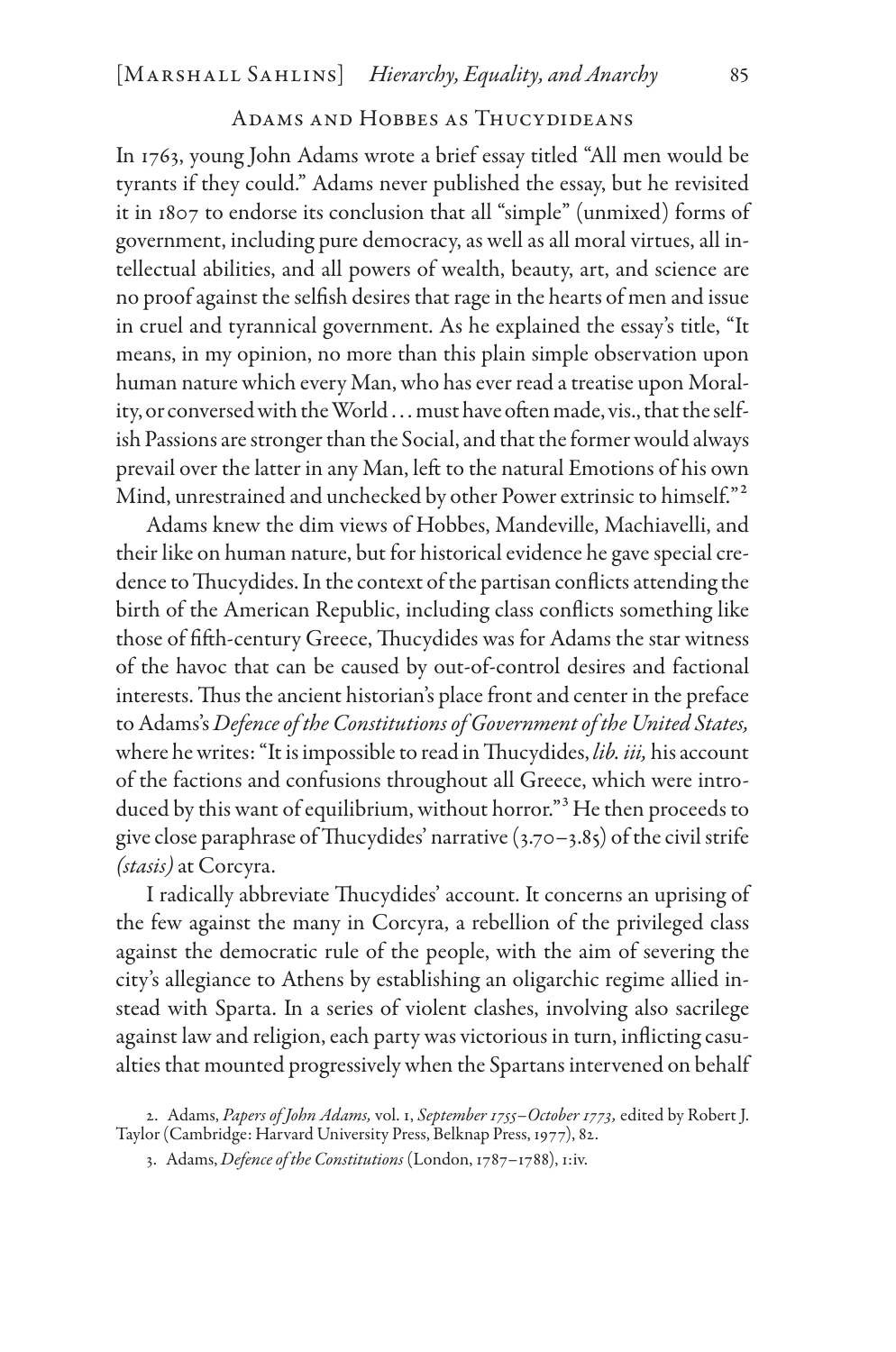of the oligarchs and the Athenians on the side of the people. In the end, an Athenian fleet cordoned off the city, whereupon the oligarchic faction suffered bloody massacre at the hands of an out-of-control democratic mob: "Death raged in every shape; and, as usually happens at such times, there was no length to which violence did not go; some were killed by their fathers, and supplicants dragged from the altar or slain upon it; while some were even walled up in the temple of Dionysus, and died there"  $($ Thuc. 3.81.4–5).

Apparently more violent than any previous *stasis,* the civil war at Corcyra was only the first of the draconian kind that developed during the Peloponnesian War, as the Spartans and the Athenians became engaged in local conflicts on the side of the oligarchs and the people, respectively. Thucydides conveys the sense of an epidemic diffusion of these political "convulsions," becoming ever more malignant as they spread from city to city. For the plague here unleashed was human nature: "Human nature, always rebelling against the law and now its master, gladly showed itself ungoverned in passion, above respect for justice, and the enemy of all superiority" (3.84.2). "The cause of all these evils," he said, "was the lust for power arising from greed and ambition, and from these passions proceeded the violence of the parties engaged in contention" (3.82.8). But when Thucydides asserted that such suffering would ever be repeated "so long as human nature remained the same" (3.82.8), John Adams broke off his own exposition of the text to say, "If this nervous historian had known a balance of three powers, he would not have pronounced the distemper so incurable, but would have added—so long as parties in the cities remained unbalanced."

Yet as Thucydides' description of the "distemper" proceeds, not only did the main institutions of society succumb to human nature, but language itself suffered a similar corruption. Moral iniquity was coupled to self-serving hypocrisy to the extent that "words had to change their meaning and take that which was now given to them" (3.82.4). Thomas Gustafson speaks of an archetypal "Thucydidean Moment" when the corruptions of people and language became one.<sup>4</sup> (For a contemporary example, think of the so-called compassionate conservatism of the current American administration, which gives tax cuts to the rich at the expense of society in the name of "fairness," or to the same effect dubs the inheritance tax the "death tax.") Just so in Corcyra, as words and oaths were traduced

<sup>.</sup> Gustafson, *Representative Words: Politics, Literature and the American Language, 1776–1865* (Cambridge: Cambridge University Press, 1977), 124.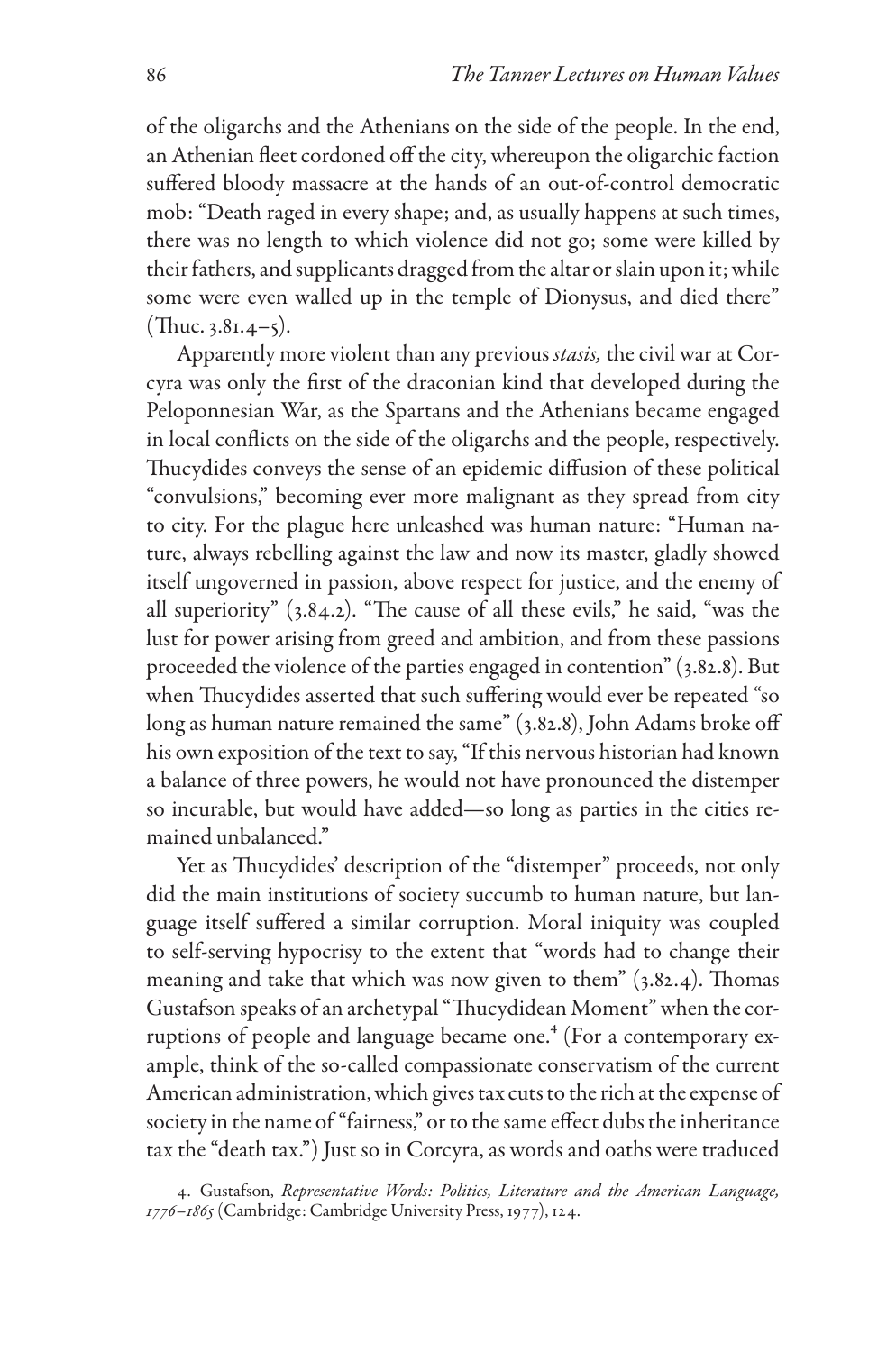in the all-out struggle for power, foul became fair, and fair foul. Cautious plotting masqueraded as "self-defense"; prudent hesitation was castigated as "spurious cowardice"; frantic violence was "manliness," and moderation was the lack of it. Oaths were no proof against the advantages of breaking them. The only principle left standing, observes the classicist W. Robert Connor, was "the calculation of self interest. Now all the conventions of Greek life—promises, oaths, supplications, obligations to kin and benefactors and even the ultimate convention, language itself—give way. It is Hobbes' *bellum omnium contra omnes.*"

It is indeed—inasmuch as Hobbes was the first to translate Thucydides directly into English. If Thucydides seems Hobbesian, it is because Hobbes was a Thucydidean. As Hobbes put it in his verse autobiography:

> *Homer* and *Virgil, Horace, Sophocles, Plautus, Euripides, Aristophanes,* I understood, nay more; but of all these, There's none that pleas'd me like *Thucydides.* He says Democracy's a Foolish Thing, Than a Republick Wiser is one King.

Classical and Hobbesian scholars alike have seen in Thucydides' narrative of the *stasis* at Corcyra a fundamental source of Hobbes's conception of the state of nature. "Point for point," writes Terence Bell, "feature for feature, Hobbes' state of nature parallels Thucydides' account of the Corcyrean revolution." But where John Adams held that the escape from the natural anarchy described by Thucydides consisted in a self-organizing system of balanced powers, Hobbes's solution was the imposition of a sovereign power that would "keep them all in awe." As sometimes remarked, Hobbes's narrative of the development from the natural to the political state in *Leviathan* is just as much a myth of capitalist mentality.<sup>8</sup> From a common starting point in each man's endless desire to secure his own good, there inevitably follows a general scarcity of means, hence mutual incursions in which "the power of one man resisteth and hindereth the effects of the power of another"—precisely what Adams considered a good

. Connor, *Thucydides* (Princeton: Princeton University Press, 1984), 89.

. Hobbes, *The Elements of Law Natural and Politic, with Three Lives,* edited by J. C. A. Gaskin (Oxford: Oxford University Press, 1994), 256.

. Bell, "Hobbes' Linguistic Turn," *Polity* 17 (1985): 749.

. Hobbes, *Leviathan,* edited by Michael Oakeshott (New York: Collier Books, 1962). Cf. C. B. Macpherson, *The Political Theory of Possessive Individualism: Hobbes to Locke* (Oxford: Clarendon Press, 1962).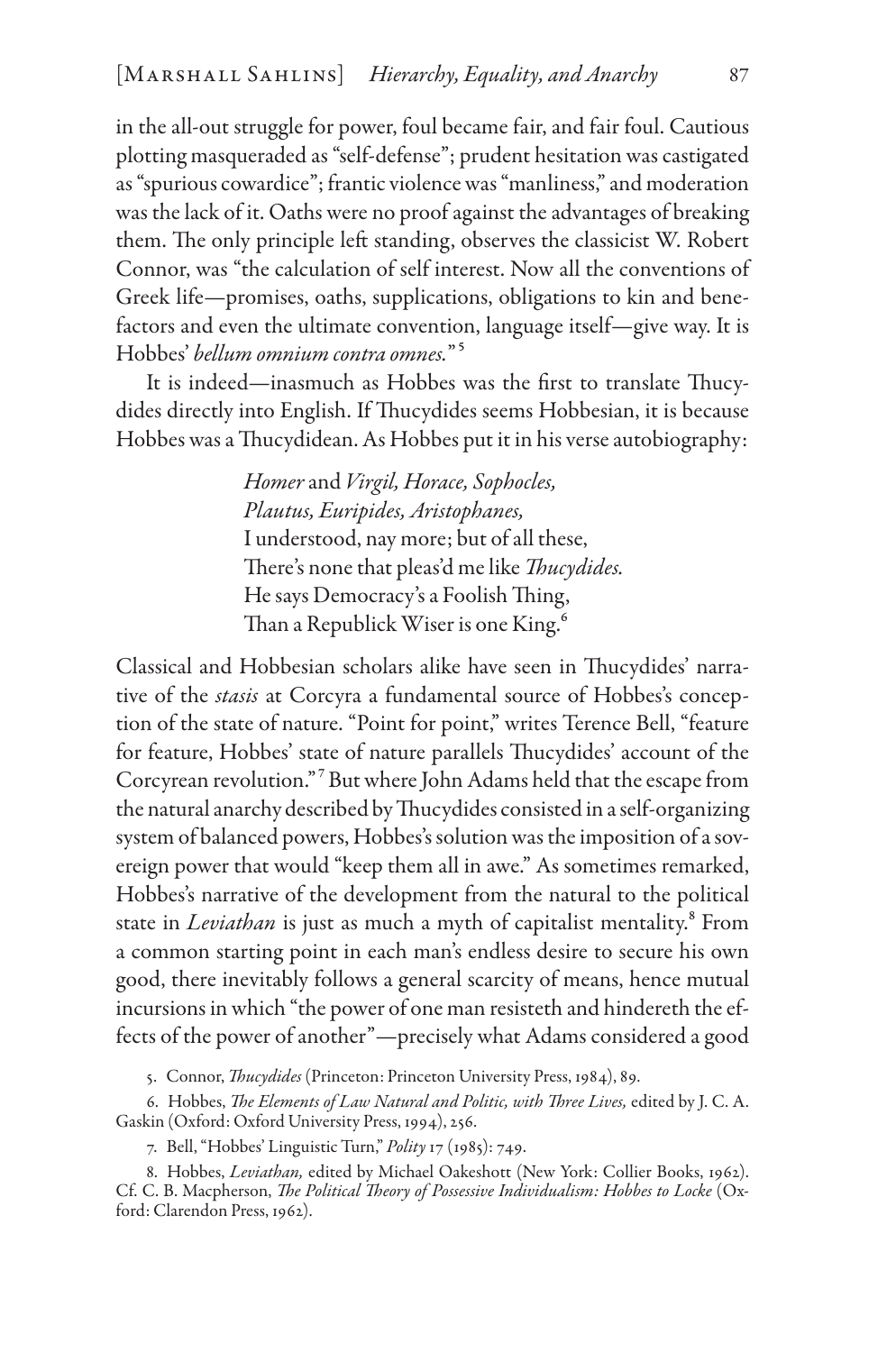thing and Hobbes the source of worse to come. Worse was the ensuing evolution of the natural state from petty bourgeois competition to full capitalist exploitation, as each man finds he can ensure his own good only by subduing others and harnessing their powers to his ends. Driven by this fierce competition and fears of a violent death, men finally agree to surrender their private right to use force in favor of a sovereign power who will bear their person and exercise their strength in the interest of collective peace and defense. Thus, from the same basis of inherent human savagery, Hobbes and Adams devised radically different prescriptions for governing it: by external domination or self-organization, hierarchy or equality, authority or reciprocity, monarchy or republic.

Contraries are sources of their contraries, as Aristotle put it—precisely in a political context (*Pol.* 1307b). The opposition of monarchy and republic is itself dialectical, each being defined against the other in practical politics as well as ideological debate. Hobbes and Adams take their place in a centuries-long dispute between monarchial and popular rule, engaging the arguments of distant philosophical adversaries and bygone political constitutions. Adams took Hobbes, his absolutism notwithstanding, as a respected interlocutor: "Hobbes, a man however unhappy in his temper or detestable for his principles, equal in genius and learning to any of his contemporaries."<sup>9</sup> For his part, Hobbes's absolutism responded intertextually to republican doctrines of seemingly ancient memory: to Roman and Renaissance theories of civic life, with their emphasis on the citizens' equal voice in government. "One of Hobbes' aspirations in *Leviathan,*" writes Quentin Skinner, "is to demolish this entire structure of [republican] thought, and with it the theory of equality and citizenship on which humanist civil science had been raised."10 Especially would Hobbes condemn the acrimonious conflicts of interests that troubled the ancient democracies—for which Thucydides again provided prime evidence—although for Adams and other republicans such oppositions were precisely the great virtues of the self-regulating system. Yet the debates did not merely concern remote political forms. Hobbes's absolutism was predicated on parliamentary arrogations of royal power and the regicide of 1649, whereas Adams, of course, was inveighing against the contemporary British monarchy. And beyond issues of the day, it only stands to (Hegelian) reason that each of the contraries preserves and encompasses the other in its negation, equality in hierarchy and vice versa. The way

. Adams, *Defence of the Constitutions,* 3:211.

10. Skinner, *Visions of Politics,* vol. 3, *Hobbes and Civil Science* (Cambridge: Cambridge University Press, 2002), 15.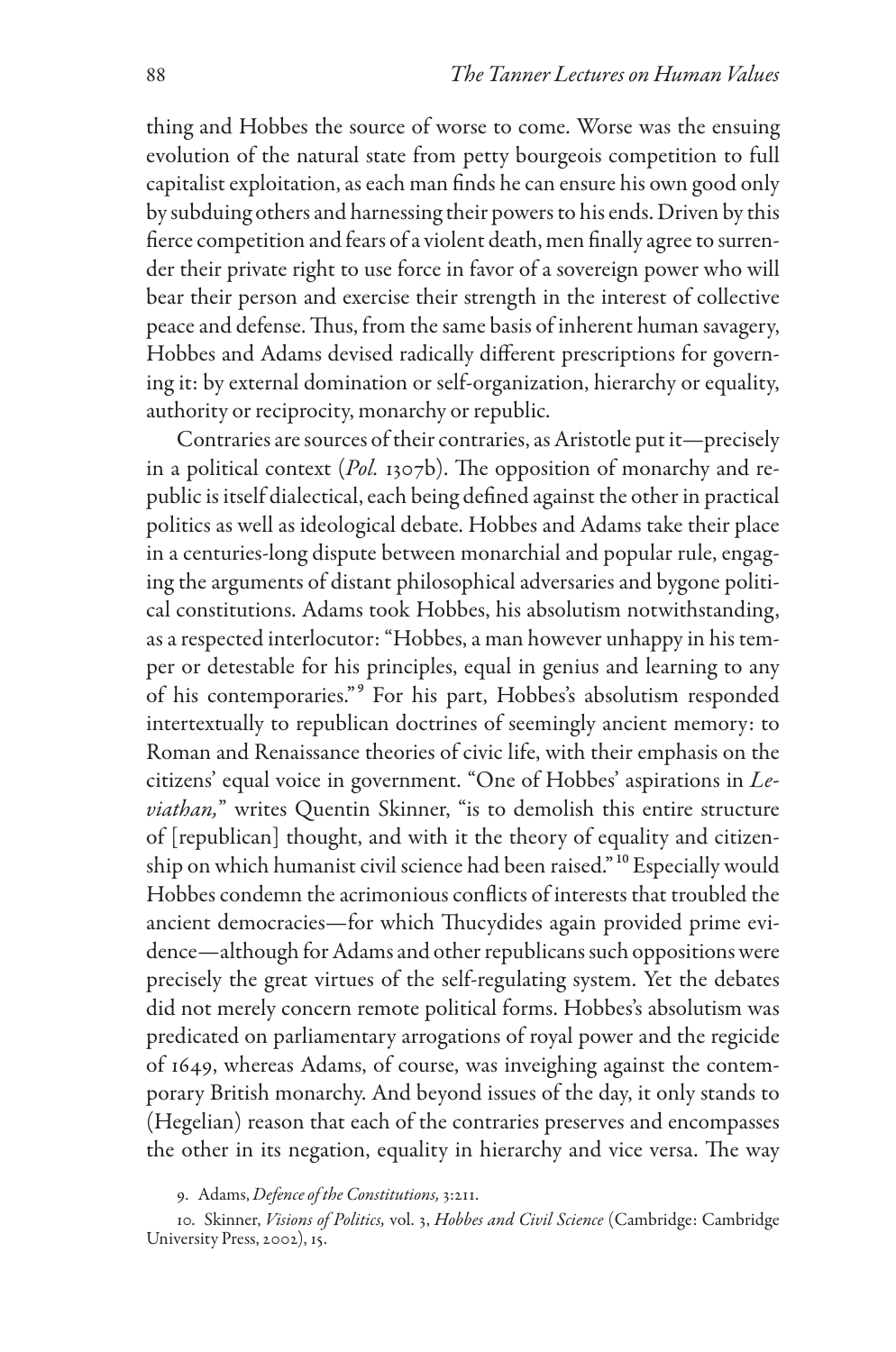that Hobbes initiates the state of nature with each man's equal right to everything—which, as leading to continual war, is the trouble with it; even as Adams foresees an end to the war of nature in tyranny—which is the trouble with it. This "entire structure of thought" includes Hobbes's royalism as the systemic complement of the republicanism he wanted to demolish. It is a diachronic, synchronic, and in some respects panchronic structure of interdependent opposites: two contrasting modes of cultural order evoking each other at the same time and over a long time.

But again, as regimes for restraining the unruly human animal, sovereign domination and egalitarian balance stand together on the cultural side of a basic nature-culture dualism that grounds the "entire structure." Human nature is the necessity: that with which culture must cope—or to which it must succumb, as at Corcyra. And this antagonistic dualism of nature and culture is older than Thucydides. Hesiod's description of the oncoming human condition of his own time (the eighth century b.c.) could well have been the model for Thucydides' text on Corcyra. In the Age of Iron of *Works and Days:*

> Father will have no common bond with son, Neither will guest with host, nor friend with friend; The brother-love of past days will be gone. Men will dishonour parents. . . . Men will destroy the towns of other men. . . .Men will do injury To better men by speaking crooked words And adding lying oaths. . .

> > $(lines 180 - 94)$

Comments the classicist Gerard Naddaf: "Without justice, Hesiod believes that people will devour themselves like animals, that there will be a sort of Hobbesian state of nature—not unlike what preceded the reign of  $Zeus.^{"11}$ 

## Ancient Greece

"Not unlike what preceded the reign of Zeus"—we are into ancient cosmology. In their dazzling commentary on Hesiod's *Theogony*, Marcel Detienne and Jean-Pierre Vernant indeed make a succinct Hobbesian (or more

<sup>11.</sup> Naddaf, "Anthropogony and Politogony in Anaximander of Miletus," in *Anaximander in Context: New Studies in the Origins of Greek Philosophy,* edited by Dirk L. Couprie, Robert Hahn, and Naddaf (Albany: State University of New York Press, 2003), 19. Another interesting reprise of this description of civil strife is a passage in Sallust's narrative of the Catiline conspiracy in Rome, which seems to have been directly inspired by Thucydides (*War Cat.* 38.3–4).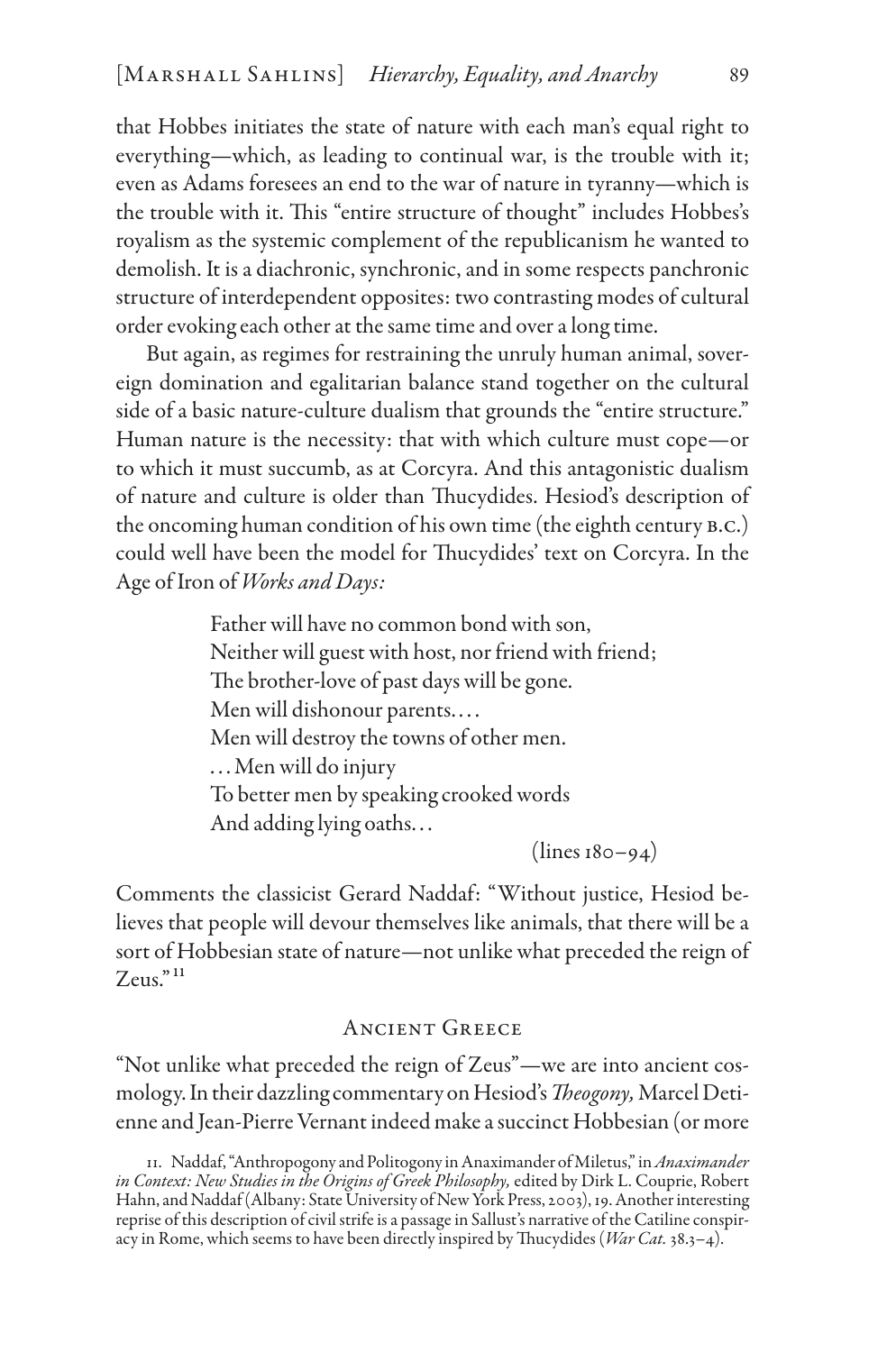precisely Nietzschean) summary of it: "There is no cosmic order without differentiation, hierarchy and supremacy. But by the same token, there is no supremacy without conflict, injustice towards others and constraint imposed by treachery and violence."<sup>12</sup> Beginning in universal violence and disorder and ending in a stable cosmos under the sovereignty of Zeus, with its differentiated realms of heaven, earth, and underworld, the narrative is paradigmatic of the metaphysics of hierarchy. The primordial violence was the relentless battle of the younger generation of gods led by Zeus against his father, Cronus, and the Titans of the older generation. Victorious, Zeus then apportions the "honors and privileges" of the gods, their statuses and functions. This divine order is now and forever stable, for henceforth quarrels among the immortals are settled by compelling oaths. By contrast, if humans notoriously break their oaths—in this lamentable Hesiodic age, or as at Corcyra—it is precisely because strife and misery have been banished to the earthly plane. Myths tell that humans are descendants of the unruly Titans. "The Titan," observes Paul Ricoeur, "is the figure through which human evil is rooted in pre-human evil."<sup>13</sup>

Indeed, everything suggests that the sovereignty of Zeus was once the model of and for earthly kingship. By the time of Hesiod, however, anything like it had disappeared from Greece with the destruction of the Mycenaean kingdoms four centuries earlier. The kings of Hesiod's poetry were much reduced in power in comparison with their long-gone but not forgotten Mycenaean predecessors. Their authority was now contested and divided by a rivalrous elite.<sup>14</sup> Indeed, an agonistic spirit was largely abroad in society. Quoting Hesiod, "Potter hates potter, carpenters compete, / And beggar strives with beggar, bard with bard," Vernant draws the compelling inference that the competition necessarily engages equals even as it aims at superiority—thus, hierarchy and equality are mutually grounded in anarchy.15 Or in another reading, the emergent antithesis, hierarchy, encompasses its surpassed negation, equality. Something like that, though

12. Detienne and Vernant, *Cunning Intelligence in Greek Culture and Society* (Chicago: University of Chicago Press, 1991), 88. On Nietzsche's scornful rejection of the Hobbesian establishment of the commonwealth by contract in favor of "the fitting of a hitherto unrestrained and shapeless populace into a tight mold" that begins in "an act of violence. . . [and is] brought to conclusion by a series of violent acts," see Friedrich Nietzsche, *The Birth of Tragedy and the Genealogy of Morals* (Garden City, N.Y.: Doubleday, 1956), 219.

13. Ricoeur, *The Symbolism of Evil* (Boston: Beacon Press, 1967), 293.

14. See Ian Morris, *Archaeology as Cultural History: Words and Things in Iron Age Greece* (Malden, Mass.: Blackwell, 2000); and A. M. Snodgrass, *The Dark Age of Greece* (New York: Routledge, 2000).

15. Vernant, *The Origins of Greek Thought* (Ithaca: Cornell University Press, 1982), 47.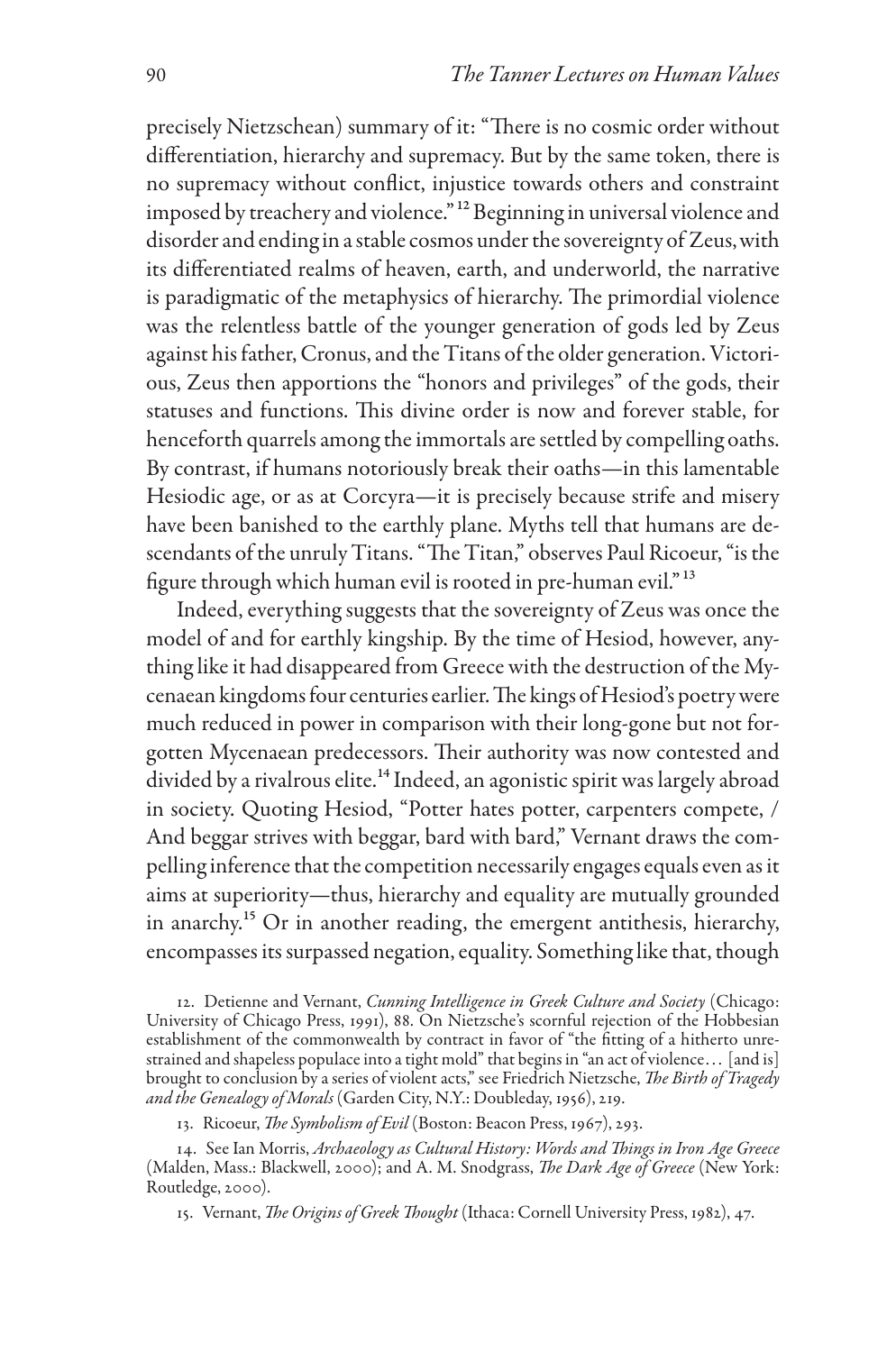the other way 'round, happened in subsequent Greek history. Well before it was achieved in the Athenian democracy of the fifth century, the demand for political equality was raised by the aristocrats of certain latearchaic city-states—who were losing out in their chronic competition for superiority. Classicists tell that *isonomia,* "equality," was the reclamation of certain oligarchs protesting their disfranchisement by tyrants.16

*Isonomia,* "the fairest of names" Herodotus (3.80) called it, although in his *History* the contrast with hierarchy was more contemporary than archaeological, appearing primarily in the differences between the Athenians and their Persian adversaries. Herodotus offers a "picture of the Athenians as a people for whom authority ascends upwards from the people, and where discord and dispute are the rule; and of the Persians as a people for whom authority descends from the Great King and descends predictably and uniformly."17 In principle, the equality of which Athens was the model entailed equal participation of the citizens in a government they held in common—and from which women, slaves, and resident foreigners were excluded. For the citizens it meant equality before the law; equality of voice and vote in the Assembly, the sovereign body of the state; and a rotational equality of selection by lot for the Council of Five Hundred that set the agenda for the Assembly. In contrast to the earlier kingdoms ruled privately, coercively, and mystically from the palace above, here the powers of government devolved publicly, collectively, and equally on the citizens assembled in the center of the city to determine the common policies that would also, it was hoped, accommodate their individual and factional interests:

The human group thus sees itself in the following way: alongside the private, individual houses there is a centre where public matters are debated, and this center represents all that is "common," the collectivity as such. In this centre every man is the equal of his fellow, no man is subject to another.... This is the birth of a society where one man's relationship to another is conceived in terms of identity, symmetry, reversibility. Human society no longer forms, as it did within mythical space, a world on different levels with the king at the top and beneath

<sup>16.</sup> Kurt A. Rauaflaub can even speak of *isonomia* as an "aristocratic concept" or one of the "aristocratic values" in his "Equalities and Inequalities in Athenian Democracy," in *Demokratia: A Conversation on Democracies Ancient and Modern,* edited by Josiah Ober and Charles Hedrick (Princeton: Princeton University Press, 1996), 145, 153.

<sup>17.</sup> Norma Thompson, *Herodotus and the Origins of the Political Community: Arion's Leap* (New Haven: Yale University Press, 1996), 40.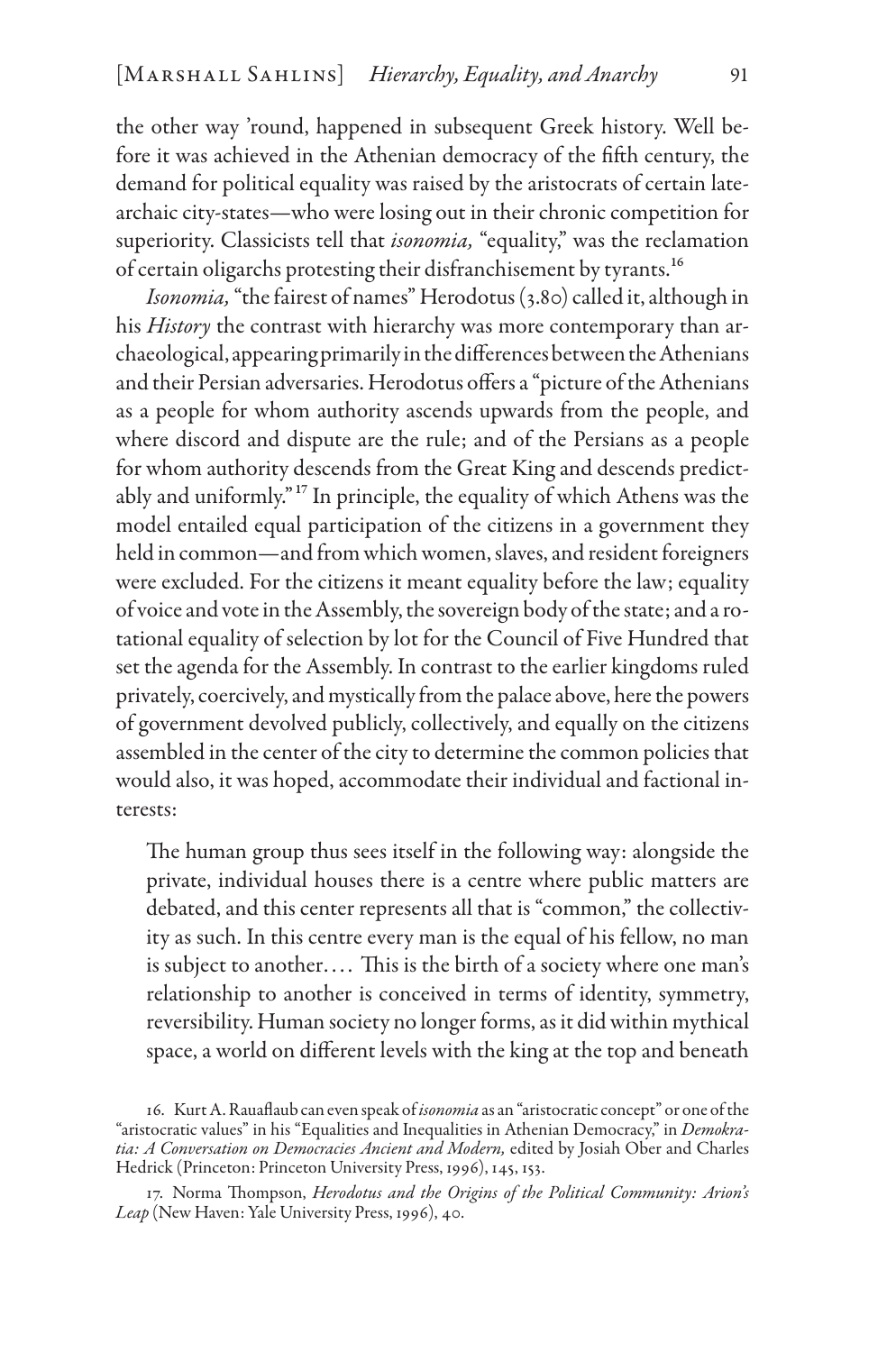him a whole social hierarchy where status is defined in terms of domination and submission.<sup>18</sup>

Absent the coercive sovereign, the problem of order in the democratic regime is, as it was put by Glaucon in *The Republic* (2.359c), "the selfadvantage which every creature by its nature pursues as a good, while by convention of law it is forcibly diverted to paying honor to equality." Hence Pericles' injunction regarding the necessary civic virtue of the democratic polity, destined to be repeated in republics ever after: the citizens should know that their private interest lies in the common interest (Thuc. 2.43.1, 2.60.2).19 By Pericles' time, *isonomia* was everywhere; the sense of a self-constituting system of equal and opposite forces was taking over cosmologies as well as polities, and working its way down into physiologies and ontologies.

In the sixth-century cosmology of the pre-Socratic philosopher Anaximander, monarchy was replaced by the rule of equality in nature, in a way analogous to the historical transformation of the city. Anaximander's alternative to the stratified universe of Hesiod and Homer, ordered and dominated by the sovereign god, was a self-organized world that achieved stability through conflicts between the equal elements of which it was composed.20 Invading one another and making "reparations" for such "injustice," the opposed qualities of heat and cold, moist and dry create the substance of things. At the level of the cosmos they make a kind of celestial city-state. Just as the order of the polis is negotiated in the Assembly of equal citizens met in the center *(agora),* so in Anaximander's universe the earth is held stable at the center by its equidistance from the fiery bodies of the heavenly sphere. Later commentaries imply that the equipoise is a result of counteracting forces as well as equal distances.<sup>21</sup> The celestial geopolitics is not only analogous to the earthly city, with its many households

18. Vernant, *Myth and Thought among the Greeks* (London: Routledge, Kegan, and Paul 1983), 185. See also his work *Origins of Greek Thought;* and Gregory Vlastos, "Isonomia," *American Journal of Philology* 74 (1953): 337–66.

19. On the conflict of private and public interest as a basis of civil strife *(stasis)* in Greece, see P. A. Brunt, *The Fall of the Roman Republic and Related Essays* (Oxford: Clarendon Press, 1988), 299–300.

20. Charles H. Kahn, *Anaximander and the Origins of Greek Cosmology* (New York: Columbia University Press, 1960); G. S. Kirk, J. E. Raven, and M. Scofield, *The Presocratic Philosophers,* 2d ed. (Cambridge: Cambridge University Press, 1981), 100–142. See also Couprie, Hahn, and Naddaf, *Anaximander in Context;* Vernant, *Myth and Thought;* and Vlastos, "Isonomia."

21. Commentaries by Aristotle and Hippolytus in Kahn, *Anaximander,* 76ff.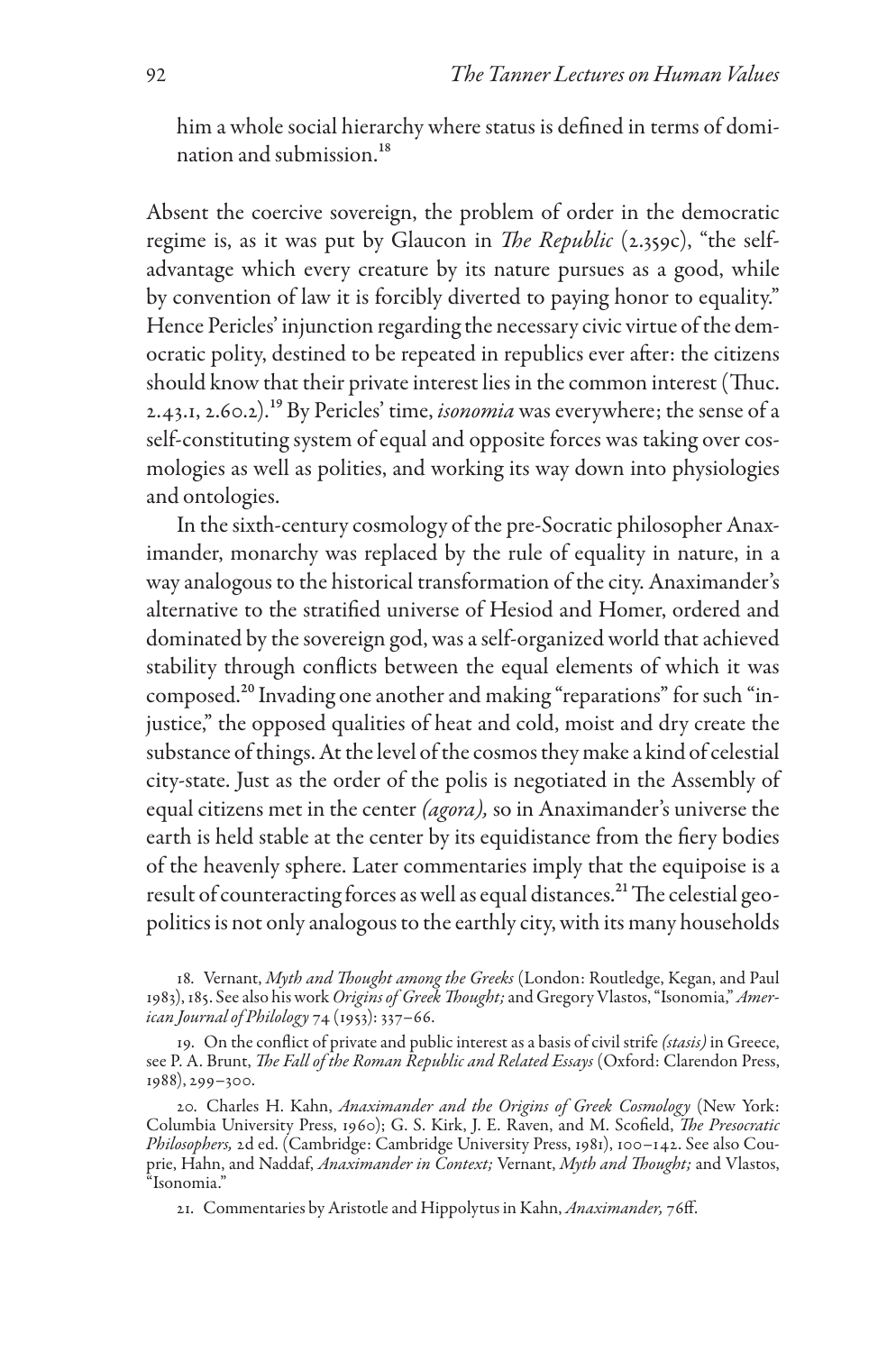surrounding the *agora* where their particularities are integrated; it more specifically corresponds to the multiple domestic hearths surrounding the common ritual hearth of the *agora*—the fires of all adding a sacrificial and metonymic link to the metaphorical parallels of the terrestrial and celestial regimes.

Within the healthy bodies of the denizens of these houses, *isonomia* also reigns. According to the sixth-century physician Alcmaeon, health consists of a balance among the equal and opposed elements of which the body is composed, the binary pairs of moist and dry, heat and cold, bitter and sweet.<sup>22</sup> Sickness is caused by the domination or "monarchy" of any one element. Repeated in texts of the Hippocratic doctors, this theory of a balanced "cosmos of health" was destined to last into the Middle Ages. Indeed, more than two thousand years after Alcmaeon, John Adams reproduced it, complete with political allusions. "Some physicians," Adams wrote, "have thought that if it were practicable to keep the several humours of the body in exact balance, it might be immortal; and so perhaps would a political body, if the balance of power could always be exactly even."23 The Hippocratic doctors had likewise conceived the relations between different factors in the body "with the help of political metaphors or images, especially that of the balance of powers."<sup>24</sup> As for the play of elementary humors or forces in the medical and cosmological treatises, the lasting formulation of this isonomic ontology was Empodocles' famous doctrine of the four roots: the equal and opposite pairs of Fire and Water, Earth and Air, moved together and apart by the equal forces of Love and Strife.

As a metaphysics of order, *isonomia* was hegemonic in fifth-century Athens, although for all that it did not eliminate hierarchical thinking either then or thereafter. To take a broad example of the persisting sense of hierarchical order: the argument of the anonymous visitor in Plato's *Statesman* (273c–d) that matter has a natural tendency to fall into disorder, as do all created things insofar as they contain an admixture of matter, unless or until they are taken in hand by a higher, supernatural power. Aristotle's famous cosmology, although purged of mythological elements, retained divine domination in the form of the Unmoved Mover: the godly source of the eternal motion of the highest celestial sphere, which in turn gave impetus to the lower spheres. Suitably Christianized, the system would

- 22. Kirk, Raven, and Scofield, *The Presocratic Philosophers,* 260 and passim.
- 23. Adams, *Defence of the Constitutions,* 99.

24. G. E. R. Lloyd, introduction to *Hippocratic Writings,* edited by Lloyd (London: Penguin, 1978), 29. See the texts in this collection and Kahn, *Anaximander,* 179 and passim.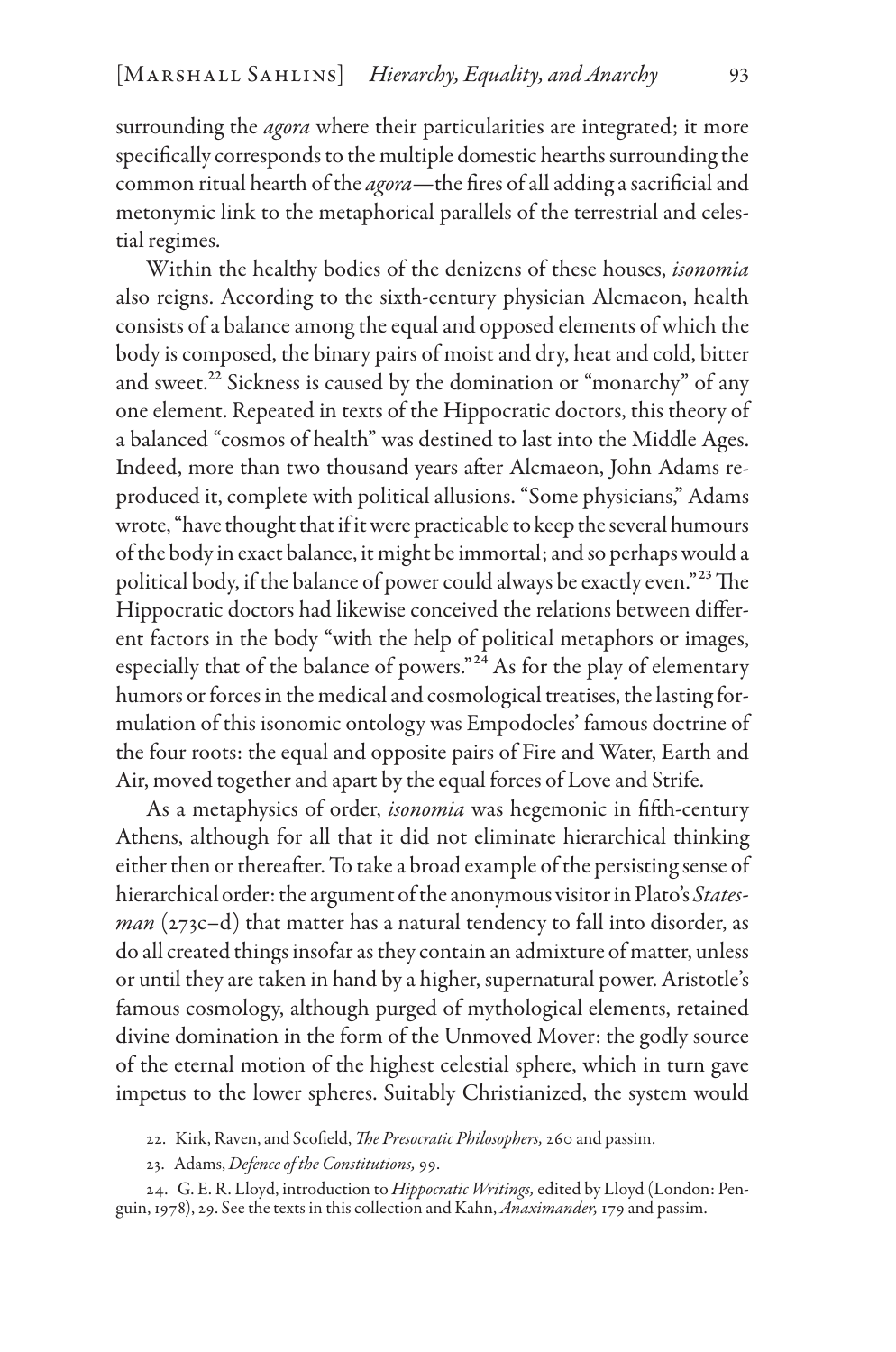become popular in the Aristotelian revival of the thirteenth century.<sup>25</sup> Also destined to be reproduced by the likes of St. Thomas Aquinas and Dante was a golden passage of the *Metaphysics* (1075a.11ff) in which Aristotle seems to confront the opposition between reciprocal and hierarchical systems of solidarity directly—giving decisive preference to the latter. At issue are two different modes of ordering the good, which is also to say of good order, one being the order established by the reciprocal relations of the parts within a whole, as between soldiers in an army, the other the good emanating from the purpose and plan of an external authority, the way a general is responsible for the army's order. At the close of this book of the *Metaphysics,* Aristotle says that "things do not wish to be governed badly," in apposition to which he appends a reference to *The Iliad:* "The rule of many is not good, let one the ruler be."26

Still, in the fifth century *isonomia* was the ruling principle—and not only in the ideological superstructures. Inscribed in cosmology as well as polity, physiology as well as ontology, *isonomia* was in all the structures. It was in the cultural basis. In the common opinion of classicists, however, the naturalistic forms of *isonomia* are ideal reflections of the political form. Working from Durkheimian or Marxist principles of theory arising out of social practice, they hold that the concepts of cosmological and corporeal balance are modeled on the egalitarian city-state—the way Anaximander's universe, for example, appears to mirror the earthly polis. Many objections might be raised to this view, beginning with the observation that *isonomia* as a value was as much a precondition of the democratic polis as it was a reflection. But the critical point—as argued by Charles Kahn—is that for the ancient Greeks the boundaries between society and nature were not as rigidly determined or analytically policed as they are in the modern scholarly imagination. If Alcmaeon could describe bodily disease in political terms, Thucydides could speak of civil strife in terms of disease. Such assimilation of society and nature was normal, observed Kahn; what certain fifth-century philosophers were moved to establish was their separation. More precisely, society and nature were defined "by

25. Indeed, the Aristotelian cosmology, again with political import, was alive and well in the reign of Elizabeth I. Writes E. M. W. Tillyard, "It was a serious matter not a mere fancy if an Elizabethan writer compared Elizabeth to the *primum mobile,* the master sphere of the physical universe, and every activity within the realm to the varied motions of the other spheres governed to the last fraction by the influence of their container" (*The Elizabethan World Picture* [Harmondsworth: Penguin, 1963], 16).

26. Besides the hierarchical cosmologies, ranked views of the body and bodily health (as well as isonomic ones) can be found in the philosophic masters. Most elaborate is the stratified system of body and soul, largely organized by verticality, in Plato's *Timaeus* (69b ff ).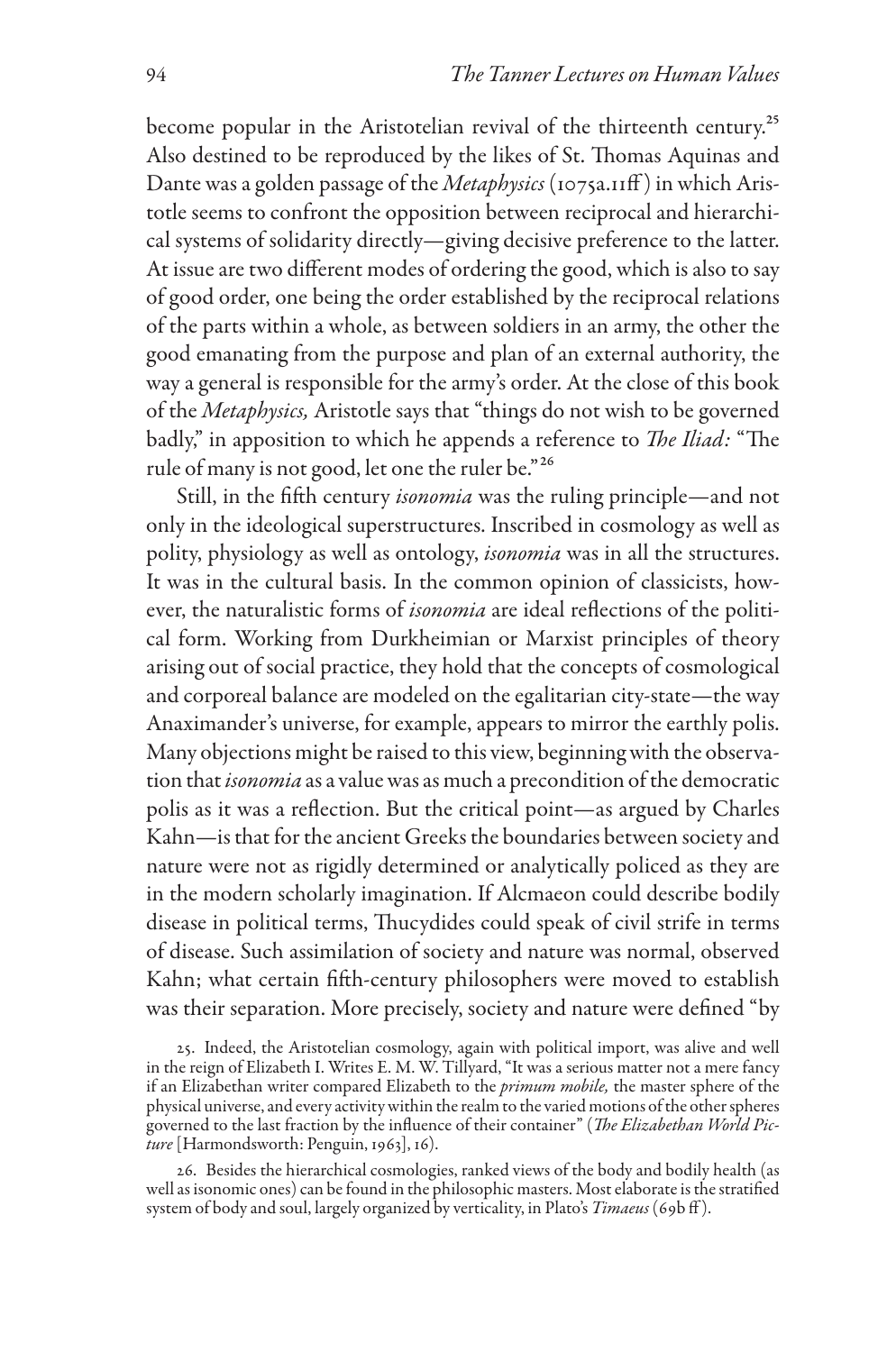mutual contrast as a result of fifth-century controversies regarding *physis* [nature] and *nomos* [convention, custom]"—in other words, what we now know as the fateful binary opposition of nature and culture.<sup>27</sup> Here was the dualism that established the natural ground of our Metaphysical Triangle: the antisocial human nature that equality and hierarchy themselves contend to control.

The sophists are the usual suspects.<sup>28</sup> Although they could generally agree that nature and culture were antithetical, they were all over the map on which was a good thing and which bad, which of the two dominated the other and in what way. Of the several variants, two had the longest legs, motivating one another as logical contraries through a history that reaches into the present. On the one hand, the idea of nature as pure and beneficent, but held in thrall by the tyranny of custom: think Rousseau, natural human rights, natural equality of mankind, universal morality—on to perverse commodity forms such as bottled water from pure springs in "primitive" Fiji that in its plastic containers indeed makes a certain culture (for bacteria). On the other hand, there is the human nature I am tracing here in critical periods of its dominance: the idea of a presocial, antisocial human animal with which culture must contend—often unsuccessfully.<sup>29</sup>

For what chance could culture have if it were just local and changeable matters of belief in comparison to behavioral dispositions that are hardwired in the species and imperatives of each individual? "Fire burns here and in Persia," said Aristotle. "Human institutions change under our eyes" (*Nich. Eth.* 1134b25). Manmade and variable from one group to another, human customs would have all the character of secondary qualities of per-

#### 27. Kahn, *Anaximander,* 192–93.

28. As a categorical distinction, however, as opposed to an explicit ideological antithesis, the nature-culture contrast is much older than the sophists. See James Redfield, *Nature and Culture in "The Iliad": The Tragedy of Hector* (Chicago: University of Chicago Press 1975). Mention should also be made of the use of this contrast by fifth-century poets, notably Euripides and Sophocles. On the *nomos-physis* controversies of the sophists, see Sir Ernest Barker, *Greek Political Theory: Plato and His Predecessors* (London: Methuen, 1961); John Dillon and Tanya Gergel, eds., *The Greek Sophists* (London: Penguin, 2003); W. K. C. Guthrie, *The Sophists* (Cambridge: Cambridge University Press, 1971); G. B. Kerferd, *The Sophistic Movement* (Cambridge: Cambridge University Press, 1981); Arthur O. Lovejoy, *Reflections on Human Nature* (Baltimore: Johns Hopkins University Prss, 1961); and Arthur O. Lovejoy and George Boas, *Primitivism and Related Ideas in Antiquity* (Baltimore: Johns Hopkins University Press, 1935).

29. Giorgio Agamben speaks of the "tenacious lineage" of the sophistic polemic against *nomos* in the political culture of the West, noting it is the necessary premise of Hobbes's opposition of the state of nature and the commonwealth (*Homo Sacer: Sovereign Power and Bare Life* [Stanford: Stanford University Press, 1998], 35). Indeed, Hobbes writes in the introduction to *Leviathan* that by contrast to man's natural condition, "by Art is created that great leviathan called a commonwealth, in Latin civitas, which is but an Artificial Man."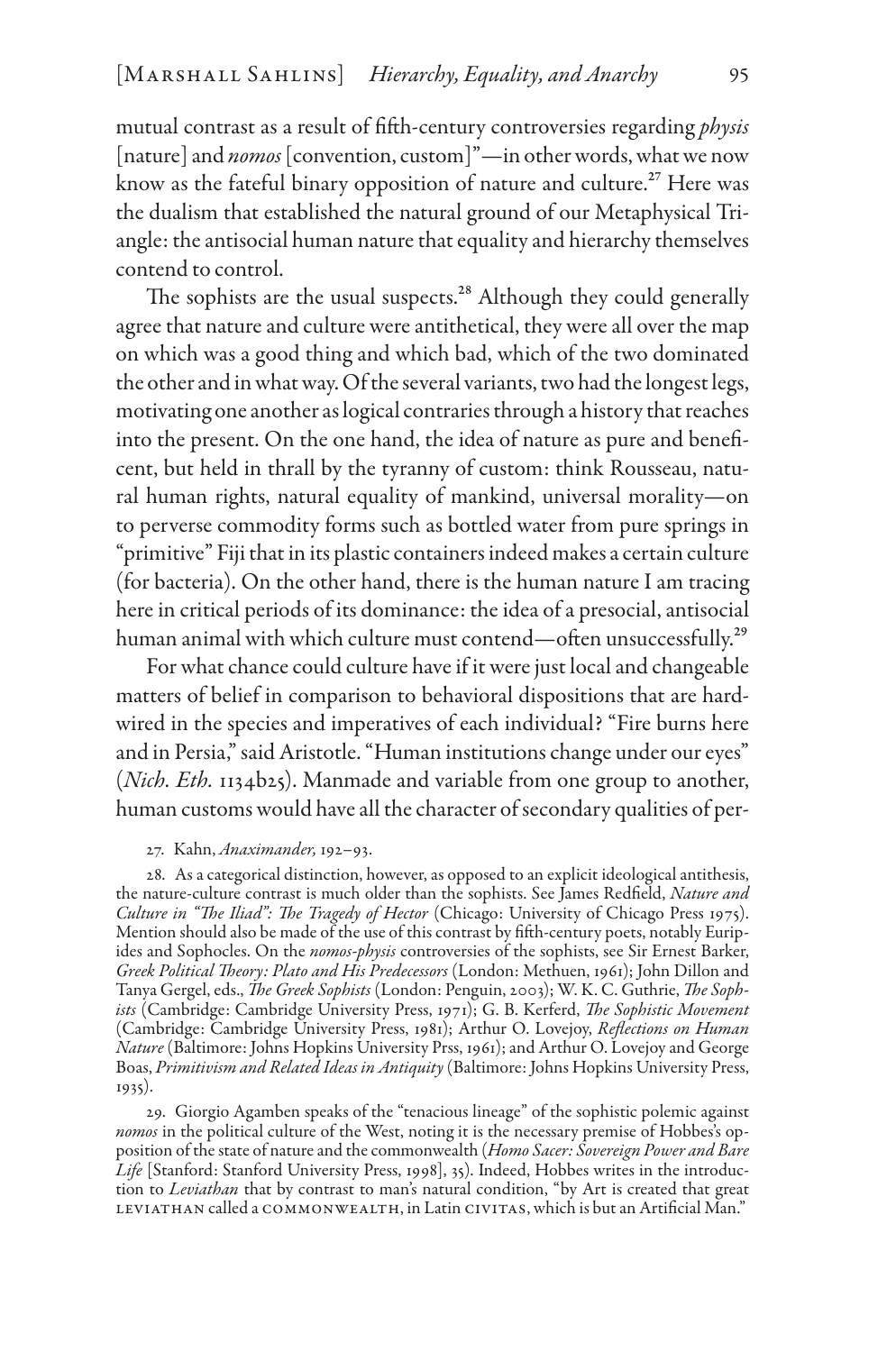ception, like hot and cold or sweet and bitter. Culture was artificial, superficial, and subjective compared to the reality of natural things. From this, as Arthur O. Lovejoy and George Boas remark, it was easy to conclude it was wrong.<sup>30</sup> What was worst of all for the subsequent career of the culture concept in our native Western anthropology was that *nomos* acquired the sense of something false in comparison with the truth of nature.

(In a recent work commenting on the popular romance of a universal natural reason underlying superficial cultural differences—*War of the Worlds: What about Peace?*—Bruno Latour proves again that we are not really modern.<sup>31</sup> Indeed, the American imperialist project of neoliberal democratization has the same ancient premise. It assumes that the innate practical rationality common to mankind, if it can be relieved of local culture idiosyncrasies, as by employing the kind of force anyone would naturally understand, will make other peoples happy and good, just like us.)<sup>32</sup>

From the supposition that nature is truth came various sophistic arguments about its necessary realization in and against culture. In the simplest version, culture is just nature, and more particularly self-interest, in another form. Thus the assertion by Lycias, for example, that "no man is by nature either an oligarch or a democrat, but each strives to set up the kind of constitution that would be to his own advantage"; or Thrasymachus's eruption in *The Republic* (336b): "The just is nothing else than the advantage of the strongest." More cynical (and more up to date sociobiologically speaking) is Callicas's complex argument in the *Gorgias* (482c–484a, 492a–c) that such good order and noble sentiments are merely mystifications of an irrepressible self-interest: merely public right thinking by which the weak vainly attempt to suppress the gainful inclinations of the strong. But as an auditor and admirer of sophists, Thucydides offers some of the most powerful permutations of the sinister nature–fragile culture dualism. "It is impossible to prevent," argued one Diodotus in the Athenian debate over the rebellious city of Mytilene, "and only great simplicity

- 30. Lovejoy and Boas, *Primitivism and Related Ideas,* 106.
- 31. Latour, *War of the Worlds* (Chicago: Prickly Paradigm Press, 2002).

32. After I had written these lines, I came across George Packer's observations on the famous response of the U.S. secretary of defense to the postconquest looting of Iraq by local people: "Stuff happens." "Rumsfeld's words, which soon became notorious, implied a whole political philosophy. The defense secretary looked upon anarchy and saw the early stages of democracy. In his view and that of others in the administration, freedom was the absence of constraint. Freedom existed in divinely endowed human nature, not in man-made institutions and laws. Remove a thirty-five-year-old tyranny and democracy will grow in its place, because people everywhere want to be free" (Packer, *The Assassins' Gate: America in Iraq* [New York: Farrar, Straus, and Giroux, 2005], 135–36).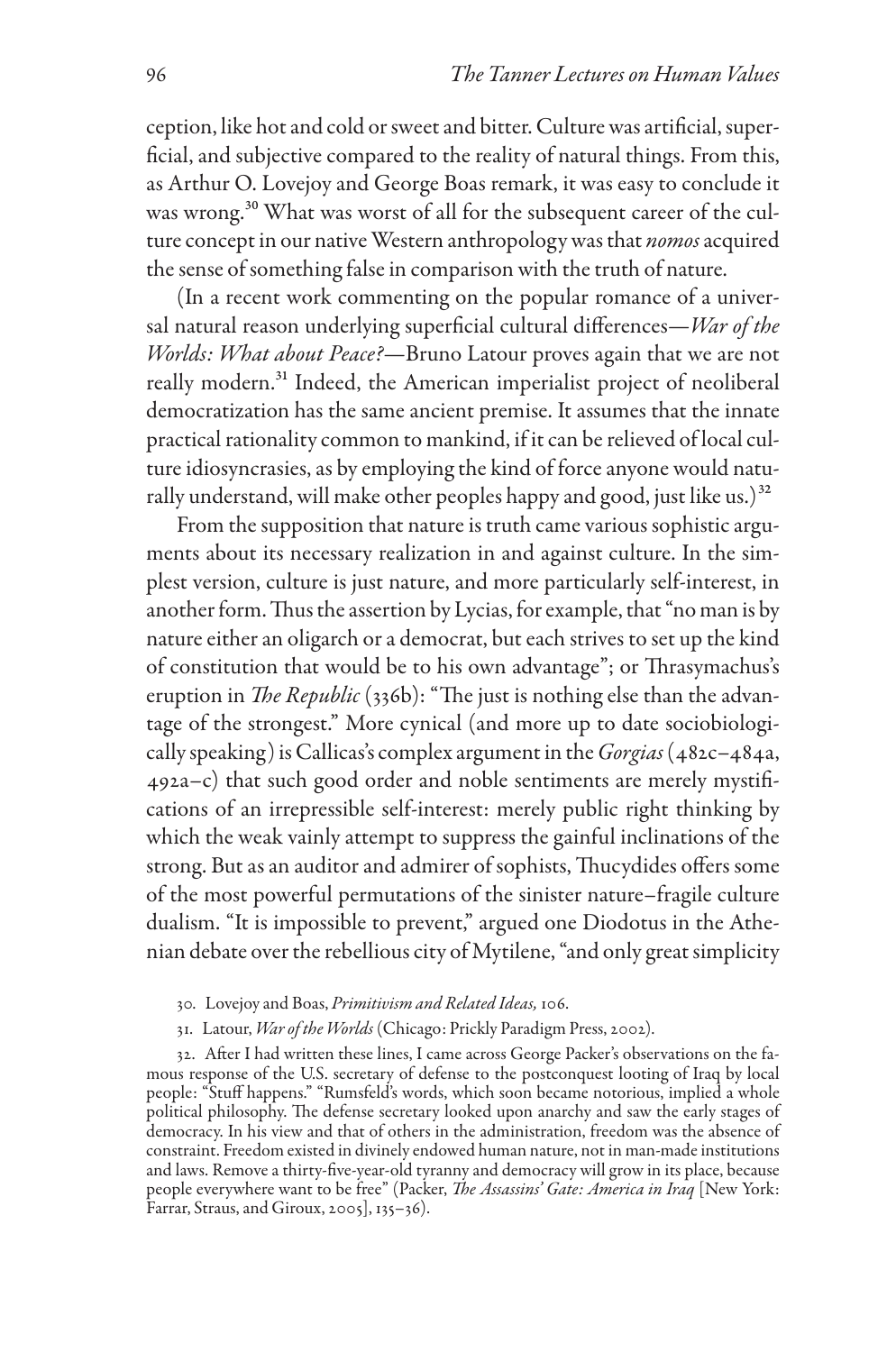can hope to prevent, human nature doing what it has once set its mind upon, by force of law or any other deterrent force whatsoever" (3.45.7). Indeed, by having it that nature is both the breaker and the maker of culture, Thucydides' own argument on this score becomes altogether unassailable. So the lust for power and gain is responsible both for the creation of the Athenian empire *and* for the self-destruction of the Corcyrean state (1.13.1, 1.75.3). The Athenians told the hapless Melians they were besieging that ruling wherever one can is a "necessary law of nature" (5.105.2), yet as we have seen, the human nature that broke out in Corcyra was "the enemy to all superiority." This is the best of all possible worlds of historical theorizing, where it is only human nature to act contrary to human nature, in which case human nature becomes the unbeatable world champion of historiography.

### Alternative Orders

Beyond the ancient arguments about whether human nature was good or bad and the cultural constructions that could be made of it, the Western tradition has long harbored an alternative conception of order, of the kind anthropologists traditionally studied: kinship community. It is true that in the West this is generally the unremarked human condition, despite that—or perhaps because—family and kindred relations are sources of our deepest sentiments and attachments. Ignoring these, our philosophies of human nature generally come from the larger society, organized on radically different principles. In the occurrence, "human nature" almost always consists of the imagined dispositions of active adult males, to the exclusion of women, children, and old folks and the neglect of the one universal principle of human sociality, kinship.

The lurking contradiction may help account for some remarkable recommendations of kinship community and subjectivity on the part of the ancients. Plato and Augustine both formulated what amounted to a broad system of Hawaiian kinship as a mode of sociability appropriate to mankind, Augustine seeing it as the original human condition, Plato as the ideal civil society among the enlightened classes of his utopian Republic. Here everyone is related to everyone in the community by the primary familial ties of brother and sister, mother and father, son and daughter. (It was not for nothing, Augustine opined, that God made us the descendants of one ancestor, thus all humanity but one kindred.) In effect, the Bishop of Hippo went on to forestall E. B. Tylor's famous theory of the incest taboo—"marry out or die out"—by fifteen hundred years, noting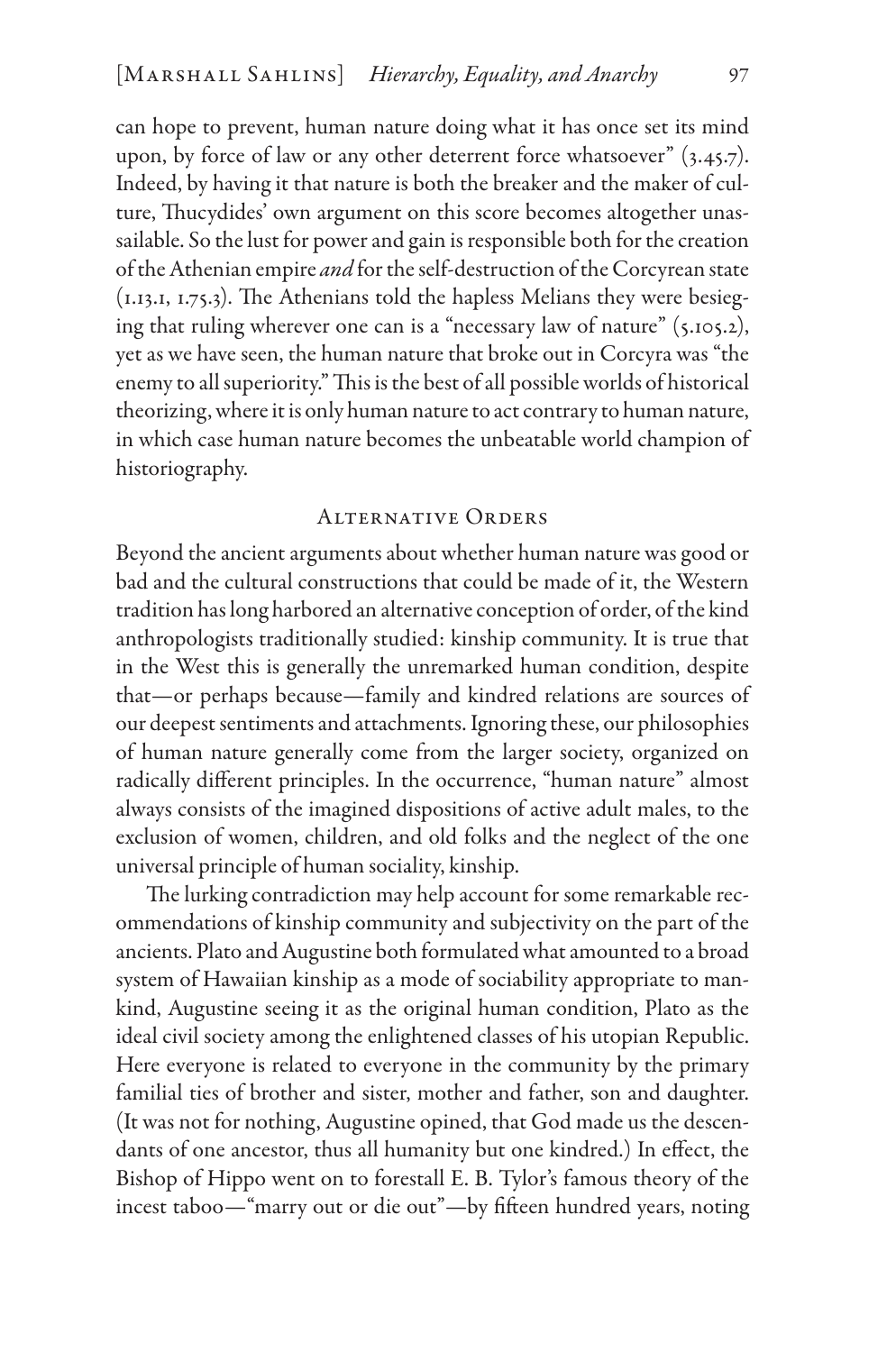likewise that the prohibition of marriage within the family would usefully multiply its kindred relationships.<sup>33</sup> Citing Plato and the Stoics, Cicero developed an idea of the species being that resonates strongly with kinship community and reciprocity. "As men are born for the sake of men in order to be able to help each other," he wrote, "in this we ought to follow Nature as our guide, to constitute the general good by an interchange of acts of kindness, by giving and receiving and thus . . . cement human society more closely together, man to man" (*De Off.* 1.7.22).

But above all it was Aristotle who formulated the essential principle of kinship, namely, mutuality of being, a definition as good as anthropologists have come up with since. Although Aristotle spoke of kinsmen as being the same entity in different subjects solely on the basis of shared descent, without notice of other modes of common being (see below), he made the critical observation that they thus belong to one another, in varying ways and degrees:

Parents then love children as being themselves (for those sprung from them are as it were other selves of theirs, resulting from the separation), children parents as being what they have grown from, and brothers each other by virtue of their having grown from the same sources: for the self-sameness of their relation to *those* produces the same with each other (hence people say "same blood," "same root," and things like that). They are, then, the same entity in a way, even though in different subjects.... The belonging to each other of cousins and other relatives derives from these, since it exists by virtue of their being from the same origins, but some of these belong more closely while others are more distant, depending on whether the ancestral common sources are near or far off. (*Nich. Eth.* 1162a)

Pauline doctrine Christianized and universalized the idea: insofar as we are all members of the body of Christ, "we are members of each other." An echo appears in John of Salisbury, enjoining general practice of mutual aid on grounds that in society as in the universe, "each individual part is a member of the other individual parts."34

People are members of one another; they exist not in themselves or for themselves but in relationships of reciprocal being—one could be reading Marilyn Strathern on the New Guinea Highlands. Here one realizes

<sup>33.</sup> See Augustine's kinship observations in *The City of God,* 14.1, 15.16.

<sup>34.</sup> Cary J. Nederman and Kate Forhan, eds., *Medieval Political Theory—a Reader: The Quest for the Body Politic, 1100–1400* (London: Routledge, 1993), 28.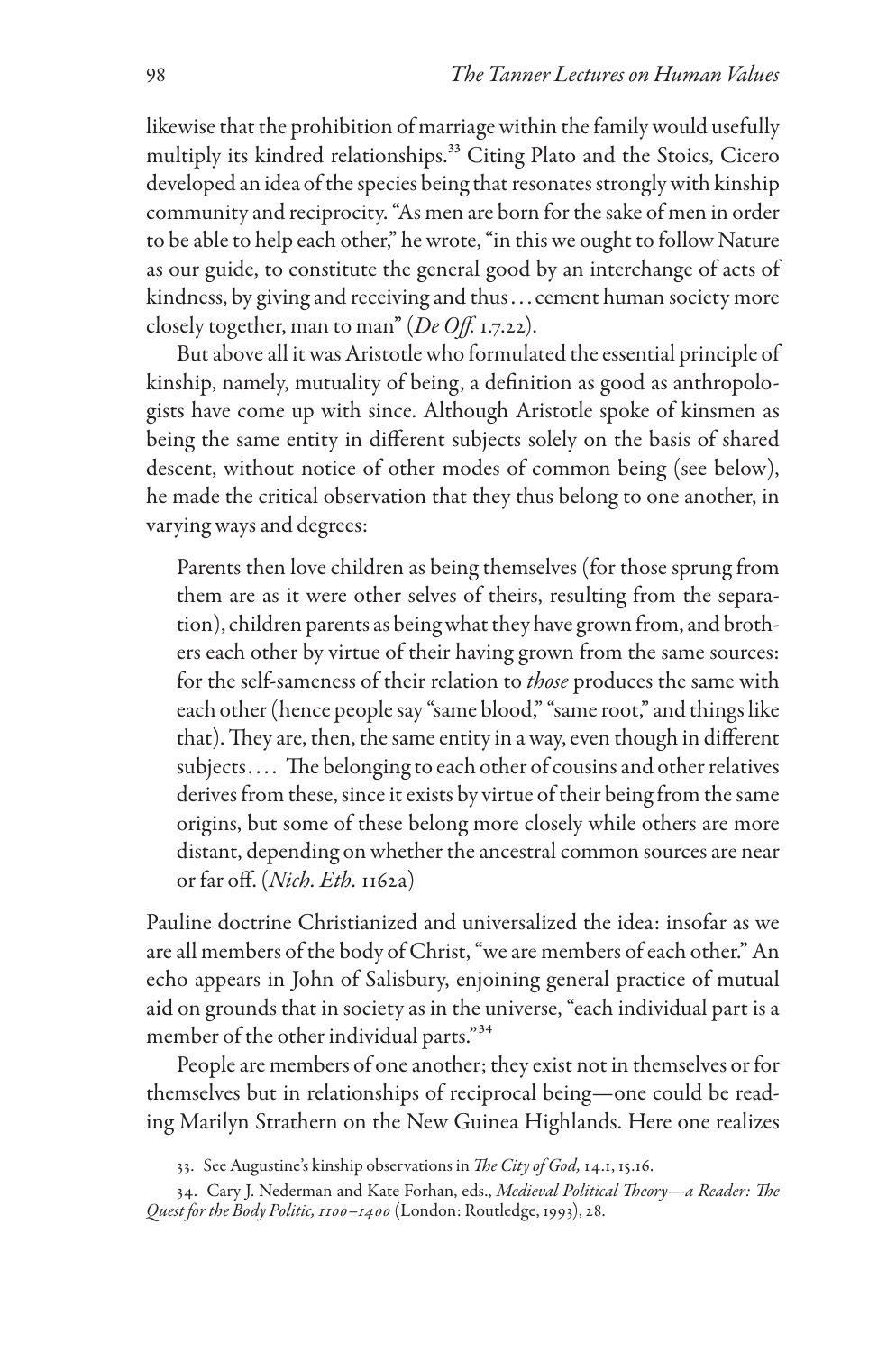oneself in these relationships, the way "mother" and "child" or "father" and "child" become such through the enactment of the bond that at once unites and differentiates them.35And as the mother and father work on the child's behalf, or as "wife" and "husband" in consideration of one another, the kinship other is internally present as a cause of one's own intentionality. In this condition of mutuality of being, interests are no more confined to the satisfactions of the individual body than selves are to its boundaries. Ethnographic notices tell rather of "the transpersonal self" (Native Americans), of the self as "a locus of shared social relations or shared biographies" (Caroline Islands), of the person as "the plural and composite site of the relationships that produced them" (New Guinea Highlands).<sup>36</sup> Observations of this kind are easily multiplied, and what they all indicate is a certain disconformity between the self as being and the person as singular agent. On the one hand, the self transcends the person and is present in other persons. People enter into mutual relationships of being by virtue of birth, residence, marriage, common descent, gift exchange, dependence on the same land, feeding and nurturing, or other such means by which kinship is locally established. On the other hand, then, the single person includes the multiple selves with whom he or she is in such communion. Through various kin relationships, others become predicates of one's own existence.37 I do not mean the interchange of standpoints that is afeature of all direct social relationships according to the phenomenologists. I mean the integration of certain relationships, hence of certain others, in one's

35. For a fine ethnographic example from Highland New Guinea of how such identity and differentiation are accomplished by taboo and ritual, see Sandra Bamford, "To Eat for Another: Taboo and the Elicitation of Bodily Form among the Kamea of Papua New Guinea," in *Bodies and Persons: Comparative Perspectives from Africa and Melanesia,* edited by Michael Lambek and Andrew Strathern (Cambridge: Cambridge University Press, 1998).

36. William Bevis, "Native American Novels: Honing In," in *Recovering the Word: Essays on Native American Literature,* edited by Brian Swann and Arnold Krupat (Berkeley and Los Angeles: University of California Press, 1987), 590; Michael D. Lieber, "Lamarkian Definitions of Identity on Kapingamarangi and Pohnpei," in *Cultural Identity and Ethnicity in the Pacific,* edited by Jocelyn Linnekin and Lin Poyer (Honolulu: University of Hawaii Press, 1990), 74; Marilyn Strathern, *The Gender of the Gift: Problems with Women and Problems with Society in Melanesia* (Berkeley and Los Angeles: University of California Press, 1988), 13, 159.

37. This double disconformity of person and self—the person including other selves, the self included in other persons—was described in the original formulation of the phenomenon for South Asian castes by McKim Marriott and is a sociocentric view of the matter, though attention since has focused on the divisible/composite actor or "dividual" ("Hindu Transactions: Diversity without Dualism," in *Transactions and Meaning: Directions in the Anthropology of Exchange and Symbolic Behavior,* edited by Bruce Kapferer [Philadelphia: Institute for the Study of Human Issues, 1976], 348 and passim). For another early account of the divisible/composite person in African societies, see Roger Bastide, "Le principe d'indivuation (contribution à une philosophie africaine)," in *La notion de personne en Afrique noire,* no. 544 (Paris: Collogues Internationaux du C.N.R.S., 1973).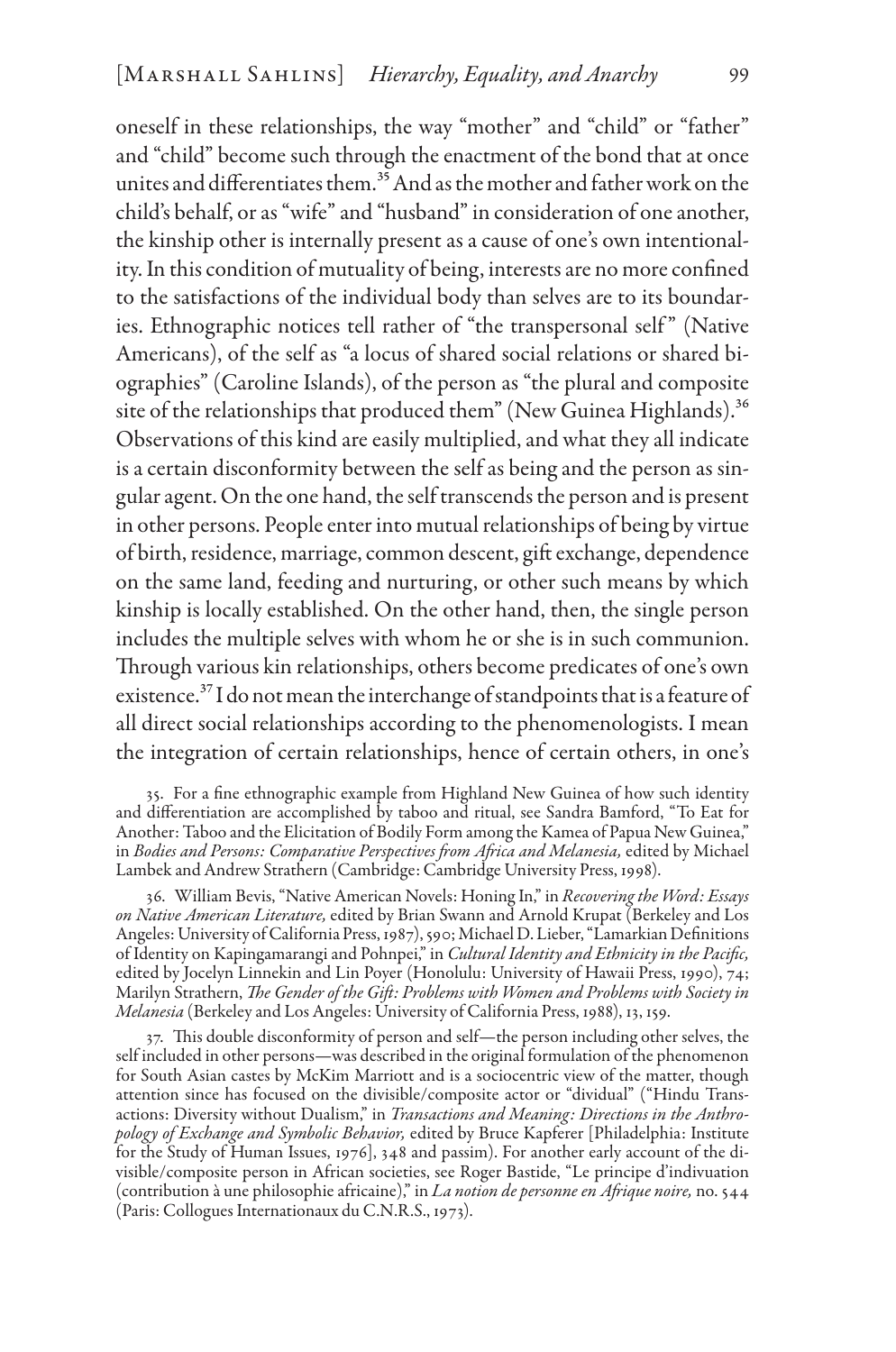own being. We have not to do here with the self-contained, self-lovingindividuals of the native Western folklore. Indeed, for them, not even *experience,* that ultimate individual function, is in fact individual.

Insofar as people are members of one another, so may significant experiences be shared among them—not at the level of sensation, of course, but at the level of meaning: of what it is that happens, which is the human cum communicable quality of experience. "Experience was diffused among persons," Maurice Leenhardt told of New Caledonians. "It was not considered specific to the individual."38 Thus, people suffered illnesses as a result of the moral or religious transgressions of their relatives—a common enough ethnographic report. Many also are the societies where kinsmen must be compensated for one's death, the injuries one receives, or even for having one's hair cut. Here is the very opposite of bourgeois possessive individualism: in a community of reciprocal being, not even a person's body is his or her own; it is a social body, the subject of the empathy, concern, and responsibility of others. "Thus the Fijian body reflects the achievement of its caretakers.... An essential corollary of the notion that the personal body is the community's province is that [the body's] shape encodes one's capacity and propensity to serve the community. . . . [I]t also reveals the community's investment in and ability to care for its members."<sup>39</sup> Natural self-interest? For the greater part of humankind, selfinterest as we know it has been madness, witchcraft, or some such grounds for ostracism, execution, or at least therapy.

And what if the status of human persons, even including kin persons, extended widely into what we call "nature," encompassing all kinds of animals, plants, and inanimate things? New Zealand Maori are related genealogically to everything in the universe. "When the Maori walked abroad, he was among his own kindred. The trees around him were, like himself, the offspring of [the god] Tane."<sup>40</sup> And what shall we make of man's "animal nature" if, as is reported widely for Native Americans, animals are known to have a human nature? (And what then if it were true, as Locke said, that "in the beginning all the world was America, and more so than it is now; for no such thing as money was anywhere known"?) Like many plants—not to mention stars, mountains, or thunder—many animals have

<sup>38.</sup> Leenhardt, *Do Kamo: Person and Myth in the Melanesian World* (Chicago: University of Chicago Press, 1979), 153.

<sup>39.</sup> Anne E. Becker, *Body, Self and Society: The View from Fiji* (Philadelphia: University of Pennsylvania Press, 1995), 57–58.

<sup>40.</sup> Elsdon Best, *The Maori* (Wellington, N.Z.: Polynesian Society, 1924), 1:128.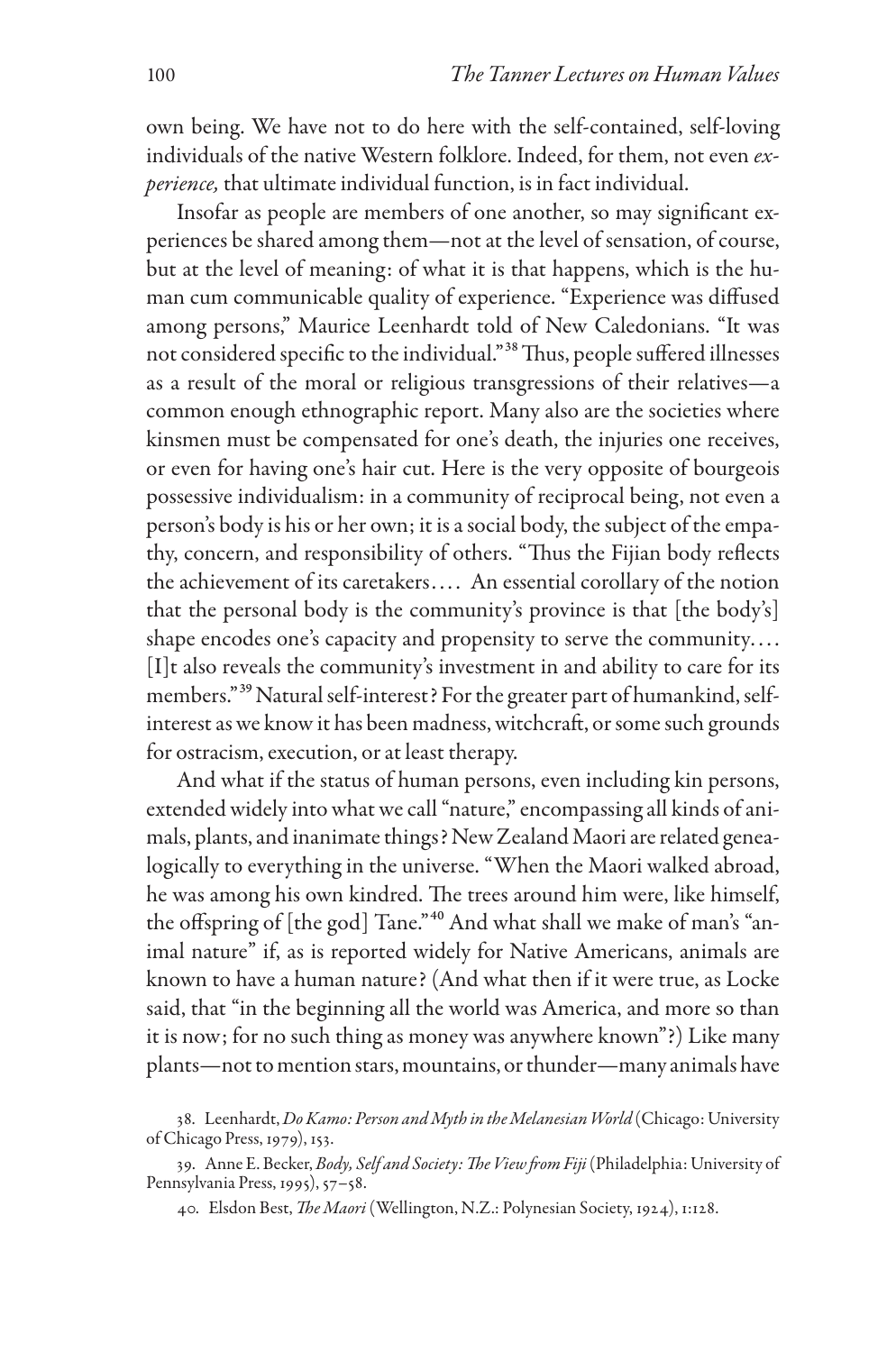consciousness, will, intentionality, soul; in short, they are persons like ourselves. Again, the Nuer of the Sudan take names from their cattle's names, and their cattle have names taken from wild beasts. Not that humans are basically wild animals; more pertinently, all three—humans, cattle, and wild beasts—live in segmentary lineage societies. The Nuer speak of animal communities in the same terms as they speak of their own.<sup>41</sup> Similarly, Eduardo Viveiros de Castro and others tell of Amazonia that animals have culture: chiefs, clans, ceremonial houses, same as people. They are persons under their fur and feathers, same as different groups of people under their dress and adornment. Indeed, animals were originally human rather than the other way 'round. "While our folk anthropology," observes Viveiros de Castro, "holds that humans have an original animal nature which must be coped with by culture—having been animals at bottom—Amerindian thought holds that, having been human in origin, animals must still be human albeit in a non-evident way."<sup>42</sup>

It is not that these peoples draw the line between nature and culture further out into the world than we do. On the contrary, they are more likely to draw a defining line closer in, marking the distinction between their own communal or tribal space and an uncontrolled "wild" beyond —which is not, however, the domain of subjectless things and beings. The distinction may be in part invidious, privileging the group who makes it over other human communities of the undomesticated regions. For another part, however, certain animals and other beings of the wild have capacities (including customs) equal to the people's own, and still other personages of the beyond, spirits and gods, have powers greater than theirs. For the rest, what is not significant to them is a matter not of "nature" but of indifference. There is no such "nature" as we know it, and a fortiori no dualism of nature and culture.

I repeat: no nature, no antithesis of nature and culture. "A meaningful concept of nature appears not to be constructed," says Signe Howell of the Malaysian Chewong people.<sup>43</sup> A. Irving Hallowell objected that the term *supernatural* is misleading in regard to Ojibwa people because it

<sup>41.</sup> E. E. Evans-Pritchard, *The Nuer* (Oxford: Oxford University Press, 1940) and *Nuer Religion* (Oxford: Oxford University Press, 1956).

<sup>42.</sup> Viveiros de Castro, "The Forest of Mirrors," lecture at the University of Chicago, May 27, 2004. See also Viveiros de Castro's "Cosmological Deixis and Amerindian Perspectivism," *Journal of the Royal Anthropological Institute,* n.s., 4 (1998).

<sup>43.</sup> Howell, "Nature in Culture or Culture in Nature? Chewong Ideas of 'Humans' and Other Species," in *Nature and Society: Anthropological Perspectives,* edited by Philippe Descola and Gisli Palsson (London: Routledge, 1996), 130.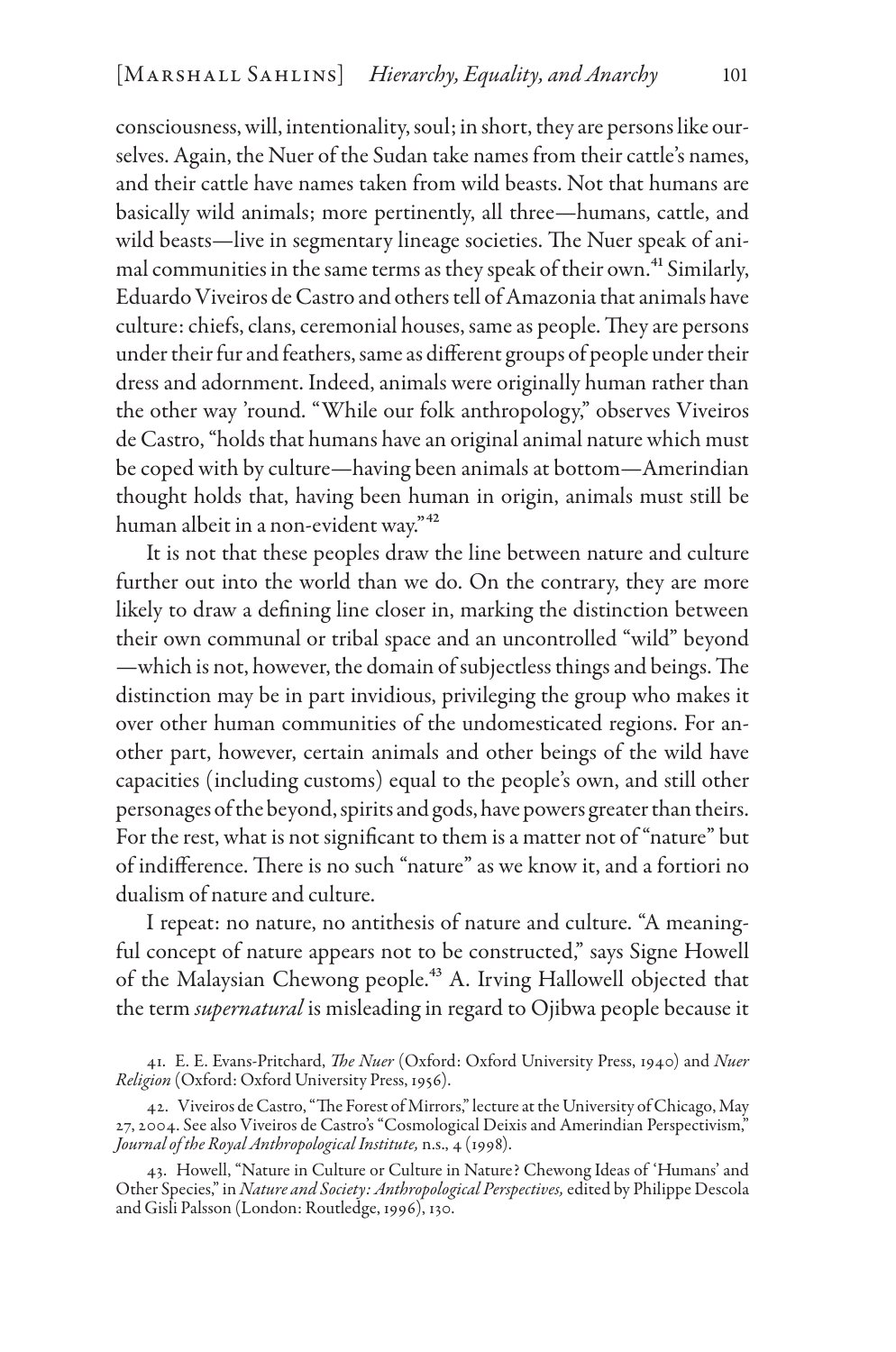"presupposes a concept of the natural. The latter is not present in Ojibwa thought."44 "There is no reason to suggest," Marilyn Strathern writes of New Guinea, "that any more than in Hagen, Eastern Highlands people imagine a 'nature' upon which society and culture impose their rules and classifications." It follows that their view of the person "does not require that a child be trained into social adulthood from some pre-social state nor postulate that each of us repeats the original domestication of humanity in the need to deal with elements of a pre-cultural nature. Society is not a set of controls over and against the individual."<sup>45</sup> A complementary report by Kenneth Read of another Eastern Highlands people affirms that there could be no such individual in need of societal control, since there is no essential human species-being—"man," apart from any social definition to whom inherent moral or dispositional qualities can be attributed.<sup>46</sup>

It is probably safe to conclude that for the greater part of humanity over the greater part of human history, the Western concept of "man's animal nature" would make no sense. Of course, these peoples do not have the benefit of knowing Darwinian evolution. But neither did the Western ancients know Darwin when they drew the conclusion that men were fundamentally beasts, which on the evidence of resemblance seems no more necessary than the other way 'round. Indeed, as I hope to show in the end, if one seriously considers the cultural organization of biological evolution over the past two million years, one might have a decent respect for the more common opinion of mankind that we are not the social creatures of animal dispositions.

# The Middle Ages and Renaissance: MONARCHY AND REPUBLIC

Here is a corollary distinction in Western concepts of human nature: that the wickedness of it is our own doing. Paul Ricoeur makes a sustained point of the singularity of the Western cosmogony in which evil was neither a primordial condition nor a divinely orchestrated tragedy but uniquely the responsibility of man—the fault of Adam, who disobeyed God to please himself.<sup>47</sup> Since, as St. Augustine put it, "we are all in that one man,"

47. Ricoeur, *The Symbolism of Evil.*

<sup>44.</sup> Hallowell, "Ojibwa Ontology, Behavior and World View," in *Culture in History: Essays in Honor of Paul Radin,* edited by Stanley Diamond (New York: Columbia University Press, 1960), 28.

<sup>45.</sup> Strathern, *Gender of the Gift,* 92, 89.

<sup>46.</sup> Read, "Morality and the Concept of the Person among the Gahuku-Gama," *Oceania* 24 (1955).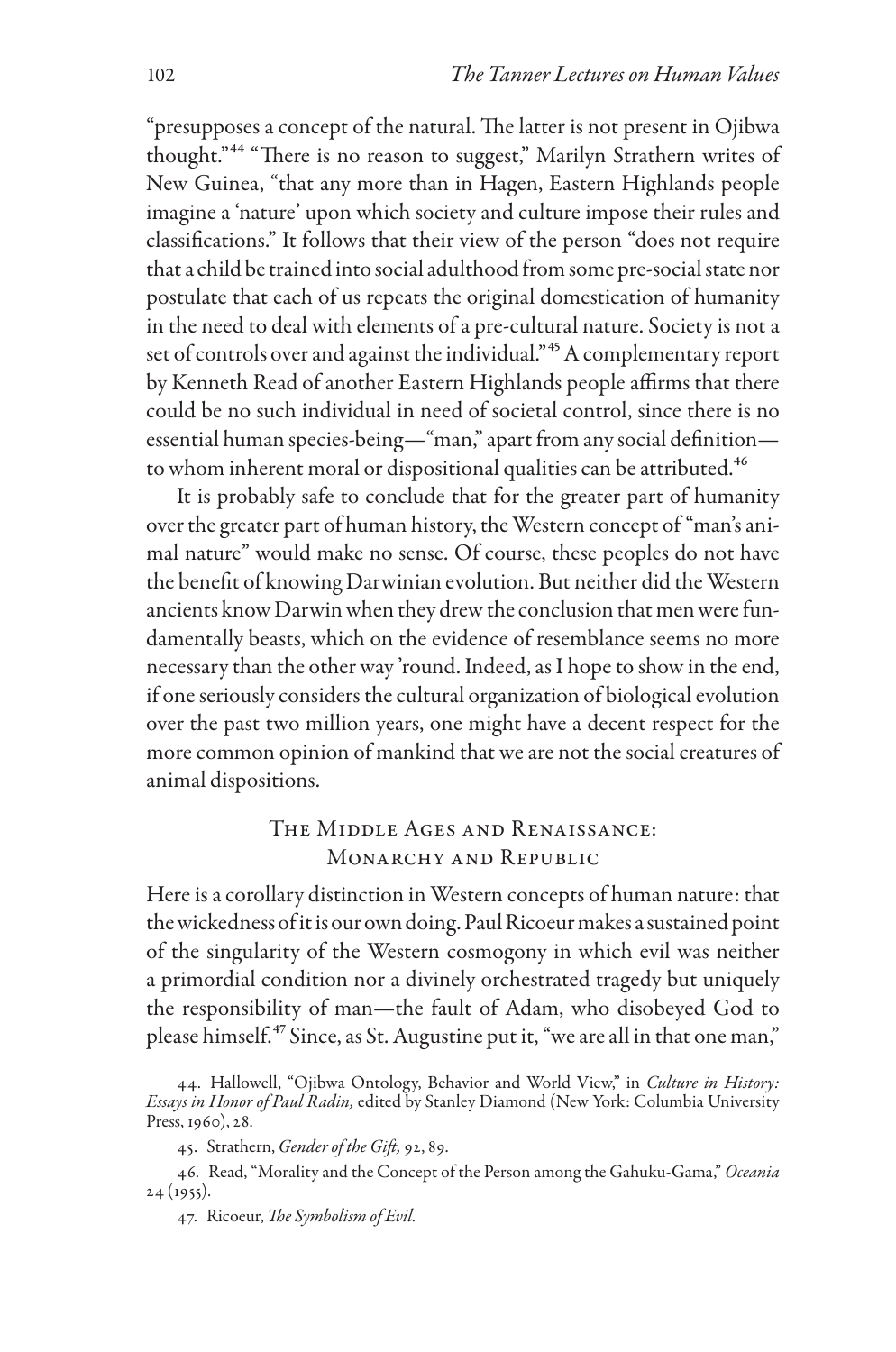whatever the differences among the older philosophers about man's innate character, Original Sin pretty much sealed the deal for Christendom through the Middle Ages. Augustine's influential notion of Original Sin, observed Elaine Pagels, "offered an analysis of human nature that became, for better and worse, the heritage of all subsequent generations of Christians and a major influence on their psychological and political thinking."48 The big effect on their political thinking was the broad consensus that developed on the necessity of coercive, monarchial government. For endless desires of the flesh would lead to endless and ubiquitous war: within men, between men, and with nature. "How they mutually oppress," said Augustine, "and how they that are able do devour, and when one fish hath devoured, the greater the less, itself also is devoured by another."<sup>49</sup> Irenaeus's version of the fish story was already derived from an older rabbinical tradition: "Earthly rule has been appointed by God for the benefit of nations, so that under the fear of human rule, men may not devour each other like fishes."50 As a totemic model of human nature, *les grands poissons mangent les plus petits* remained proverbial through the Middle Ages, and it is still alive as a trenchant description of neoliberal capitalism. (It is a stricture of the *longue durée.*) The companion idea that men are even worse to each other than beasts—in Augustine's words, "not even lions or tigers have ever waged war with their kind as men have waged war with one another" (*City of God,* 12.22)—has also done service as the moral to fables about the necessity of hierarchy. For example, by John Chrysostom: "If you deprive the city of its rulers, we would have to live a life less rational than animals, biting and devouring each other."51 Yes, the city: "Abel lived a simple life," Thomas Gilby remarked; "Cain built the first city."52

Given this viciousness of fallen humanity, coercive government in general and monarchy in particular had redeeming political value. The powers of kings, judges, and executioners, even the severity of the father, had their good reasons, said Augustine, for while they are feared, the wicked are kept within bounds and the good live peacefully among the wicked. "Political Augustinianism" this politics of Original Sin has been called. Rule from above and beyond, over and against the sinfully inclined underlying

48. Pagels, *Adam, Eve and the Serpent* (New York: Random House, 1988), 47.

49. Cited in Herbert A. Deane, *The Political and Social Ideas of St. Augustine* (New York: Columbia University Press, 1963), 47.

50. Pagels, *Adam, Eve and the Serpent,* 47.

51. Ibid., 101.

52. Gilby, *The Political Thought of Thomas Aquinas* (Chicago: University of Chicago Press, 1958), 8.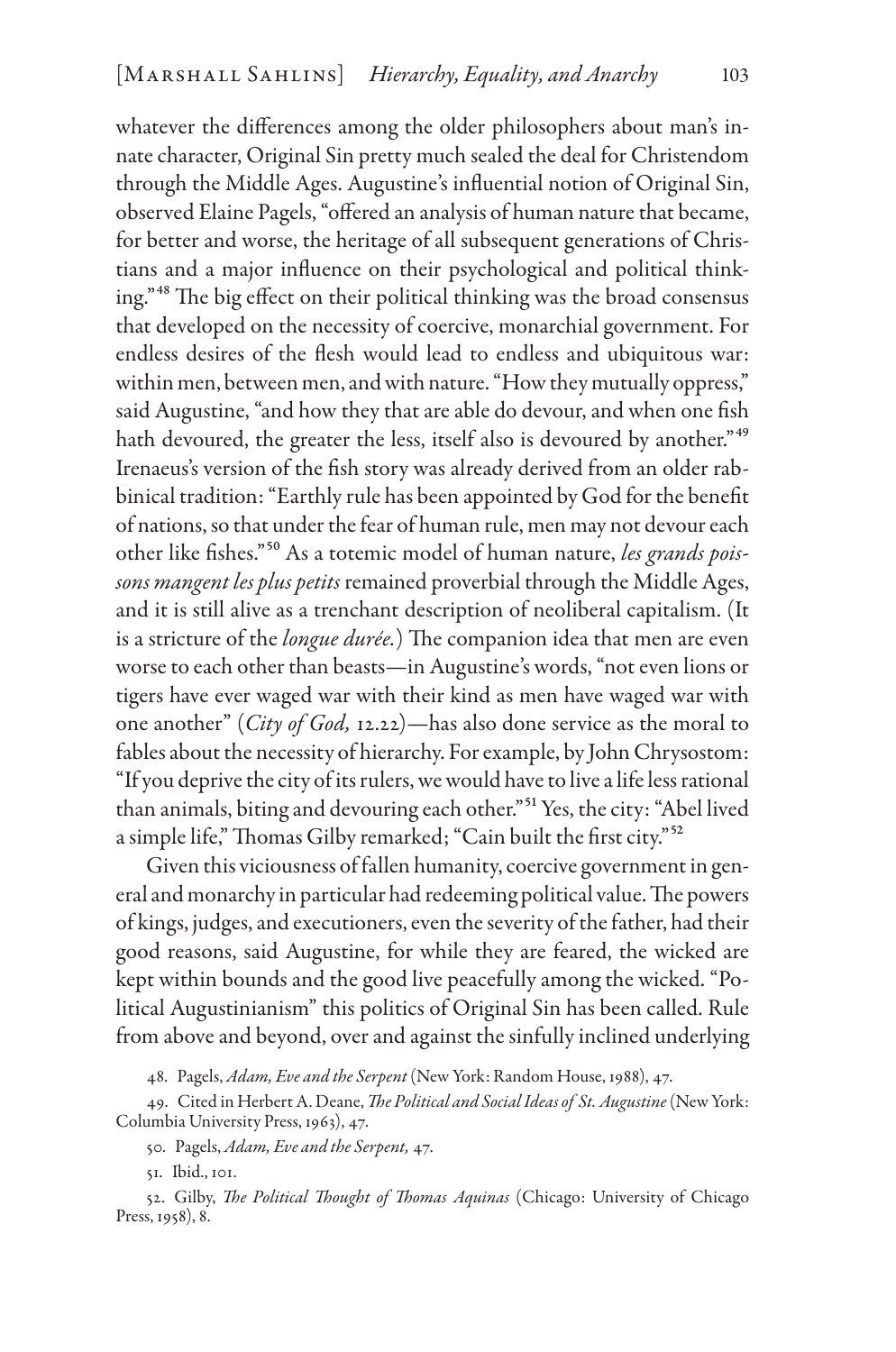population, was the general principle, applicable to the feudal lord as well as the emperor or king, to bishop as well as pope. Henry Chadwick is particularly worth citing here, for he speaks not only of the redemptive role of monarchial power in relation to fallen man but also of the latter again in relation to Thucydides' description of "the hell of anarchy"—which could only be the *stasis* at Corcyra:

It is certain from St. Paul's words that "the magistrate does not bear the sword to no purpose," that because of the cupidity and pride in the heart of fallen man, a power of coercion is an indispensable restraint. The magistrate will get no one to heaven, but he may yet do something to fence the broad road to the hell of anarchy which, as Thucydides first observed with disturbing eloquence, brings out the full human capacity for depravity.53

Made necessary by human cupidity and contentiousness, monarchy on earth was modeled on God's rule of the cosmos in the view of Dante, Giles of Rome, John of Salisbury, John of Paris, and many other worthies. The emperor or king had a special affinity with divinity, inasmuch as his powers derived from God—however much the popes disputed his temporal supremacy. Salisbury spoke of the ruling prince as "a certain image on earth of the divine majesty."<sup>54</sup> Characterized as God's vice-regent, vicar, or earthly successor, the medieval monarch was also, as Ernest H. Kantorowicz famously documented, *christomimétés,* the "actor" or "impersonator" of Christ.<sup>55</sup> Kantorowicz tells of Holy Roman Emperor Frederick II (1411–1464), also known as Frederick the Mild, "who like every Medieval ruler claimed to be the vice-regent of God," that he comforted himself with the thought that rulers such as he, in being the arbiters of the life and death of their peoples and deciding their fortune and lot, were in some ways the executors of Divine Providence.<sup>56</sup>

Monarchy was a whole cosmology. Adapting the Aristotelian view of the universe to Christian doctrine, Dante in his treatise on world monarchy argued that "since the whole sphere of heaven is guided by a single movement (i.e., that of the Primum Mobile), and by a single source of

54. John of Salisbury, *Policraticus* (Cambridge: Cambridge University Press, 1990), 28.

55. Kantorowicz, *The King's Two Bodies: A Study in Mediaeval Political Theology* (Princeton: Princeton University Press, 1957), 47.

56. Ibid., 115–16.

<sup>53.</sup> Chadwick, "Christian Doctrine," in *The Cambridge History of Medieval Political Thought, c. 350–c. 1450,* edited by J. H. Burns (Cambridge: Cambridge University Press, 1988),  $12 - 13$ .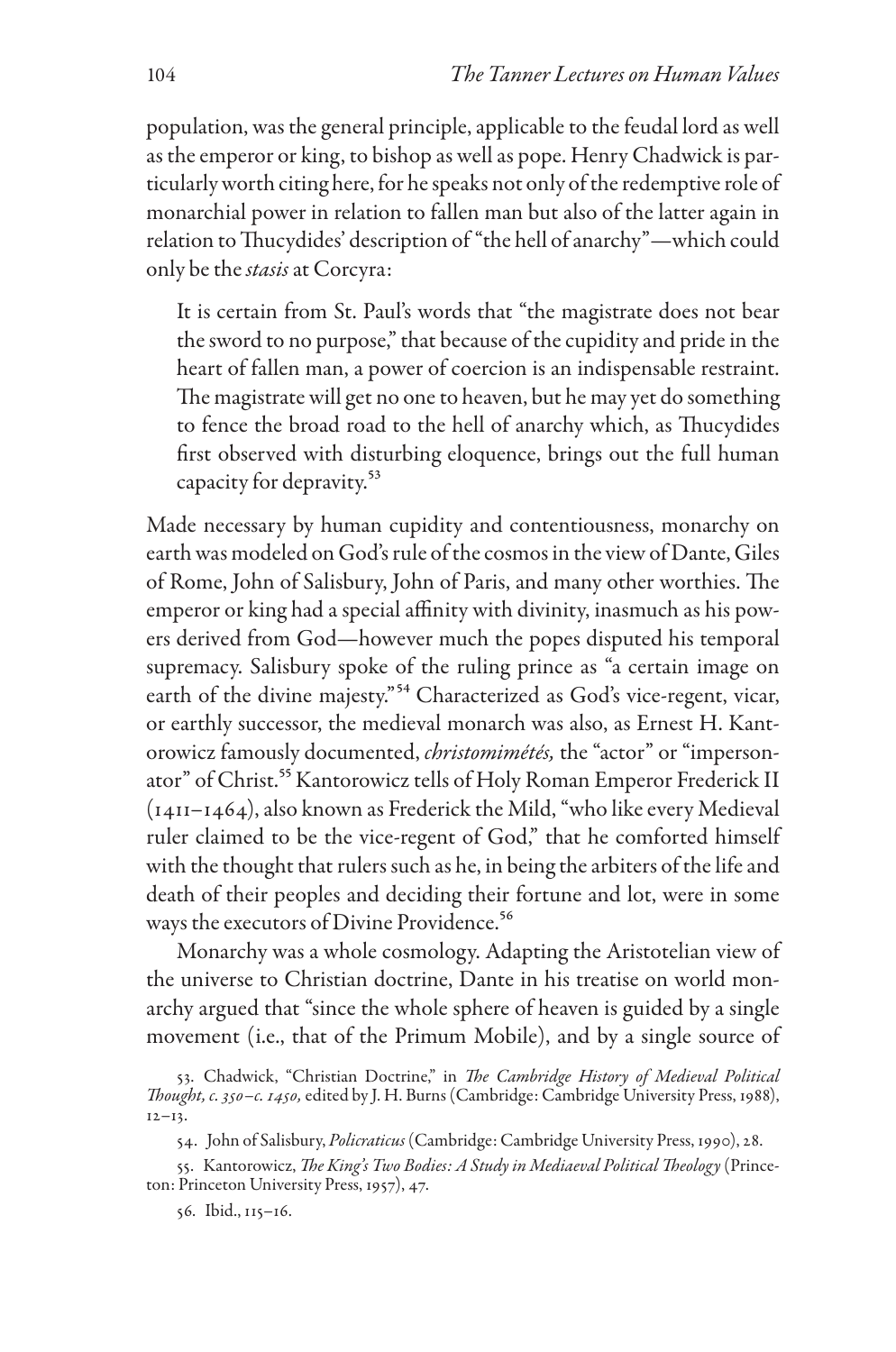motion (who is God), in all its parts, movements and causes of movements, as human understanding perceives quite clearly through philosophical reasoning, then . . . mankind is in its ideal state when it is guided by a single ruler (as by a single source of motion) and in accordance with a single law."57 Nor should old Aquinas be forgot: in his own text on kingship he deduced the presence of monarchy in the microcosm as well as the macrocosm, in man as well as the heavens, from the abstract proposition that whenever things are organized in a unity there is always something that rules the rest. So are all bodies in the material cosmos ruled by one primary celestial body, and all earthly bodies are ruled by rational creatures, and in man the body is ruled by the soul, and in the soul the irascible and concupiscible appetites are ruled by reason, and within the body its members are ruled by the head or the heart—hence it is fitting that "in every multitude there should be a ruling principle." And having noted a few paragraphs further on that even bees have a king [*sic*], St. Thomas concluded that all multiplicity is derived from unity.<sup>58</sup>

There was a prince in everything. The monarchial cosmology of the Middle Ages was probably more totalizing than any doctrine of sovereign domination since the Mycenaean. The dependence of the Many on the One ran from the whole animated by God through the earthly lordships to the smallest things, in a series of increasing particularity and decreasing virtue, each part being in its own organization a replication of the hierarchical entity that included it. Otto Gierke remarks that "in every human group, a monarchial [regime] appeared to the Middle Ages the normal form of government." And as it was in the human group or the human body, so "in the whole of inanimate nature . . . we shall find no compound substance in which there is not one element which determines the nature of the whole."59 Moreover, this monarchial chain of being comprised a matrix of reciprocal analogies, available for the many routine descriptions of the kingdom as a human body and the body as a kingdom. John Wycliffe added an Aristotelian formulation: "In polity, the people are the

57. Dante, *Monarchy* (Cambridge: Cambridge University Press, 1996), 13. Again, from a text of c. 1400 by Conversino of Padua: "The more similar the creature's condition is to that of its creator, the more beautiful, orderly and perfect the creature is in life. Consequently, since the creator and the ruler of all things is one, government by one man is in my opinion preferable because of its greater conformity to the universe than any other form of government" (Hans Baron, *The Crisis of the Early Italian Renaissance: Liberty in the Age of Classicism and Tyranny* [Princeton: Princeton University Press, 1966], 144).

58. Aquinas, *Political Writings,* edited by R. W. Dyson (Cambridge: Cambridge University Press, 2002), 7–8.

59. Gierke, *Political Theories of the Middle Ages* (Boston: Beacon Press, 1958), 32.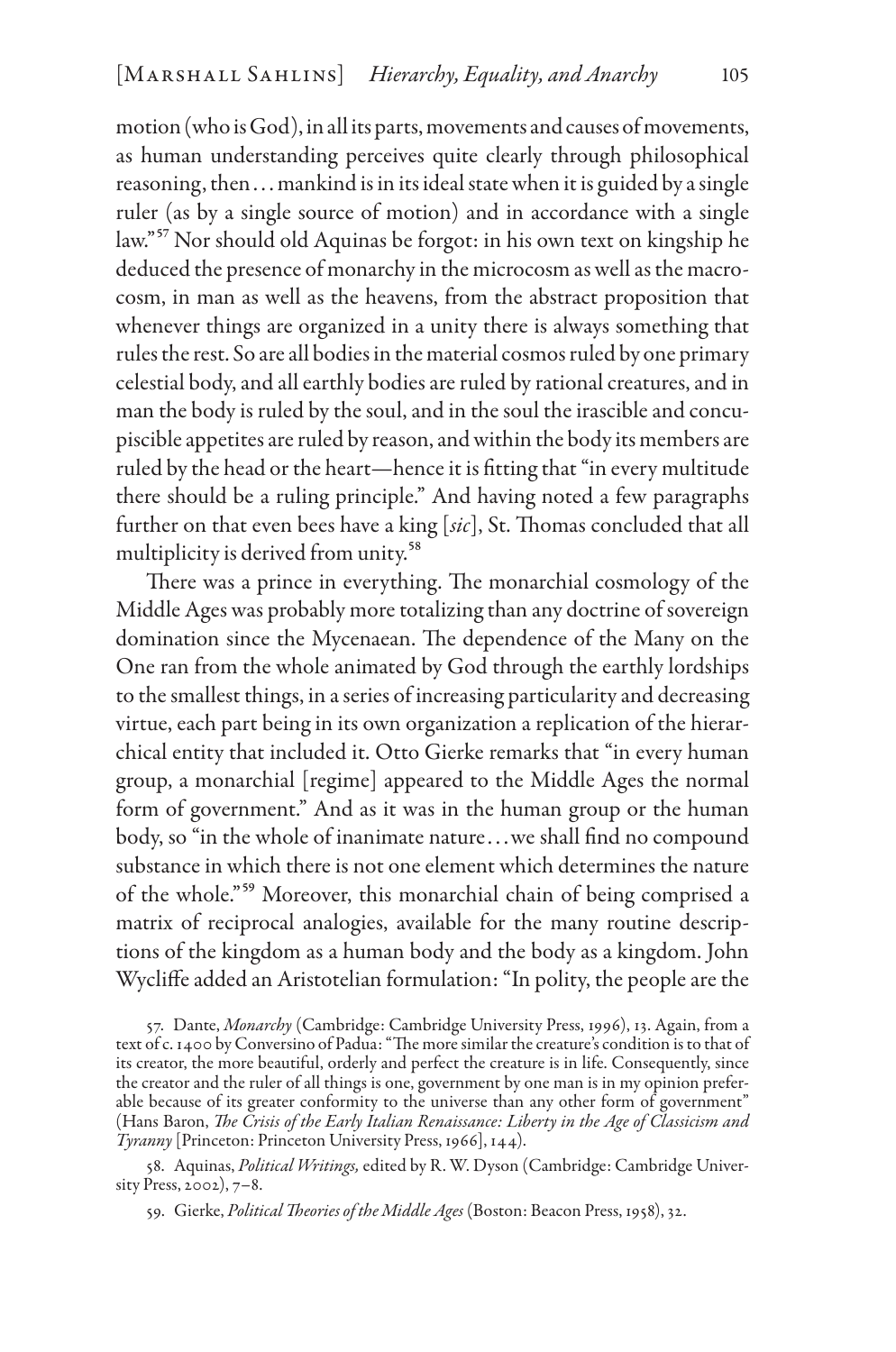matter and the king is the form"—an apt analogy, although it drew on the non-Aristotelian tradition that both people and matter were disorderly by nature.<sup>60</sup>

Aristotle held that by nature people lived in political societies, an idea that from the thirteenth century Aquinas and followers proceeded to develop against the grain of the going Augustinianism. If mankind were naturally social, it would relieve the stigma of Original Sin, making its antidote of coercive rule unnecessary, and even offer some hope of felicity in an earthly life that for Augustine was only a vale of tears. Yet there was a perverse contradiction in Aristotle's natural sociality, a persistent *nomos-physis* opposition that tended to undermine it—and that Aquinas's exegesis made worse. On the one hand, Aristotle held that man is naturally suited for the polis (and the good) by the possession of a rational soul that is able to control his appetitive soul. But on the other hand, these two parts of the soul are in an asymmetric relation of potentiality, since the base appetites are insatiable by nature, whereas reason must be trained up to its governing function by education and legislation. Hence *physis* versus *nomos,* with the former quite likely to prevail. "The baseness of human beings is a thing insatiable," Aristotle wrote in the *Politics.* "They always want more . . . for appetite is by nature unlimited, and the majority of mankind live for the satisfaction of appetite" (1267a–b). Again he says as much in opposition to those who would have men rule instead of laws: that would introduce into government "a wild animal," since "appetite is a wild animal, and passion also warps the rule of the best of men" (1279b). One could well conclude that men are inherently inclined to the bad; they must be habituated to the good. Or at least, if men are naturally social, they are not normally sociable—for both the most and the best of them are corrupted by their natural appetites.<sup>61</sup>

St. Thomas elaborated the Aristotelian dictum that man is a political animal by functionalizing it, by stressing that men's association in the polis was the necessary means of their material existence. Aristotle in fact had denied that the polis was instituted for any particular or immediate advantage, but only for the all-around good and sufficient life (*Nich. Eth.* 1160a). However, for Aquinas (and many others to this day), society was natu-

<sup>60.</sup> L. J. Daly, *The Political Theory of John Wycliffe* (Chicago: University of Chicago Press, 1962), 99.

<sup>61.</sup> Janet Coleman writes of the *Politics* and *Nicomachean Ethics: "The primary fact is that naturally, and without law, human desires are unlimited"* (*A History of Political Thought,* vol. 1, *From Ancient Greece to Early Christianity* [Malden, Mass.: Blackwell, 2000], 224; emphasis in the original).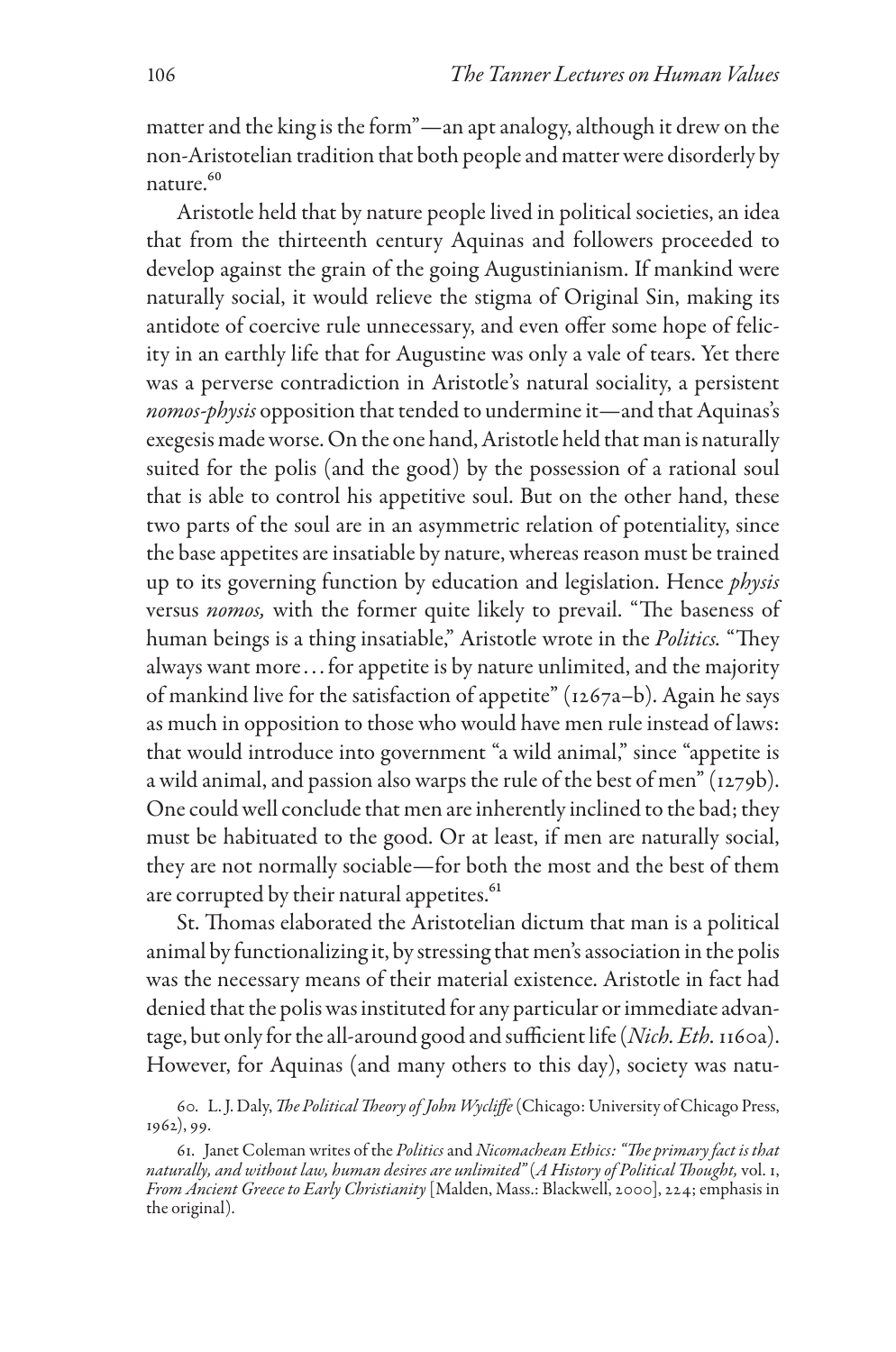ral inasmuch as it was instrumental. Neither alone nor in families could people fend for themselves. Only the polis can provide the requisite population and division of labor. Paradoxically, St. Thomas would thus achieve an Aristotelian condition of the good, that is, self-sufficiency, by installing need, desire, and interest in the foundation of society—which is to say, by original sin more or less naturalized. The collectivity is composed of independent producers each looking out for their own good. And since a king would then be necessary to ensure the general welfare, the outcome would be a more or less benign Augustinianism. Following Aristotle, St. Thomas laid out that "the desire to seek their own good is present in the souls of all men," and further that "those who have riches will desire to have more," and no earthly thing will pacify them.<sup>62</sup> Hence the need of a ruler whose virtue would transcend the self-concern of his subjects and reconcile their conflicts in the common interest. "If many men were to live together with each providing only what is convenient for himself, the community would break up into its various parts unless one of them had the responsibility for the good of the community as a whole."<sup>63</sup>

St. Thomas was known to meliorate his support of kingship by advocating some distribution of its powers among the grandees and the people, as in Aristotelian mixed government. But the monarchial order had its own ongoing contradictions. Liberty, contract, representation, and consent of the governed were known in some form in feudalism itself. Increasingly subject to law, kingship became an instrument of society rather than a power above it. There was also the growing autonomy of cities, guilds, and peasant communes. All such compromises of lordship, moreover, could find support and encouragement from the critical negation lurking in medieval Christendom from the beginning—from the Garden of Eden and the Gospels.<sup>64</sup> It was only after the Fall that mankind was forced to submit to kingship and law, private property and inequality: all devised to control human evil. Here was another transposed form of the old *physisnomos* dualism: an opposition between a first nature, that of innocence and a blessed life with God, and a second nature of sin that required the

#### 62. Aquinas, *Political Writings,* 22, 26.

63. Ibid., 7. Marsilius of Padua developed the Aristotelian dictum of the naturalness of the polity in much the same way of material necessity and to the same effect of monarchy. See the introduction by Alan Gewirth and the text of Marsilius in *Defensor Pacis* (New York: Columbia University Press, 2001).

64. See R. A. Markus, "The Latin Fathers," in *Cambridge History,* edited by Burns; Michael Wilks, *The Problem of Sovereignty in the Later Middle Ages* (Cambridge: Cambridge University Press, 1963), 58-59 and passim; Gilby, *Political Thought of Thomas Aquinas,* 8.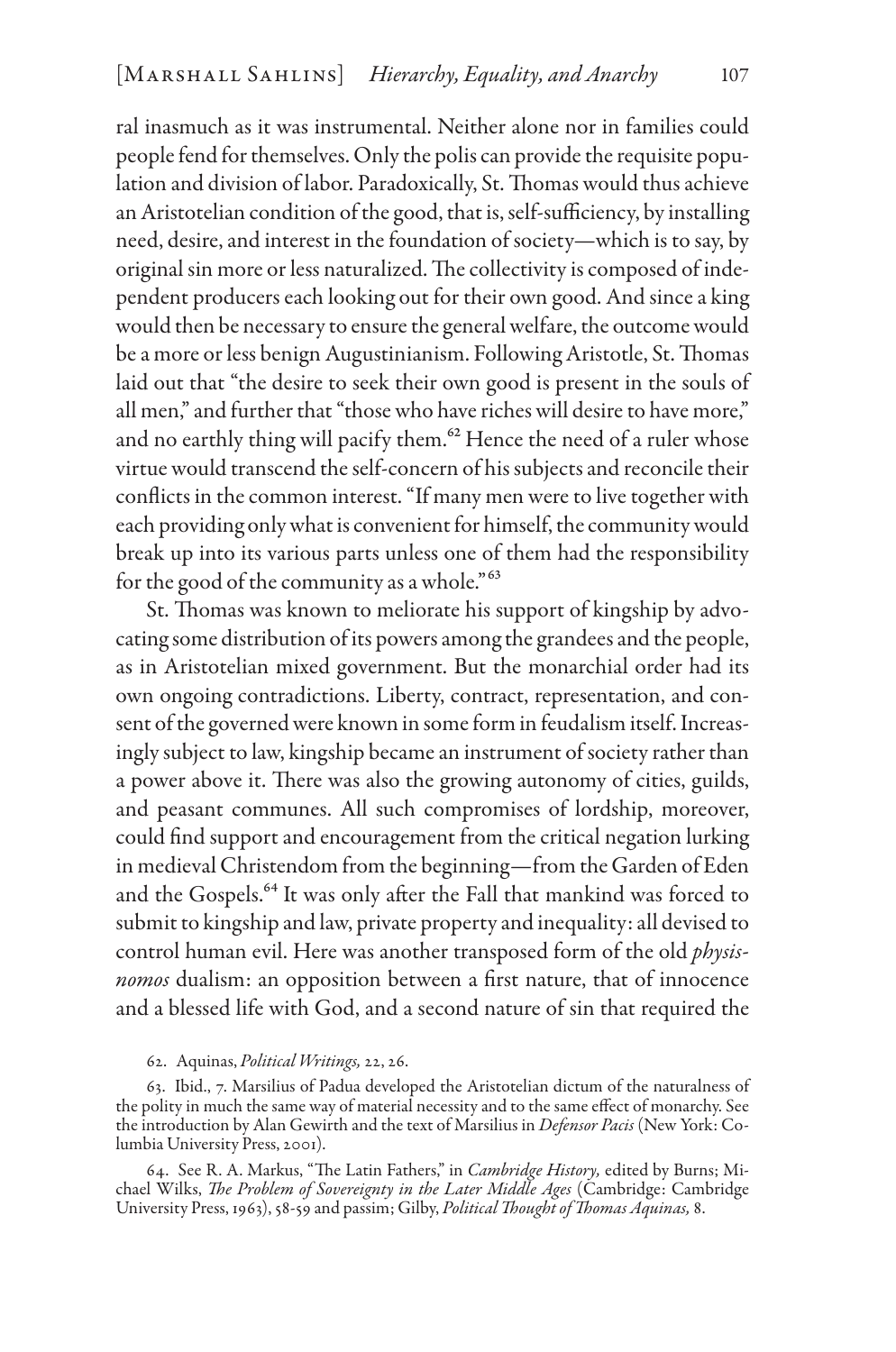human institutions of repression. Yet these punitive institutions were not what God originally intended for humanity. Originally, men were free and equal in God's sight. Which suggests that all along, inside the medieval regime of hierarchy, there was a free, egalitarian republic waiting to come out.

Beginning late in the eleventh century it got out in Pisa, Milan, Genoa, Florence, and other cities of Lombardy and Tuscany. Whether persuaded that they were naturally good as the Bible said or as capable of civic virtue as Cicero said, they no longer needed to think that God had sanctioned their subjection to princes in order to repress their wickedness. Men (only men) became active citizens prescribing laws for themselves rather than passive subjects suffering the authority imposed upon them. Many of the "prehumanists" who philosophized their states "treat it as a distinctive virtue of elective systems that they guarantee the equality of all citizens before the law. No one's interests are excluded, no one is unfairly subordinated to anyone else."<sup>65</sup> When Aristotle's *Politics* became available, the cities might boast of following his ideal of a government where men rule and are ruled in turn, insofar as their magistrates were salaried officials elected only for short terms. By a Florentine law of 1328, they were selected from the citizen body by lot, literally out of a bag. In the early republics the Aristotelian formula of mixed government—the combined rule of the one, the few, and the many—was not usually regarded as a set of checks and balances but merely as creating class harmony on the Milo Minderbinder principle (in *Catch-22*) that "everyone has a share." Civic peace was an obsession, if only because it was constantly threatened. As against partisan interests, the interests of the city were largely confined to preaching professors of the civic virtues of the old Roman Republic. Yet as Cicero had lamented of his own time, "Some belong to a democratic party, others to an aristocratic party, but few to a national party" (*De Off.* 1.25.85). Quentin Skinner repeatedly asks how, in this situation, public welfare could be reconciled with self-aggrandizement. If the answer be, by the mythical gifts of Orpheus taming the savage beasts by the sound of his voice and his lyre, the question remains, how indeed?<sup>66</sup> Fallen into factional discord, most of the

<sup>65.</sup> Skinner, *Visions of Politics,* vol. 2, *Renaissance Virtues* (Cambridge: Cambridge University Press, 2002), 28–29. I am much indebted to this work and Skinner's *Foundations of Modern Political Thought,* vol. 1, *The Renaissance* (Cambridge: Cambridge University Press, 1978).

<sup>66.</sup> See Gustafson, *Representative Words,* 80, 120ff, and passim, on the Orphic politics of oratory and its recurrent importance in the Renaissance and American revolutionary periods.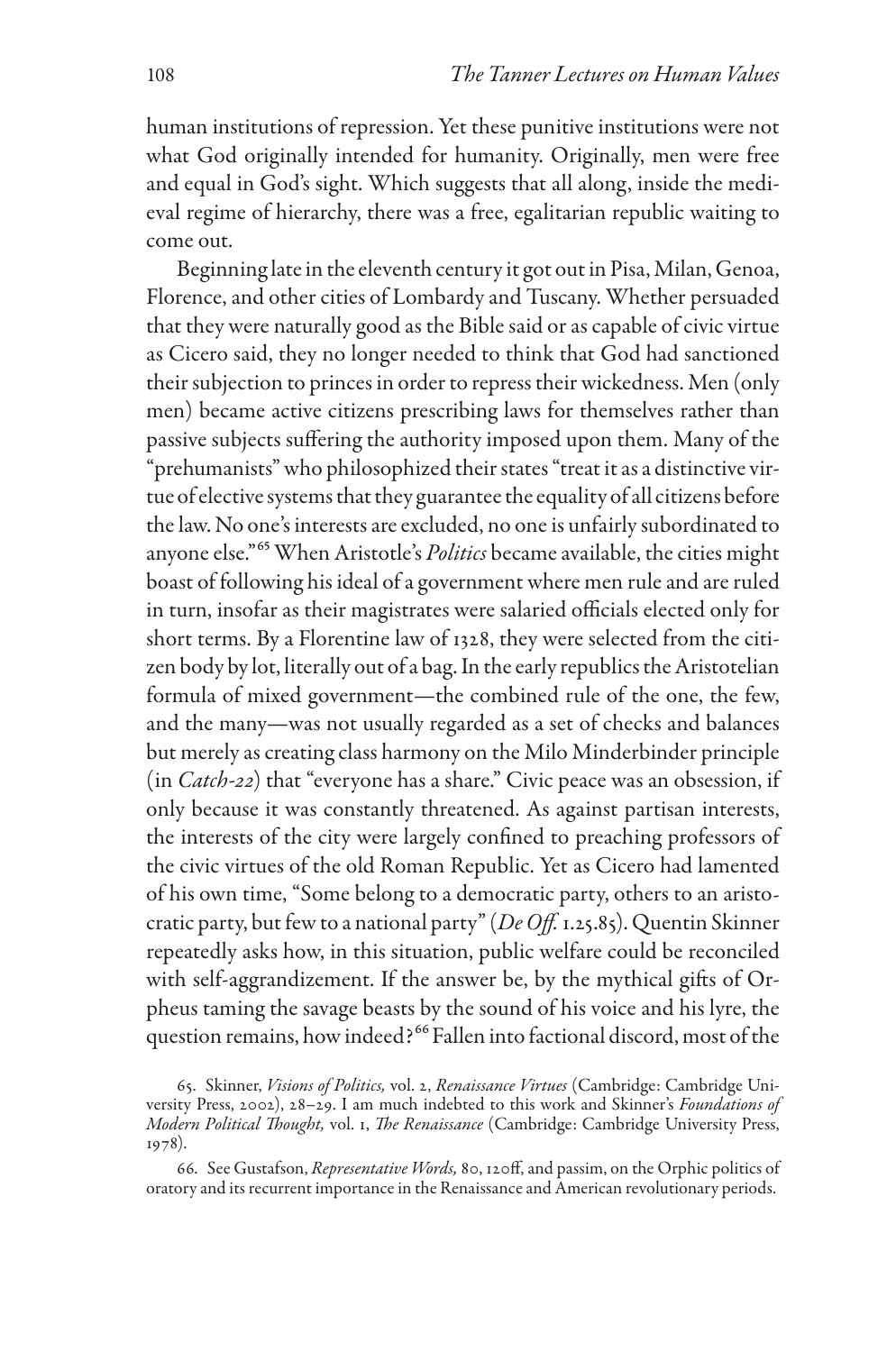cities that had become republics by the mid-twelfth century lapsed and again put their trust in princes by the end of the thirteenth.

The Florentine republic managed to survive (fitfully) into the sixteenth century, not by avoiding the clash of interests but by institutionalizing it, in the aim of preventing the domination of any one faction or class by the counterweight of others. A corollary was the brilliant and self-congratulatory political science celebrating the Florentine virtues of liberty and equality—as by Leonardi Bruno—and making a virtue of selfseeking strife as a constitutional means of transforming partisan factionalism into the freedom and prosperity of the city—as by Machiavelli.

It was up to Machiavelli to "get real" about civic virtue. I use the expression because so many describe Machiavelli's discourse as "realism," that is, in reference to his sophistic imagery that, at least in crisis, man's darker *physis* should prevail over justice and morality.67 Not only in *The Prince* but also in his republican persona in *The Discourses on Livy,* Machiavelli radically subverted the earlier faith in civic peace as the necessary condition of civic greatness. The heading of chapter 4, book 1, of *The Discourses* reads: "The Discord between the Plebs and the Senate of Rome made this Republic both Free and Powerful."68 People who cavil at these conflicts, he said, are paying too much attention to the tumults and not enough to the liberty they produced. Republics everywhere, he said, are beset with the opposition between the popular and privileged classes, "and all legislation favorable to liberty is brought about by the clash between them."<sup>69</sup> Although the "Machiavellian moment," as J.G.A. Pocock famously set forth, introduced a new temporality of contingency and change in human affairs, upsetting the eternal, divinely ordered universe of the received Christian wisdom, there remained an essential continuity: that eternal figure of self-pleasing man—whom Machiavelli regarded as an inevitable political condition.<sup>70</sup> Even in *The Prince*, the basic motivation of the shifty morality Machiavelli recommends for rulers is the yet more consistent

67. By contrast, Felix Gilbert says of Italian humanist writing in the main that whatever the practical problems of their cities, "there is no manifestation of a thoroughgoing realism, no appreciation of the power-factor and the egoistic purposes that dominate political life" ("The Humanist Conception of the Prince and *The Prince* of Machiavelli," in *The Prince,* by Niccolo Machiavelli, edited by Robert M. Adams [New York: W. W. Norton, 1977], 160).

68. Machiavelli, *The Discourses on Livy,* edited by Bernard Crick (Harmondsworth: Penguin, 1970), 113.

69. Ibid.

70. Pocock, *The Machiavellian Moment: Florentine Political Thought and the Atlantic Republican Tradition* (Princeton: Princeton University Press, 1975).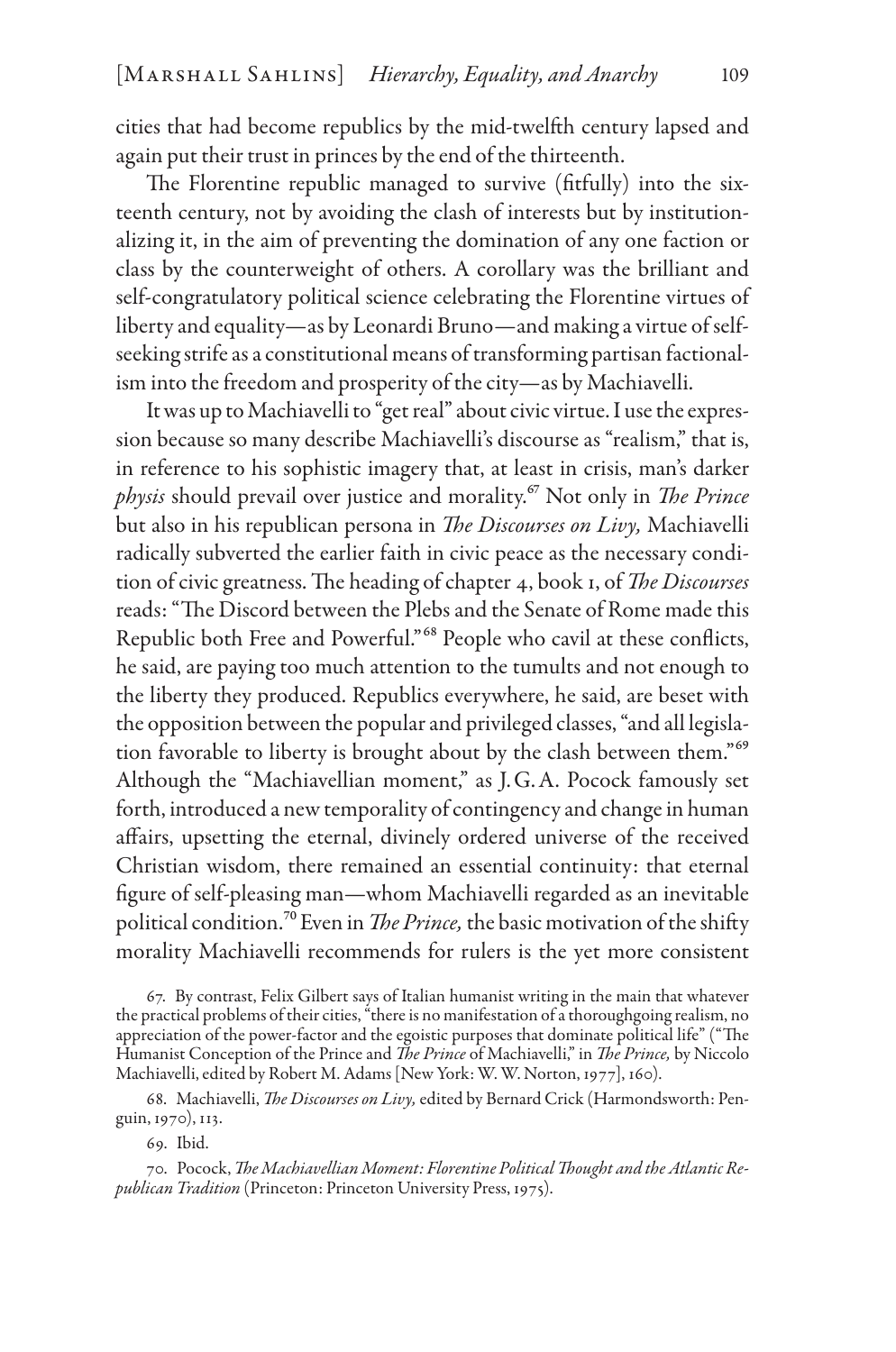immorality of their subjects. Only by their own duplicity can princes contend with men of whom one can take it as a general rule that "they are ungrateful, fickle, liars and deceivers, fearful of danger and greedy for gain."71 Again in *The Discourses,* Machiavelli says, "All writers on politics have pointed out, and throughout history there are plenty of examples which indicate, that in constituting and legislating for a commonwealth, it must needs be taken for granted that all men are wicked, and that they will always give vent to the malignity that is in their minds when the opportunity offers."72 But in this republican context such malignant selfconcern can have positive functions. Machiavelli claimed that allowing the free play of factional interests could even answer the ancient question of how then to establish the common interest—though his answer rather begged the question. Good examples of civic virtue will come from good education, he said, good education from good laws, "and good laws from those very tumults which so many condemn." Yes, but how do good laws come from tumults of self-interest—most of which, as Pocock points out, have merely the negative character of plebs putting down the patricians' attempts at domination?

Still, the coherence of the whole that self-regulating contentiousness could not achieve in the Renaissance republic it managed to produce in the large scale of the cosmos. In a work titled *The Nature of Things according to Their Own Proper Principles* (1565), Bernardino Telesio of Cosenza generalizes self-interest into a universal empirical principle of nature. "It is quite evident," he wrote, "that nature is propelled by self-interest."<sup>73</sup> Telesio proves that if Anaximander hadn't lived, the Renaissance would have had to invent him. As in Anaximander's cosmos, in Telesio's all things are produced through the opposition of elementary qualities, here Heat and Cold emanating from the Sun and the Earth, and the bodies thus composed invade one another in their self-interested attempts to realize their own being. All entities, animate and inanimate, are endowed with sensory capacities, and they react to other things in terms of pleasure and pain in order to grow themselves. "It is not blind and senseless chance, then, that brings active natures into perpetual conflict. They all desire in the highest

<sup>71.</sup> Machiavelli, *The Prince,* 48. Machiavelli's compatriot Guicciardini offered similar advice on the same basis: "The wickedness of man is such that you cannot govern without severity. But you must be clever about it" (*Maxims and Reflections of a Renaissance Statesman* [New York: Harper and Row, 1965], 116).

<sup>72.</sup> Machiavelli, *The Discourses on Livy,* 111–12.

<sup>73.</sup> Telesio, *Nature of Things,* in *Renaissance Philosophy,* vol. 1, *The Italian Philosophers,* edited by Arturo B. Fallico and Herman Shapiro (New York: Modern Library, 1967), 304.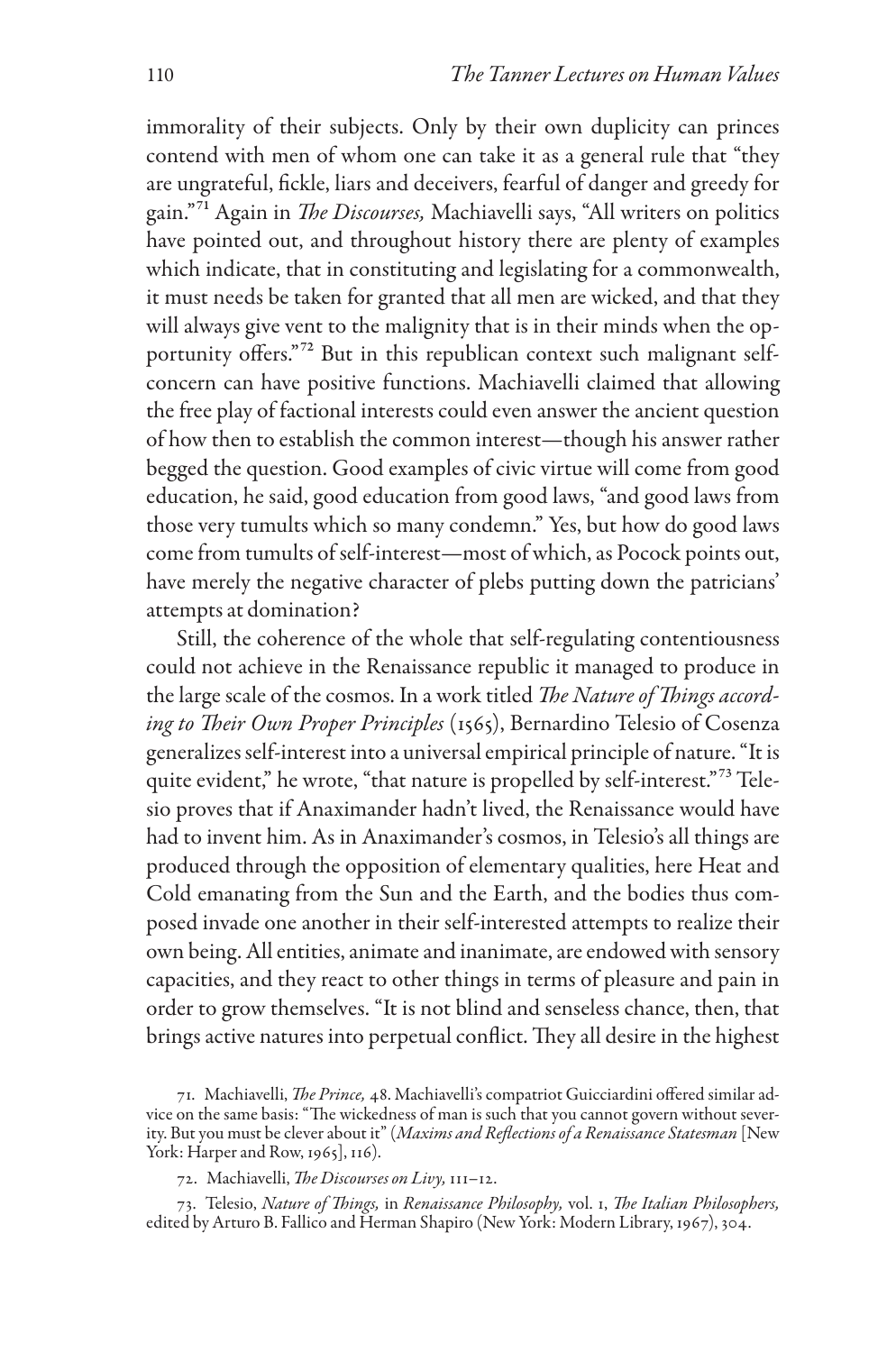degree to preserve themselves; they strive, furthermore, to grow and reproduce their individual subjects."74Unlike Anaximander, Telesio sees no reconciliation of these conflicts by a sense of justice. Virtue comes down to the bedrock self-aggrandizement that makes a self-organized world. If the world is then organized, it is as if by an Invisible Hand—of which concept Telesio was one of the first to give a political, ethical, and natural expression, according to Amos Funkenstein.75 But aside from the fact that Anaximander beat him to it by two thousand years (plus), it is perhaps evident by now that Invisible Hand doctrines are intrinsic to regimes of any kind—economic, political, cosmological, or physiological—that are founded on the oppositions of self-interested parts. Failing some civic concern for the common welfare, and it generally does fail, the only hope is that, in the appropriately cosmological trope of Alexander Pope:

> On their own Axis the Planets run, Yet make at once their circle round the Sun: So two consistent motions act the Soul; And one regards Itself, and one the Whole. Thus God and Nature link'd the gen'ral frame And bade Self-love and Social be the same.

(*Essay on Man* 3.313–18)

To close this particular circle, Hobbes had read Telesio, and himself once said, "Nature does all things by conflict of bodies pressing each other mutually with their motions."76

## American Founding Fathers

On March 6, 1775, at the fifth anniversary commemoration of the Boston Tea Party in the city's Old South Church, the orator of the day, Dr. Joseph Warren, took the podium wearing a Roman toga—a multivalent sign that his audience knew how to understand.<sup>77</sup> Indeed, in their political writings

74. Ibid., 319.

75. Funkenstein, *Theology and the Scientific Imagination* (Princeton: Princeton University Press, 1986), 67.

76. In his discussion of the Elizabethan conception of world order, Tillyard, in *The Elizabethan World Picture,* provides clear poetic examples of both the hierarchical and the egalitarian-oppositional schemes. Spenser's *Hymn of Love* reproduced the Empodoclean system of the four roots, as in such lines as "Air hated earth and water hated fire, / Till Love relented their rebellious ire." The hierarchical scheme is well illustrated by the famous speech of Ulysses in *Troilus and Cressida,* including, "Take but degree away, untune that string, / And hark, what discord follows. Each thing meets / In mere oppugnancy."

77. James McLachlan, "Classical Names, American Institutions," in *Classical Traditions in Early America* (Ann Arbor: University of Michigan Press, 1976), 83.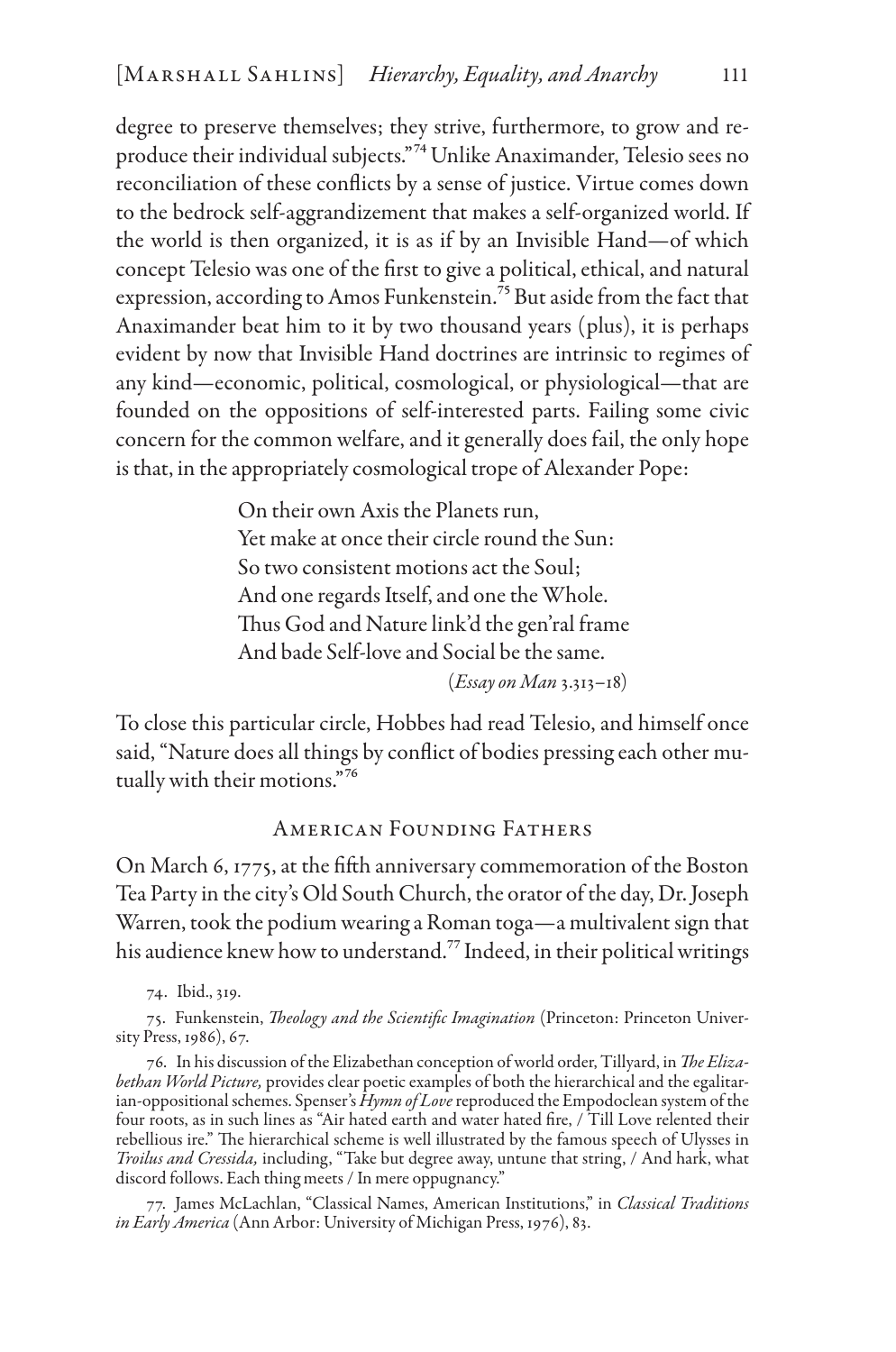the Founding Fathers often took on classical identities, the way that Alexander Hamilton (to mention one of countless examples), when urging an attack on the French at New Orleans, signed himself "Pericles" in an allusion to the Athenian statesman's speech calling for war with Sparta. "The history of Greece," wrote John Adams, "should be to our countrymen what is called by many families on the continent a boudoir; an octagonal apartment in a house with a full-length mirror on every side, and another in the ceiling."78 Standing there, Thomas Jefferson would have seen not only an all-around image of his American self but also his vision of the ancient class struggle besetting the new American Republic: "The same political parties which now agitate the U.S. have existed through all time," he said. "Whether the power of the people or that of the *aristoi* should prevail kept Greece and Rome in eternal convulsions."79 *Convulsions* was Thucydides' own term for it. *Faction* was Aristotle's. When James Madison in *Federalist no. 10* spoke of the "latent causes of faction" as "sown in the nature of man," and of the unequal distribution of property as the principal overt cause, he was clearly emulating the *Politics,* book 5, on civil strife—which has its own allusion to the civil strife at Corcyra. 80

In *Federalist no. 51,* Madison comes back to factions with an implicit nod to Hobbes: "In a society under the forms of which the stronger faction can readily unite and oppress the weaker, anarchy may as truly be said to reign as in a state of nature when the weaker individual is not secured against the stronger." Madison's resolution is also broadly Hobbesian, "a government that will protect all parties," but of course not an absolute sovereign. Rather, a balance of opposed powers—as might supply "the defect of better motives." Here Madison penned what was destined to became the most famous passage of the *Federalist Papers:* "Ambition must be made to counteract ambition.... It may be a reflection on human nature that such devices should be necessary to control the abuses of government. But what is government itself but the greatest of all reflections on human nature? If men were angels, no government would be necessary."81

According to a distinguished and popular historiographic tradition, the American Republic was founded on the dark concept of human nature that is variously described as "pessimistic," "realistic," "jaundiced,"

<sup>78.</sup> Carl Richard, *The Founders and the Classics* (Cambridge: Harvard University Press, 1994), 135.

<sup>79.</sup> Ibid., 83.

<sup>80.</sup> Madison, Alexander Hamilton, and John Jay, *The Federalist Papers,* edited by Isaac Kramnick (London: Penguin, 1987), 124.

<sup>81.</sup> Ibid., 319.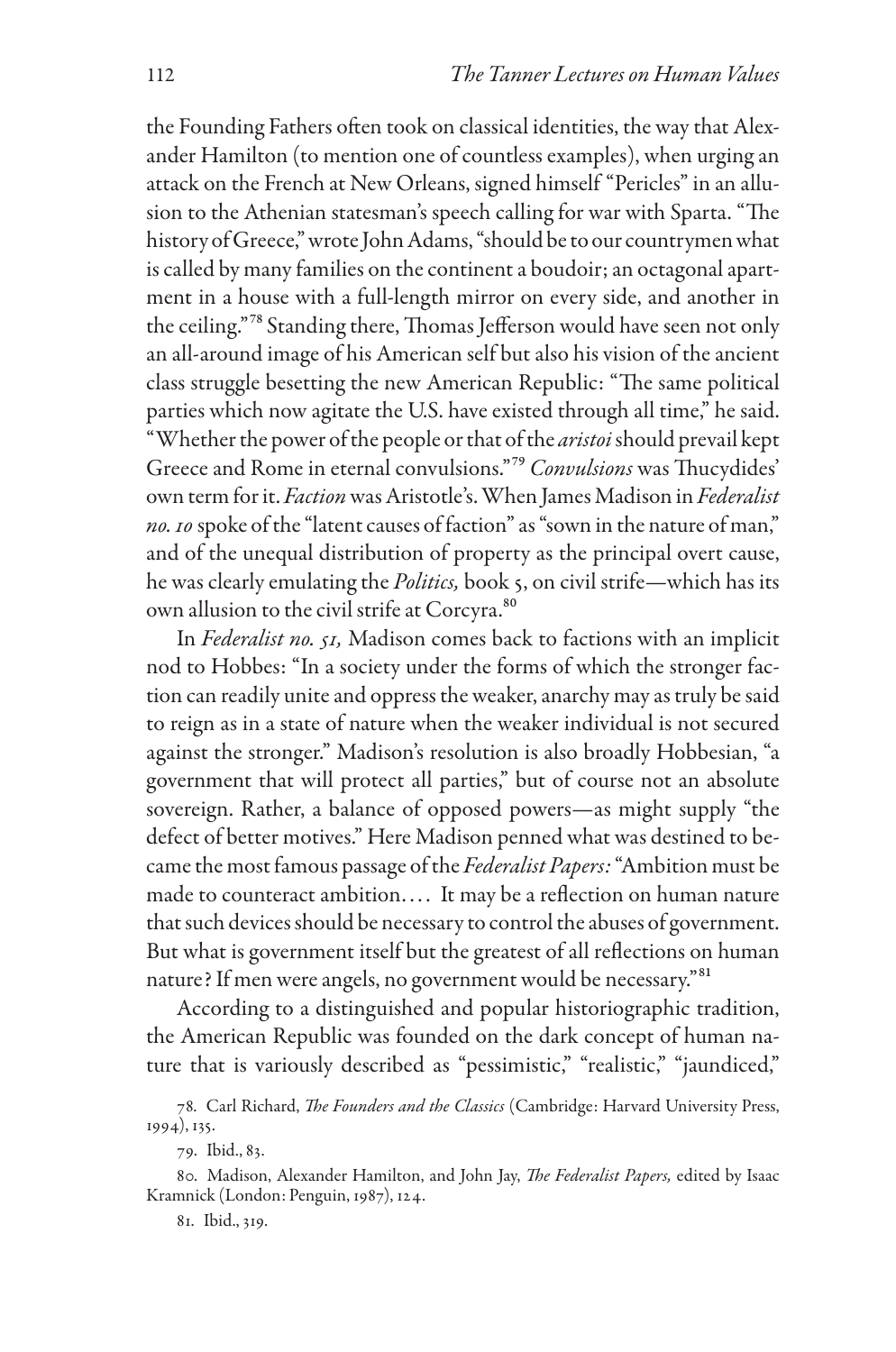or "Hobbesian." Still another common description is "Calvinist." Yet although the Reformation's profound sense of human depravity was certainly part of the American colonial tradition, the associated emphases on faith and redemption by grace may have allowed human self-interest a certain freedom of political expression—including *(O Felix Culpa!)* its constitutional inscription as a self-regulating system of offsetting evils. In any case, the developing capitalism and individualism—effects of the same Protestant theology, according to Weber—could only deepen the conviction that in "contriving any system of government, man ought to be supposed a knave."82 There were numerous important disagreements among the framers of the Constitution, but almost a consensus on the necessity to control human avarice, ambition, and viciousness—which, moreover, many could specifically locate in the human breast.83 In *The Federalist,* Hamilton took it as a constitutional premise that "the fiery and destructive passions of war reign in the human breast." Said William Lenoir in the North Carolina debates: "We ought to consider the depravity of human nature, the predominant thirst for power which is in the breast of everyone."84 (Hey, dude, what happened to the milk of human kindness?)

A lot of this so-called realism was directed against the unruly masses by members of the possessing classes, who could agree with Madison (and John Locke) that the preservation of property was the first object of government. They had a healthy fear of what one called "the fury of democracy," meaning agitations such as the Shays Rebellion and the demands for the cancellation of debts and the redistribution of property that the poor were making in the name of liberty and equality. "Dread of the propertyless masses was all but universal."85 Hence the sense even of Jefferson and others who opposed strong federal government that they were afflicted by the perennial struggle of the *aristoi* and the people, from which same basis Hamilton among others drew the conclusion that they needed some principle in government "capable of resisting the popular current."86

In Hamilton's idea of a mixed Aristotelian constitution, something

82. Edward McNall Burns, "The Philosophy of History of the Founding Fathers," *Historian* 16 (1954): 156 (Hamilton quoting Hume).

84. John Elliott, ed., *The Debates of the Several State Conventions on the Adoption of the Federal Constitution* (New York, 1888), 4:204.

85. Richard Hofstadter, *The American Political Tradition and the Men Who Made It* (New York: Vintage, 1973), 14. See also Charles A. Beard's well-known article "Framing the Constitution," in his *The Economic Basis of Politics and Related Writings* (New York: Vintage, 1957).

86. Max Farrand, ed., *The Records of the Federal Convention of 1787* (New Haven: Yale University Press, 1937), 3:310.

<sup>83.</sup> Ibid., 228.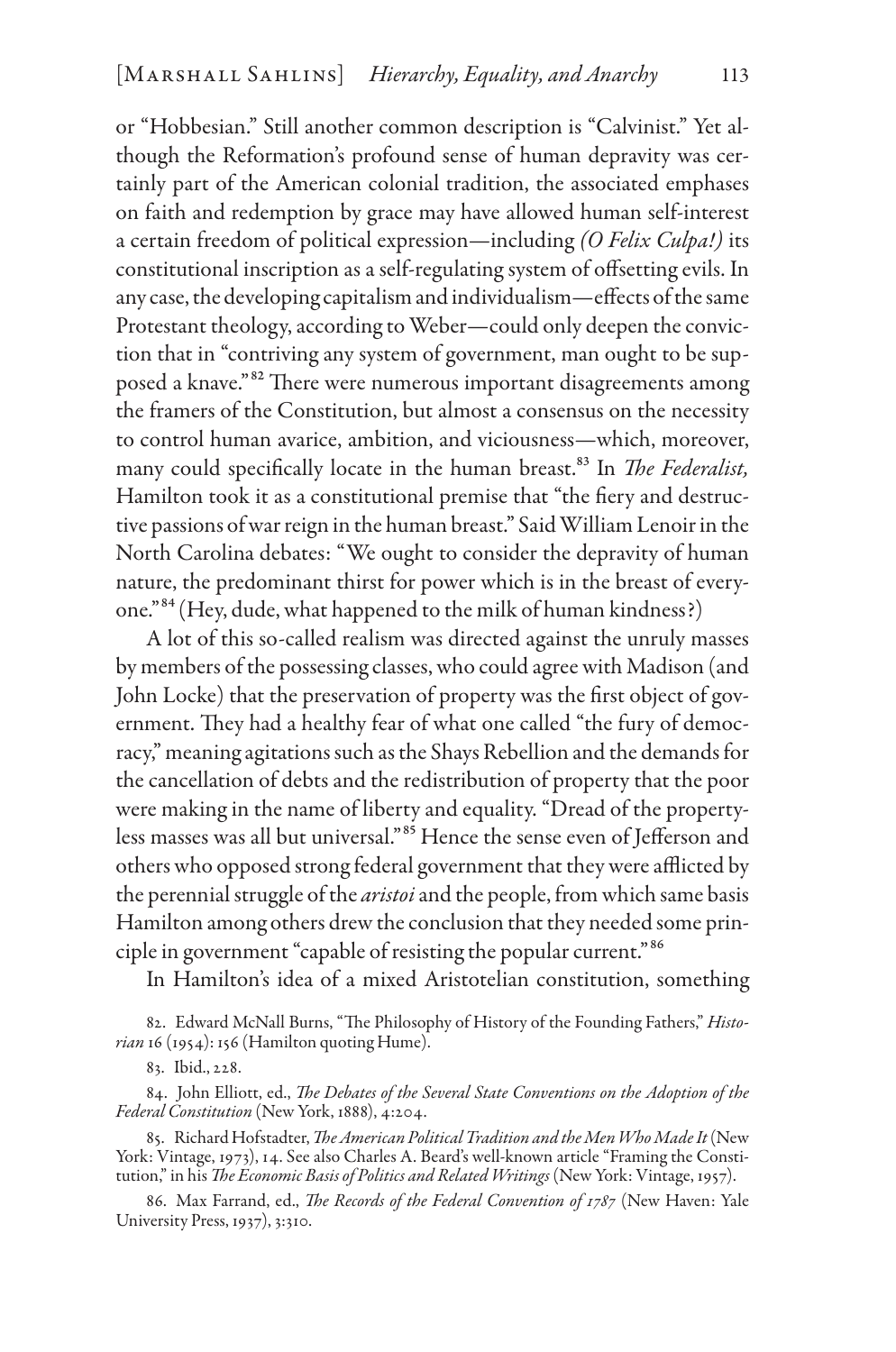like that of John Adams, the "many" represented in a lower house would be counterpoised by a "natural aristocracy" of the few in the Senate, the legislature in turn balanced by the one executive. But since the proposed constitution had all three powers elected directly or indirectly by the people, many participants in the ratification debates already saw that the correspondence between class and governing bodies wasn't happening. Hence Patrick Henry's outburst in the Virginia convention against a document that lacked the restraint that even the British government relied upon—self-love:

Tell me not of checks on paper; but tell me of checks founded on self-love. This powerful irresistible stimulus of self-love has saved that Government.... Where is the rock of your salvation? The real rock of political salvation is self-love, perpetuated from age to age in every human breast and manifested in every action.... If you have a good President, Senators and Representatives, there is no danger. But can this be expected from human nature? Without real checks it will not suffice. Virtue will slumber. The wicked will be continually watching: Consequently you will be undone.<sup>87</sup>

Still, the belief of the founders in the efficacy of the balance of powers—of letting ambition fight ambition and interest, interest—was well-nigh unconditional. Which is perhaps why its actual inscription in government was ever in contention, often indeterminate, and sometimes illusory. In 1814, John Adams thought he found eight such checks in the Constitution, including the states against the national government, the people against their representatives, and the classic balance of Montesquieu among legislative, executive, and judicial branches. Madison advocated an extensive representative government that could counter "the spirit of faction" by a combination of size and diversity, hoping thus to neutralize regional and economic differences. Here was one good reason for imperialism. Another was that the agrarian frontier could create a large cadre of middling farmers to offset the power of the commercial rich and the resentments of the urban poor. The idea was already abroad that Americans were by and large equally fixed, just as today everyone is "middle class"—except the 19 percent who think they are in the upper 1 percent of income. Besides, imperialism and war are conditions of fortune that can compensate for the

87. Elliott, *Debates of the State Conventions,* 3:164.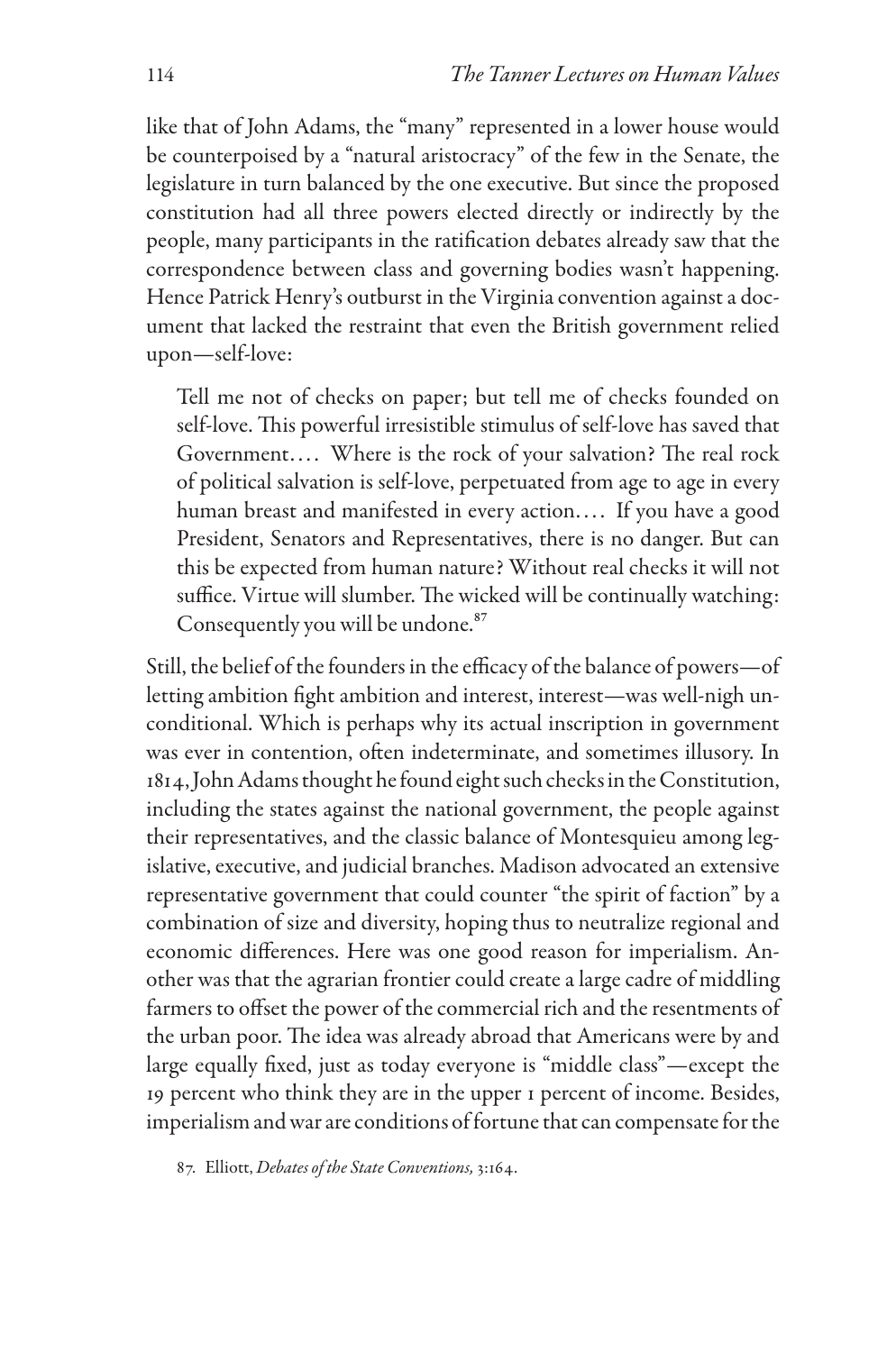civic virtue lacking in the Constitution, being circumstances in which the common good of victory is in everyone's private interest.

In respect of civic virtue, the new American Republic was in a more interesting position than its historical predecessors, insofar as self-interest was emerging from the theological shadow of sin and becoming a natural human thing. In effect, who needed virtue when vice could be controlled by vice? Certainly, there were voices in the constitutional debates that raised the perennial question, as one posed it: "If the administrators of every government are activated by views of private interest and ambition, how is the welfare and happiness of the community to be the result of such jarring interests?"<sup>88</sup> But had not the gentleman (subconsciously) answered the question himself by a reference to the lines of Alexander Pope: "Till jarring interests of themselves create / The according music of a well-mix'd State"?

Again, the Invisible Hand. So far as the welfare of the nation was concerned, America was on its way to transforming the Ciceronian doctrine that we all have self-interest in the common interest into the neoliberal converse that the common interest is self-interest. And more than civic virtue, the values called up from the beginning of the Republic to resolve the contradictions of a collectivity based on self-interest were nationalism and patriotism—which, again, thrive in war and imperial expansion.

When Alexander Hamilton repeatedly insisted in the *Federalist Papers* that there should be no intermediate bodies between the federal government and individual persons, he was not merely putting down arguments for states' rights. There was something radically new, nationalism, in his demand that the federal government "must carry its agency to the persons of the citizens," that it "must be able to address itself immediately to the hopes and fears of the individual; and to attract to its support those passions which have the strongest influence on the human heart."<sup>89</sup>In other words, the nation must insinuate itself into people's everyday lives as an object of their fondest sentiments, so that having thus incorporated the nation in themselves they find themselves incorporated in the nation. The more the citizens are accustomed to meet with the national authority in the common occurrences of the political life, said Hamilton,

88. Herbert J. Storing, *The Complete Anti-Federalist* (Chicago: University of Chicago Press, 1981), 1:56.

89. Madison, Hamilton, and Jay, *The Federalist Papers,* 154.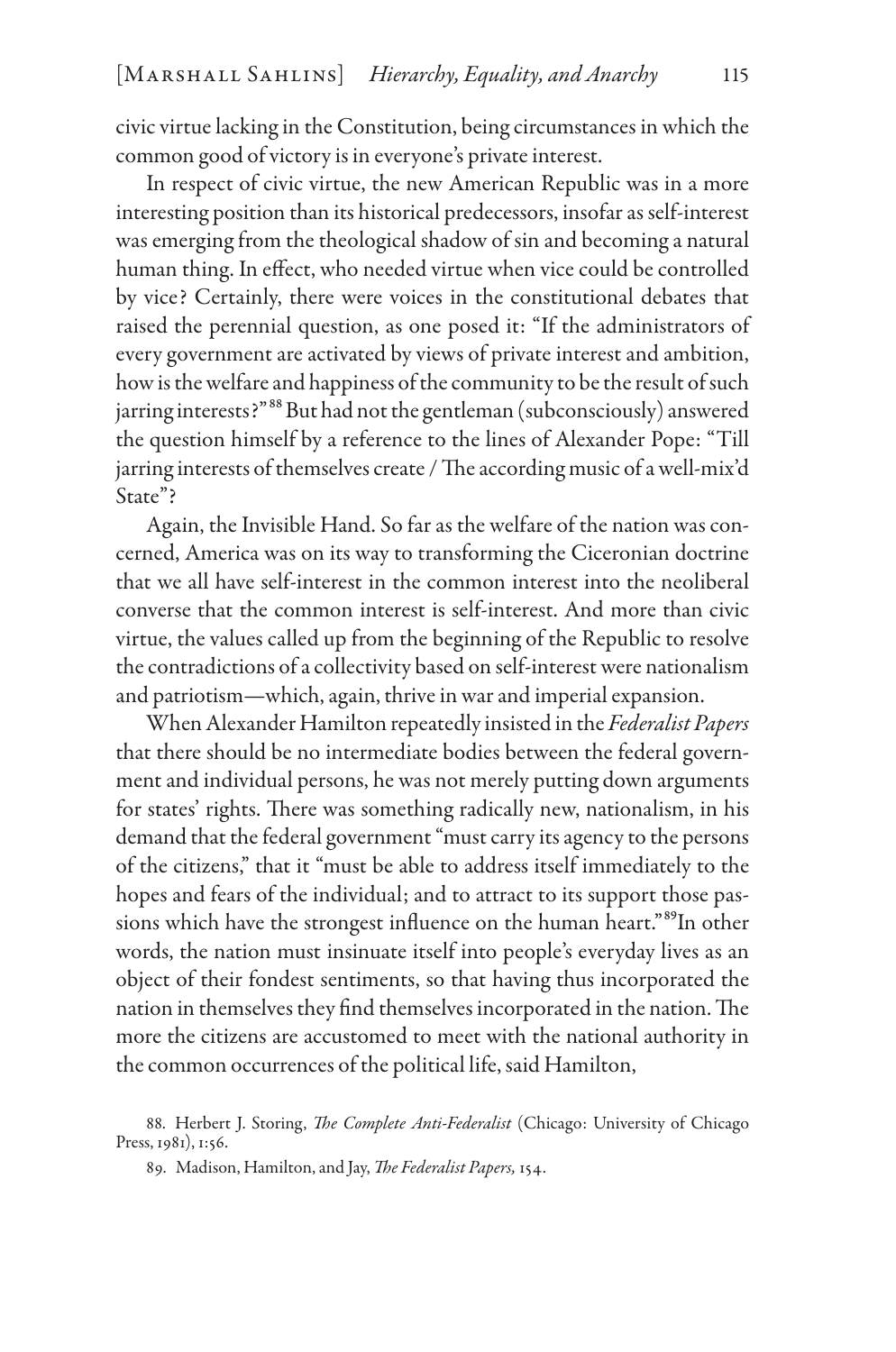the more it is familiarized to their sight and to their feelings, the further it enters those objects which touch the most sensible chords and put in motion the most active springs of the human heart, the greater will be the probability that it will conciliate the respect and attachment of the community.... The inference is that the authority of the Union and the affections of the citizens towards it will be strengthened, rather than weakened, by an extension to what are called matters of internal concern.... The more it circulates through those channels and currents in which the passions of mankind naturally flow, the less it will require the aid of the violent and perilous expedients of compulsion.90

No longer is passion fighting passion. The nation is to be the passion. Now there's nationalism for ya. Also naturalism: a renewed body politics of the body politic.

Hence there's modernism as well, or the world reenchanted by a certain materialism. The founders were disposed to justify every possible constitutional arrangement by appeals to natural order. Richard Hofstadter observed that the science boom of the eighteenth century, riding on the rational cosmos of Newton, provided them with a heavenly model of balanced and stable forces in support of the idea that government could be established on the same basis. Cosmology was still in play: "Men had found a rational order in the universe and they hoped it could be transferred to politics; or, as John Adams put it, that governments could be 'created on the simple principles of nature.'"91 Underlying that, of course, were the drumbeats of war and self-love pounding naturally in every human breast. This sort of naturalism came to be celebrated as the "disenchantment of the world," although what it really meant was the enchantment of society by the world—by body and matter instead of spirit. (I have said it elsewhere: materialism must be a form of idealism, because it's wrong—too.) Not only was society understood as the collective outcome of natural wants and dispositions—as in current sciences such as evolutionary psychology and economics or the average common American folklore—but also the world was enchanted by culturally relative "material" utilities, as of gold, oil, pinot noir grapes, and pure Fiji waters. Here is a construction of nature by particular cultural values, whose symbolic qualities are understood, however, as purely material qualities, whose social sources are attributed

<sup>90.</sup> Ibid., 203.

<sup>91.</sup> Hofstadter, *American Political Tradition,* 8.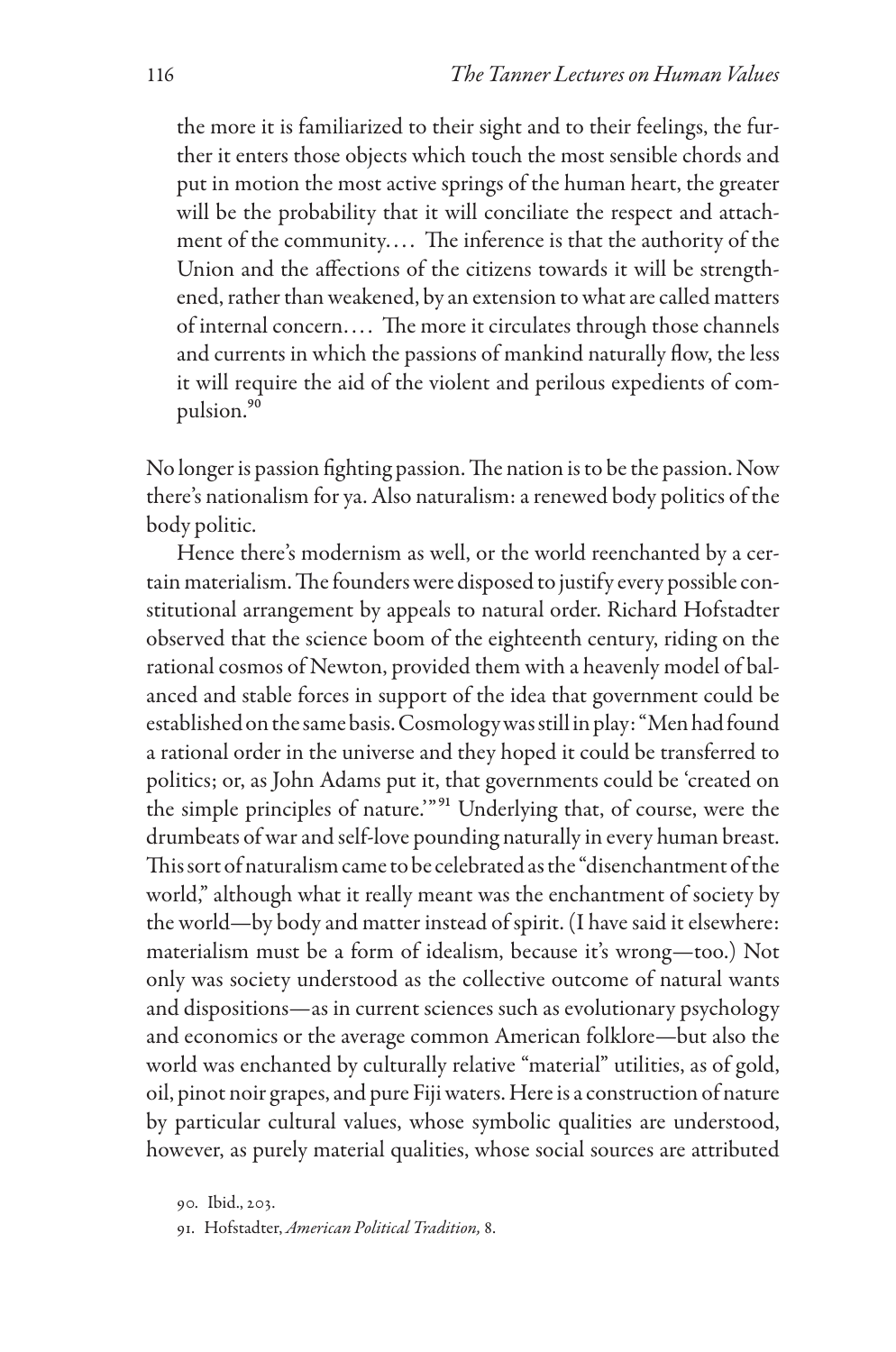rather to bodily desires, and whose arbitrary satisfactions are mystified as universally rational choices.

## THE ILLUSION OF HUMAN NATURE

The problem is not whether human nature is good or bad. The many "anti-Hobbists" of the seventeenth and eighteenth centuries who attacked innate egoism on the grounds of natural goodness or natural sociability remained within the same sclerotic framework of a corporeal determination of cultural forms. But beginning in the Enlightenment, the idea of the human condition as a culturalized nature appeared within the Western tradition. Thus Adam Ferguson's observation that individuals do not exist before or apart from society but are constituted therein. In society they are born, and there they remain—capable of all the sentiments on which diverse peoples construct their existence, amity prominent among them and enmity as well.<sup>92</sup> For Marx similarly, the "human essence" exists in and as social relationships, not in some poor bugger squatting outside the universe. Men individualize themselves only in the context of society, as notably in the European society of the eighteenth century, which thus gave rise to the economists' fantasies ("Robinsonades") of constructing their science from the supposed dispositions of a single isolated adult male. Nor did Marx indulge in reading from social formations to innate dispositions, although again one could certainly read from bourgeois society to the mythical Hobbesian war of each against all. Born neither good nor bad, human beings form themselves for better or worse in social activity (praxis) as it unfolds in given historical circumstances. One might suppose that some knowledge of colonized others contributed to this anthropology.93 In any case, with the important proviso that "given cultural orders" replace "given historical circumstances" in the Marxist formulation, in other words that the praxis by which people make themselves is itself culturally informed, this notion of the human condition is an ethnographic commonplace.

No ape can tell the difference between holy water and distilled water,

92. Ferguson, *An Essay on the History of Civil Society,* edited by Fania Oz-Salzberger (Cambridge: Cambridge University Press, 1995). "If both the latest and earliest accounts collected from every quarter of the earth, represent mankind as assembled in troops and companies; and the individual always joined by affection to one party, while he is possibly opposed to another; employed in the exercise of recollection and foresight; inclined to communicate his own sentiments, and to be acquainted with those of others; these facts must be admitted as the foundation of all our reasoning relative to man" (9).

93. See Lawrence Krader, "Karl Marx as Ethnologist, *Transactions of the New York Academy of Sciences,* ser. 2, 35, no. 4 (1973); and his "Critique dialectique de la nature humaine," *L'Homme et al Société,* no. 10 (1968).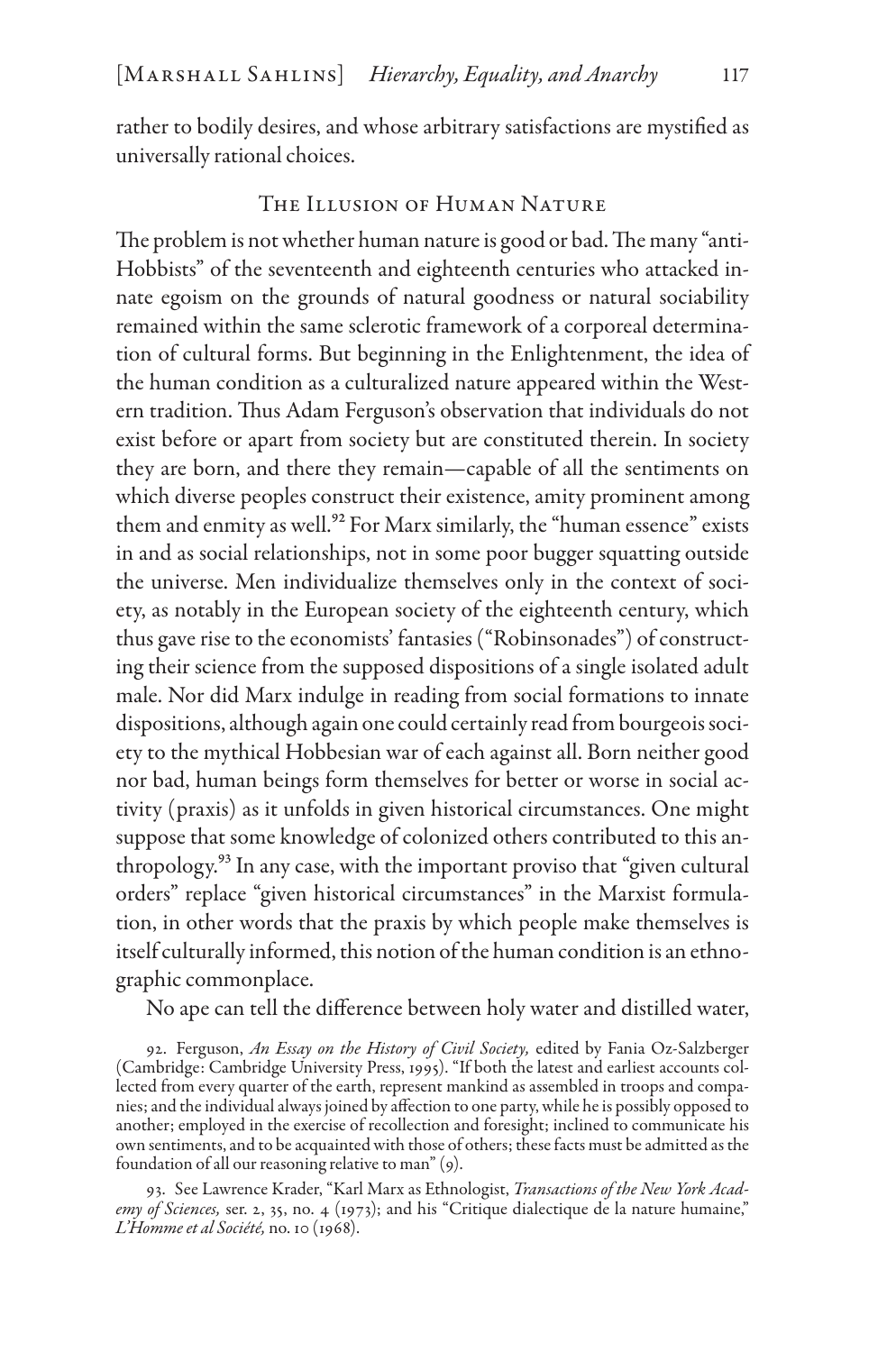Leslie White used to say, because there is no difference chemically—although the meaningful difference makes all the difference for how people value the water, even as, unlike apes, whether or not they are thirsty makes no difference in this regard. That was my brief lesson on what means "symbol" and what means "culture." Regarding the implications for human nature, leading a life according to culture means having the ability and knowing the necessity of achieving our natural inclinations symbolically, according to meaningful determinations of ourselves and the objects of our existence. Human culture, it needs be considered, is much older than human nature: culture has been in existence for two million years or more, ten or fifteen times longer than the modern human species, *Homo sapiens.* Respectable biological opinion has come around to seeing the human brain as a social organ, evolving in the Pleistocene under the "pressure" of maintaining a relatively extended, complex, and solidary set of social relationships.<sup>94</sup> This is to say that culture, which is the condition of the possibility of this successful social organization, thereby conditioned the possibilities of the human organism, body and soul. The "pressure" was to become a cultural animal, or, more precisely, to culturalize our animality. For two million years, we have evolved biologically under cultural selection. Not that we are or were "blank slates," lacking any inherent biological imperatives, only that what was uniquely selected for in the genus *Homo* was the ability to realize these imperatives in the untold different ways that archaeology, history, and anthropology have demonstrated. Biology became a determined determinant, inasmuch as its necessities were mediated and organized symbolically. We have the equipment to live a thousand different lives, as Clifford Geertz says, although we end up living only one.<sup>95</sup> But this is possible only on the condition that biological imperatives do not specify the objects or modes of their realization.

So who are the realists? Fijians say that young children have "watery souls," meaning they are indeterminate until they demonstrate their social being by the practice of Fijian relationships. As in many kinship-dominated communities, humanity is defined by reciprocity. "The mind (will, awareness)," Strathern was told in Hagen, "first becomes visible when a child shows feeling for those related to it, and comes to appreciate the interdependence or reciprocity that characterizes social relationships."96

96. Strathern, *Gender of the Gift,* 90.

<sup>94.</sup> Bernard G. Campbell, James D. Loy, and Kathryn Cruz-Uribe, *Humankind Emerging,* 9th ed. (Boston: Pearson, Allyn, and Bacon, 2006), 257 and passim.

<sup>95.</sup> Geertz, *The Interpretation of Cultures* (New York: Basic Books, 1973), 45.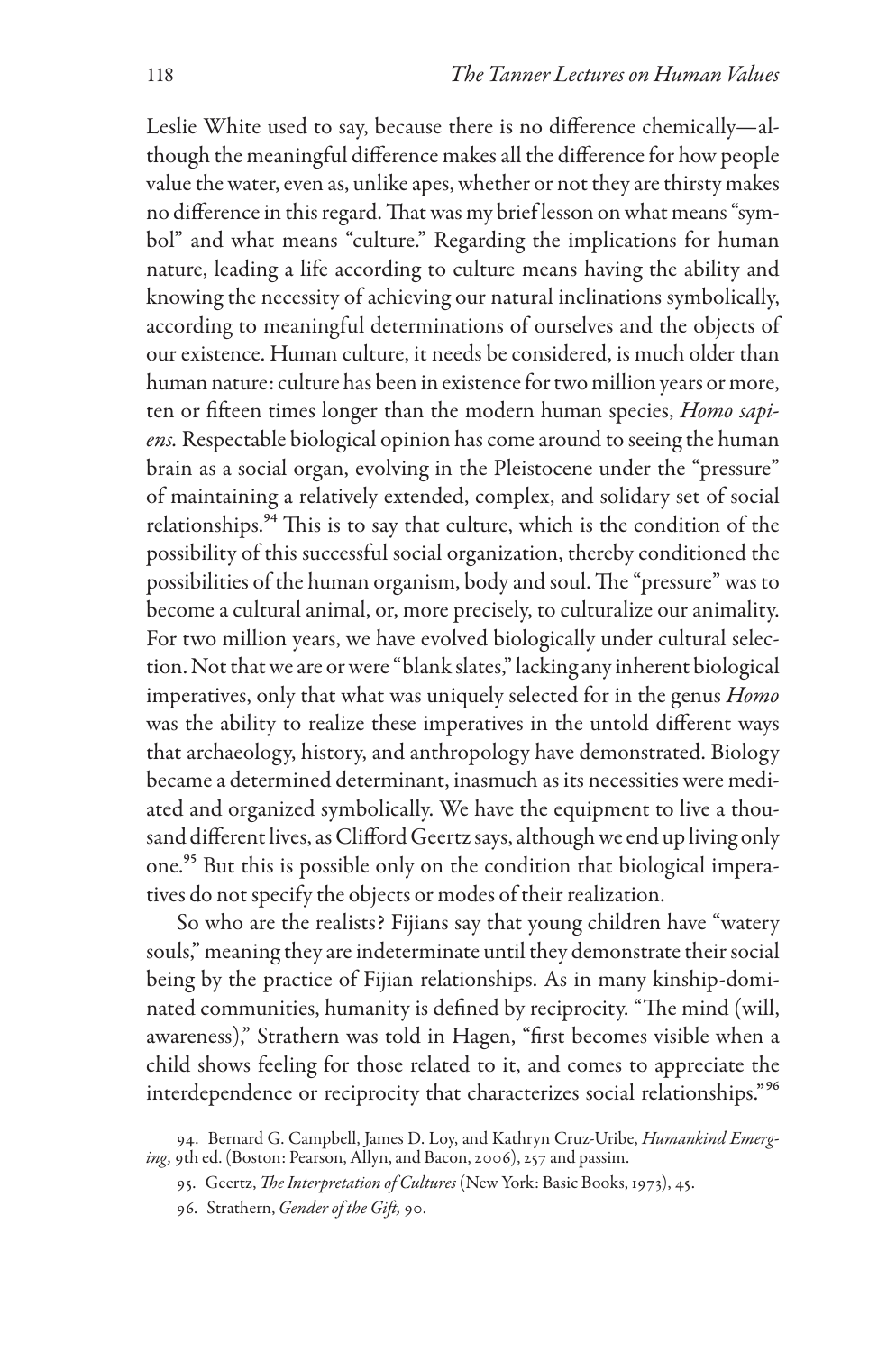Although from Augustine to Freud the needs and dependencies of infants have been taken as evidence of their egoism—consider how we gratuitously speak of the child's needs as "demands"—the prevalent interpretation among the anthropological others is simply that the child is incomplete, not yet defined as human by engagement in the cultural praxis of relationships. Human nature then becomes a specific cultural kind. So when in Java "the people quite frankly say, 'To be human is to be Javanese,'" Geertz, who reports it, says they are right—in the sense that "there is no such thing as human nature independent of culture."<sup>97</sup> Again, not that there is no such nature, but that its mode of existence and social efficacy depends on the culture concerned—a mediated and thus determined determinant.<sup>98</sup>

What is most pertinent to the relations between *physis* and *nomos* is not (for example) that all cultures have sex but that all sex has culture. Sexual drives are variously expressed and repressed according to local determinations of appropriate partners, occasions, times, places, and bodily practices. We sublimate our generic sexuality in all kinds of ways—including its transcendence in favor of the higher values of celibacy, which also proves that in symbolic regimes there are more compelling ways of achieving immortality than the inscrutable mystique of the "selfish gene." After all, immortality is a thoroughly symbolic phenomenon—what else could it be? (In *The Theory of Moral Sentiments,* Adam Smith observes that men have been known to voluntarily throw away lives to acquire after death a renown that they could no longer enjoy, being content to anticipate in the imagination the fame it would bring them.) Likewise, sexuality is realized in various meaningfully ordered forms. Some even do it by telephone. Or for another example of conceptual manipulation (pun intended), there is Bill Clinton's "I did not have sex with that woman."

As it is for sex, so for other inherent needs, drives, or dispositions: nutritional, aggressive, egoistic, sociable, compassionate—whatever they are, they come under symbolic definition and thus cultural order. In the occurrence, aggression or domination may take the behavioral form of,

#### 97. Geertz, *The Interpretation of Cultures,* 52–53, 49.

98. We would know more of the variety of cultural conceptions of human nature if anthropologists had bothered to investigate them. Curiously, inquiry into peoples' ideas of human nature is not in the standard protocols of ethnographic fieldwork. There is no such category in the hallowed fieldwork manual *Notes and Queries in Anthropology.* In the Human Relations Area Files, it is a minor subcategory, rarely reported on. Is this neglect because we already know what human nature is? Because we think it is a scientific category, thus the intellectual concern of the anthropologists rather than their interlocutors? Or maybe because the other peoples have no such concept and the question would be meaningless? Probably all of the above.